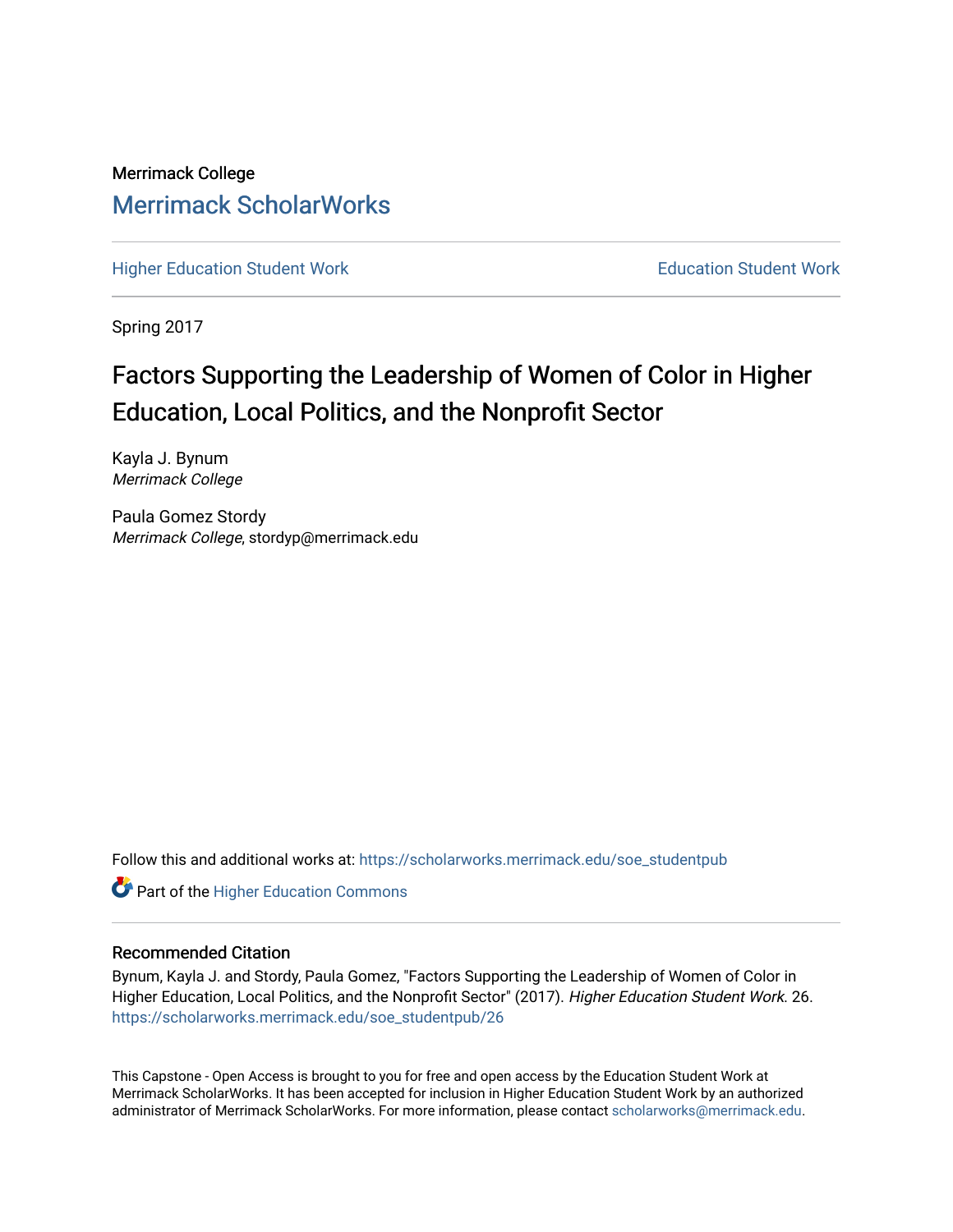# **Capstone Proposal: Factors Supporting the Leadership of Women of Color in Higher**

# **Education, Local Politics, and the Nonprofit Sector**

Kayla J. Bynum and Paula Gomez Stordy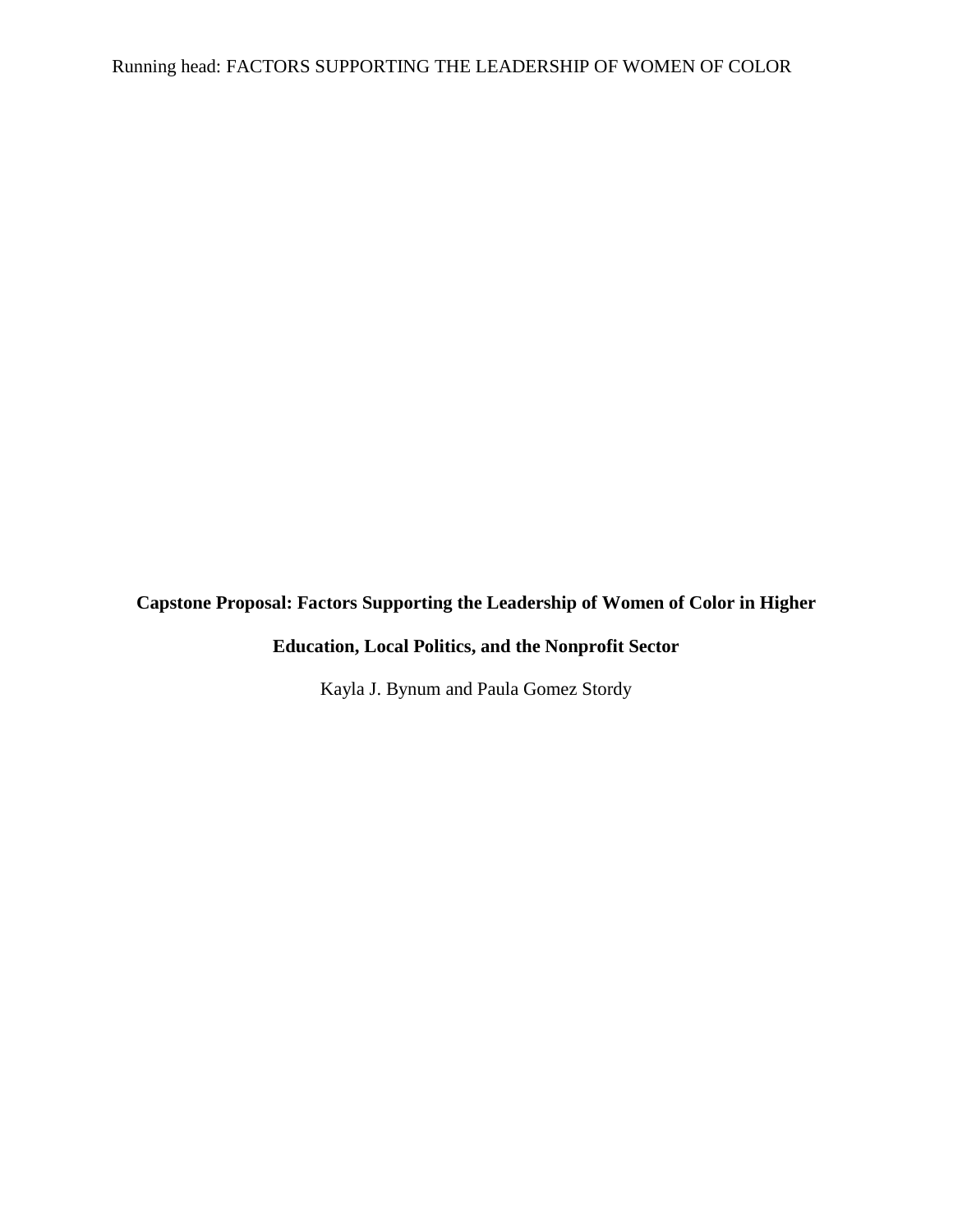# **EXECUTIVE SUMMARY**

Women of color (WOC) are underrepresented in leadership roles within the fields of higher education and the nonprofit sector. The purpose of this study is to learn about the experiences of WOC who have achieved leadership roles in their professional fields. The collective experiences of women of color leaders will inform best practices for WOC who are pursuing professional leadership roles or professional mobility. These best practices will be beneficial for WOC, as well as employers who have the power to create a culture which supports the leadership of diverse WOC. It is essential for their leadership to inform best practices within these institutions since nonprofits serve communities of color and higher education institutions can support the advancement of communities of color through education leading to sustainable employment.

Through a literature review, researchers learned WOC are often not supported professionally. The literature has also informed researchers of terminology describing stereotypes and discrimination WOC face in the workplace, common experiences of women and WOC, and strategies for WOC to achieve leadership roles. The researchers present an explanatory sequential mixed methods approach to study the experiences of women of color leaders (WOCL) in the fields of higher education and the nonprofit. This study included a seventeen-question online survey to elicit responses about: demographics, barriers to professional advancement, and factors supporting their professional advancement. The researchers have identified WOC who hold positions of leadership within nonprofits organizations, local politics, and higher education in Massachusetts and Connecticut. As investigators of this research and as WOC who have held leadership positions within higher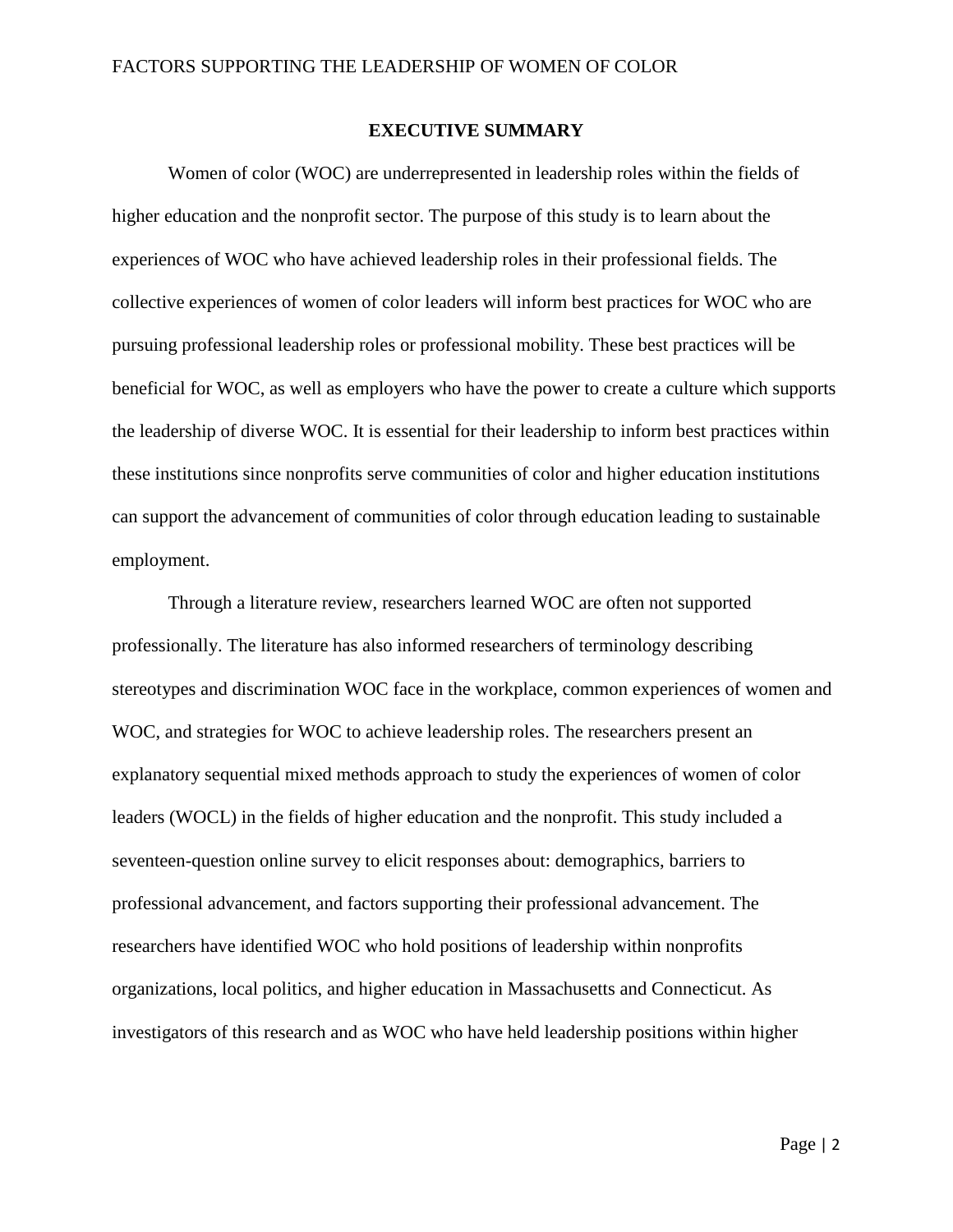education institutions and nonprofits, we are insiders to this research. As researchers of this study, we are working to understand the different experiences of WOCL.

Through the findings, we were able to identify five key factors that attributed to the advancement and success of WOC. These five key factors are: access to formal education and training, mentorship and strong relationships, supportive workplace environments, individual attributes and self-directed learning, and spirituality. While conducting our research, we found certain limitations that prevented us from reaching our desired outcome. Our first limitation was that we did not receive our desired number of WOCL within local politics. Another limitation to our study was our timeline. Finally, we found the recruitment of WOC in higher education to be challenging.

For individuals or institutions who are interested in further research of this topic, we suggest future qualitative research to explore the layers of oppression faced by WOC with multiple identities including: religion, sexual orientation, gender expression, gender-identity, socioeconomic status, ethnicity, disabilities, and US citizenship. Further research should also look to understand how the workplace and supervisors can support the professional mobility of WOC and their quest to professional advancement. The research has highlighted the importance of mentorship and social capital play in the leadership development and sustainment of WOC.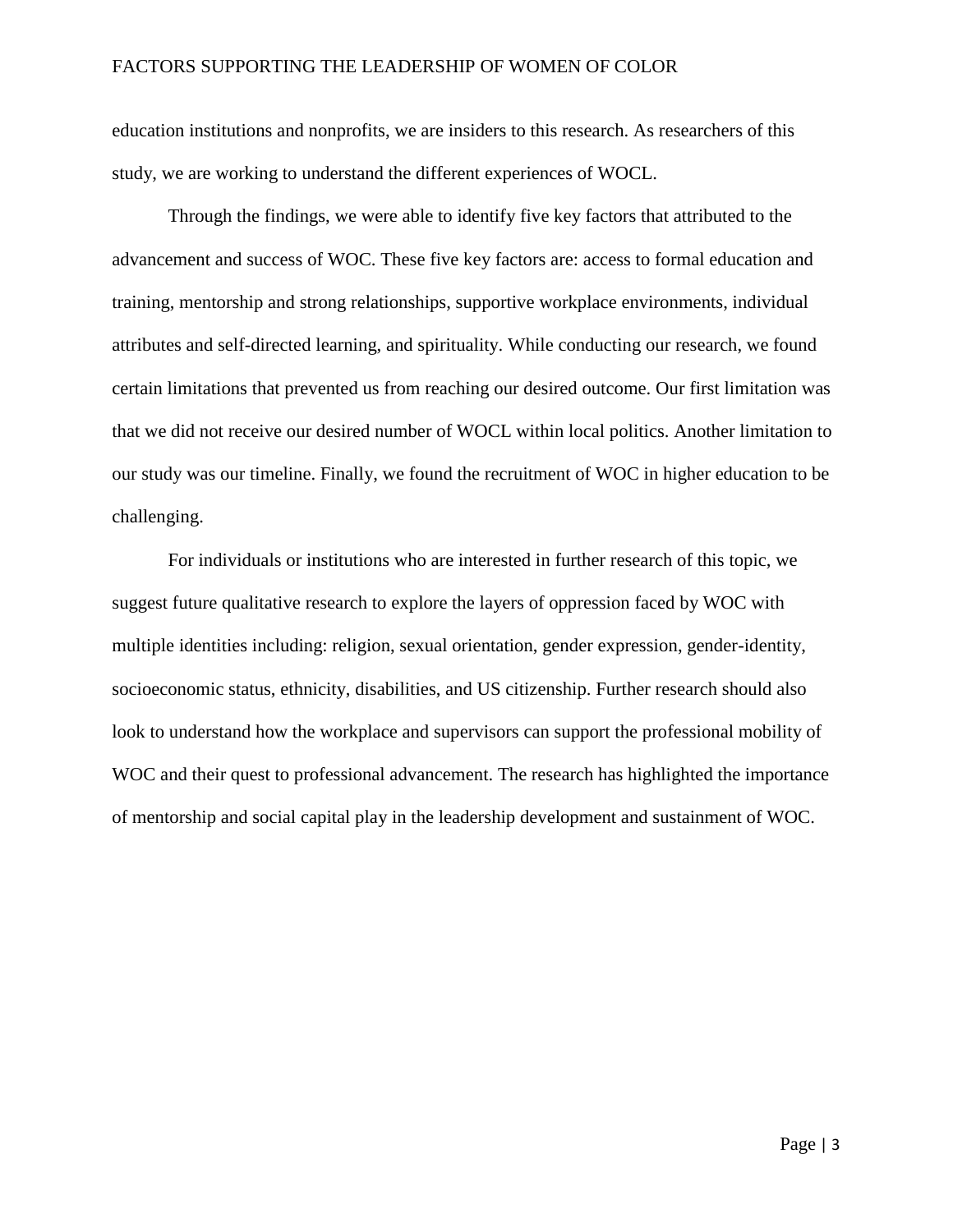# **TABLE OF CONTENTS**

|                                                                               | Page 7  |
|-------------------------------------------------------------------------------|---------|
|                                                                               |         |
|                                                                               |         |
|                                                                               |         |
|                                                                               |         |
|                                                                               |         |
| Audience Page 9<br>$\bullet$                                                  |         |
|                                                                               |         |
|                                                                               |         |
| The Representation of WOC in Leadership Roles Within Nonprofit Organizations, |         |
|                                                                               |         |
|                                                                               |         |
|                                                                               |         |
|                                                                               |         |
|                                                                               |         |
|                                                                               |         |
| How to Overcome Adversity Manuscritty Page 18                                 |         |
|                                                                               | Page 18 |
|                                                                               |         |
|                                                                               | Page 20 |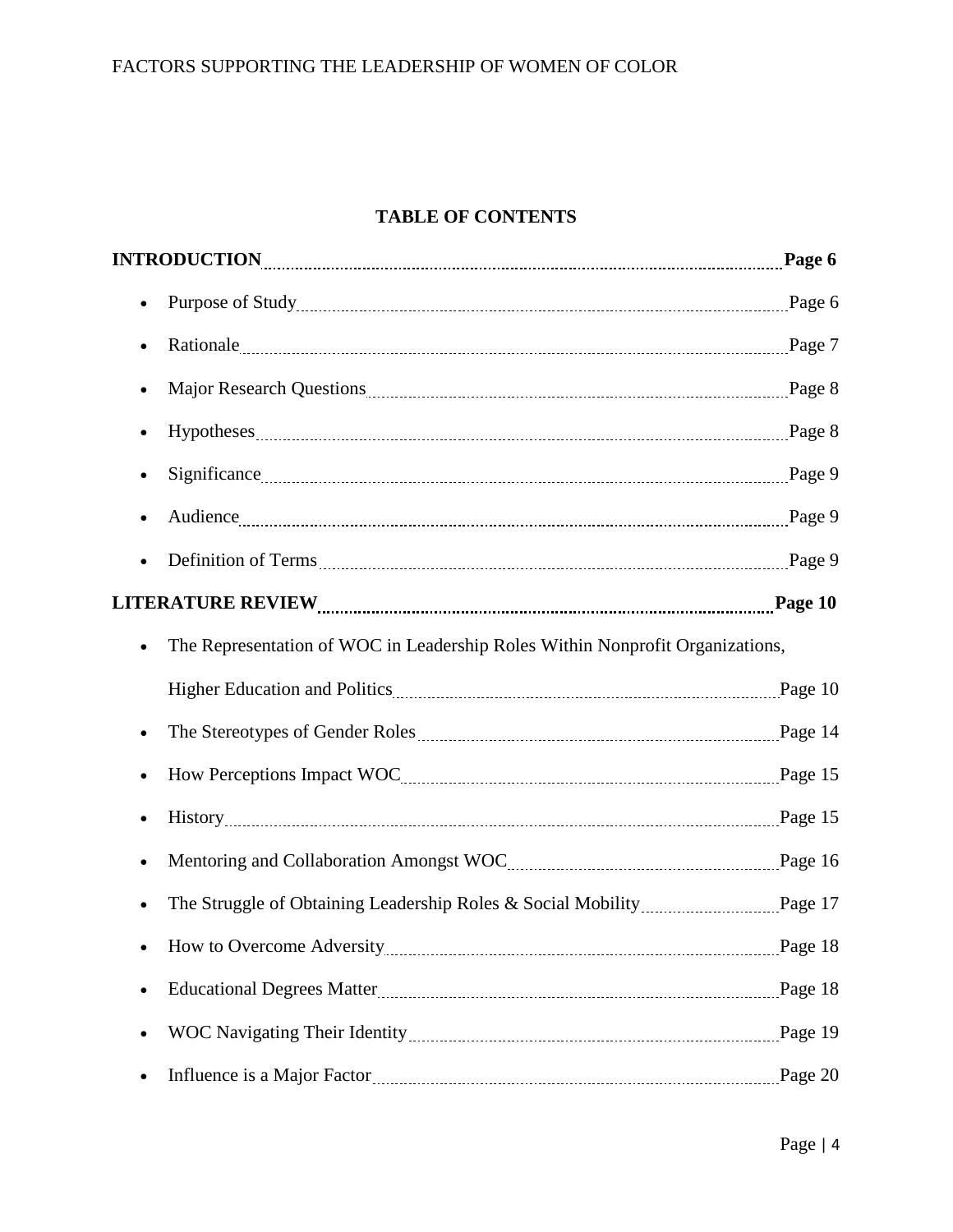| Recommendations Page 22                                                                                                                                                                                                        |         |
|--------------------------------------------------------------------------------------------------------------------------------------------------------------------------------------------------------------------------------|---------|
|                                                                                                                                                                                                                                |         |
| $\bullet$                                                                                                                                                                                                                      |         |
|                                                                                                                                                                                                                                |         |
| Overview of Research Design [100] Page 26                                                                                                                                                                                      |         |
| Quality Criteria 26                                                                                                                                                                                                            |         |
| Description of Sample <u>manual contracts</u> and all the page 27                                                                                                                                                              |         |
|                                                                                                                                                                                                                                |         |
| Methods for Gathering Data [10] Data [29] Methods for Gathering Data [29] Methods for Gathering Data [29] Methods for Gathering Data [29] Methods for Gathering Data [29] Methods and Methods and Methods and Methods and Meth |         |
|                                                                                                                                                                                                                                |         |
| Coding Process Page 30                                                                                                                                                                                                         |         |
|                                                                                                                                                                                                                                |         |
|                                                                                                                                                                                                                                |         |
| Connecting Our Findings to the Literature <b>Manual Connecting Our Findings</b> to the Literature <b>Manual Connection</b> Page 40                                                                                             |         |
|                                                                                                                                                                                                                                | Page 44 |
| Limitations Page 46                                                                                                                                                                                                            |         |
| Recommendations for Future Research Manuscritt and Page 48                                                                                                                                                                     |         |
| Recommendations for Policy and Practice <b>Manual</b> Equation 2.19 Page 49<br>$\bullet$                                                                                                                                       |         |
|                                                                                                                                                                                                                                |         |
|                                                                                                                                                                                                                                |         |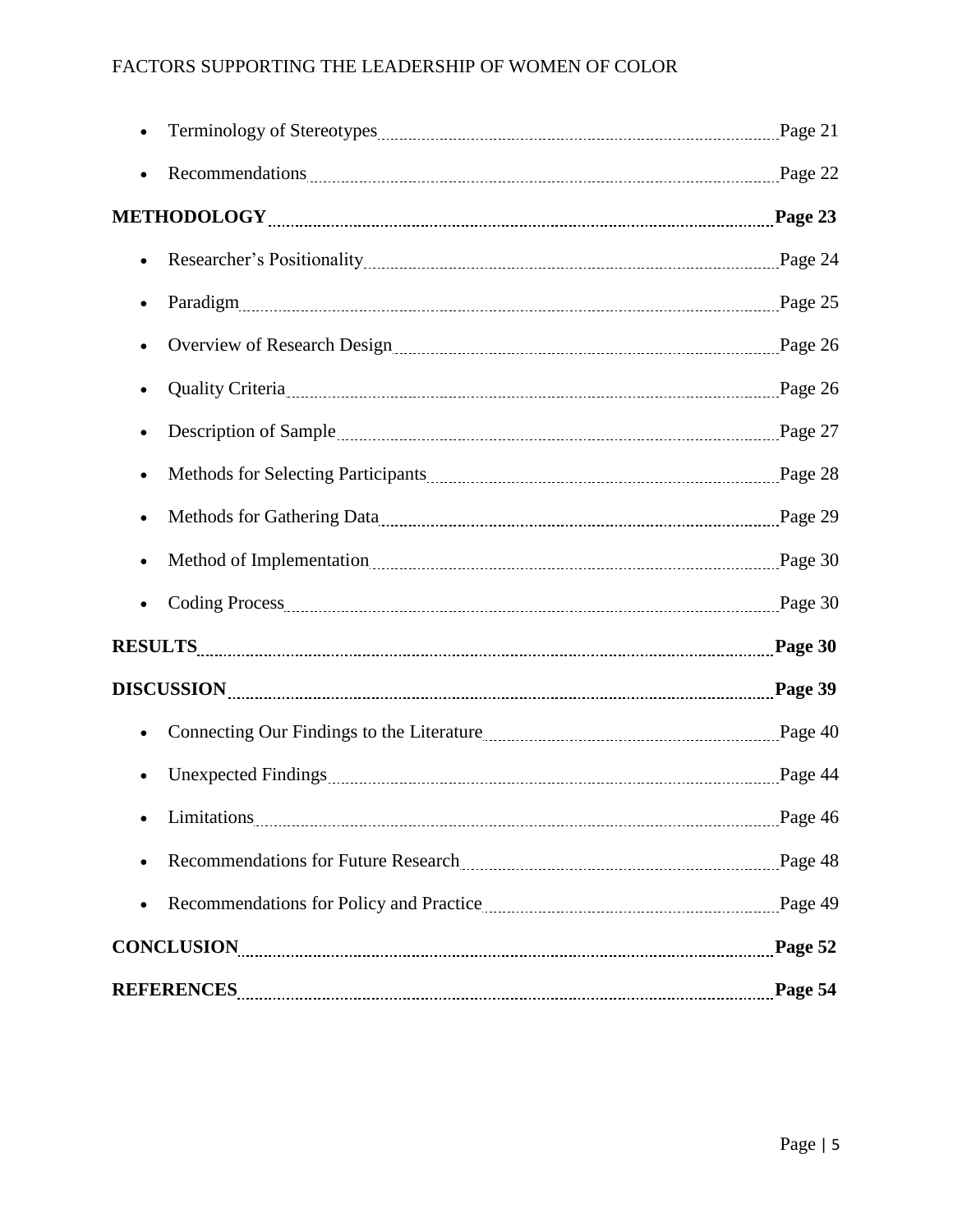### **Introduction**

There is a lack of representation of women of color (WOC) in leadership roles within the fields of higher education, the nonprofit sector, and local politics (Lou, 2015). Often, WOC lack opportunity, mentorship, and social capital to access professional mobility. In addition to support deficiency, WOC also face issues of racism, sexism, and discrimination on their quest for leadership attainment. According to Sanchez-Hucles & Davis (2010), "A current problem is how to expand the number of women and WOC in leadership positions. Increasing the number of women leaders is important for thicker barriers posed by the racism combined with sexism that WOC encounter" (p. 171). This study will identify the strengths and supportive factors WOC in leadership roles possess, and the necessary inputs for WOC in achieving and maintaining a leadership role.

#### **Purpose of Study**

The purpose of this study is to learn about the experiences of WOC who have achieved leadership roles in their professional fields. The collective experiences of women of color leaders (WOCL) will inform best practices for WOC who are pursuing professional leadership roles or professional mobility. These best practices will be beneficial for WOC, as well as employers who have the power to create a culture which supports the leadership of diverse WOC. WOC in leadership roles have true influence on policy, practice, and laws. These WOCL impact the welfare and the advancement of communities of color. This study will focus on the fields of higher education, the nonprofit sector, and local politics. The nonprofit sector has been included in our study because many nonprofit organizations offer services that support and largely affect communities of color. Community involvement proposed by these nonprofit agencies must be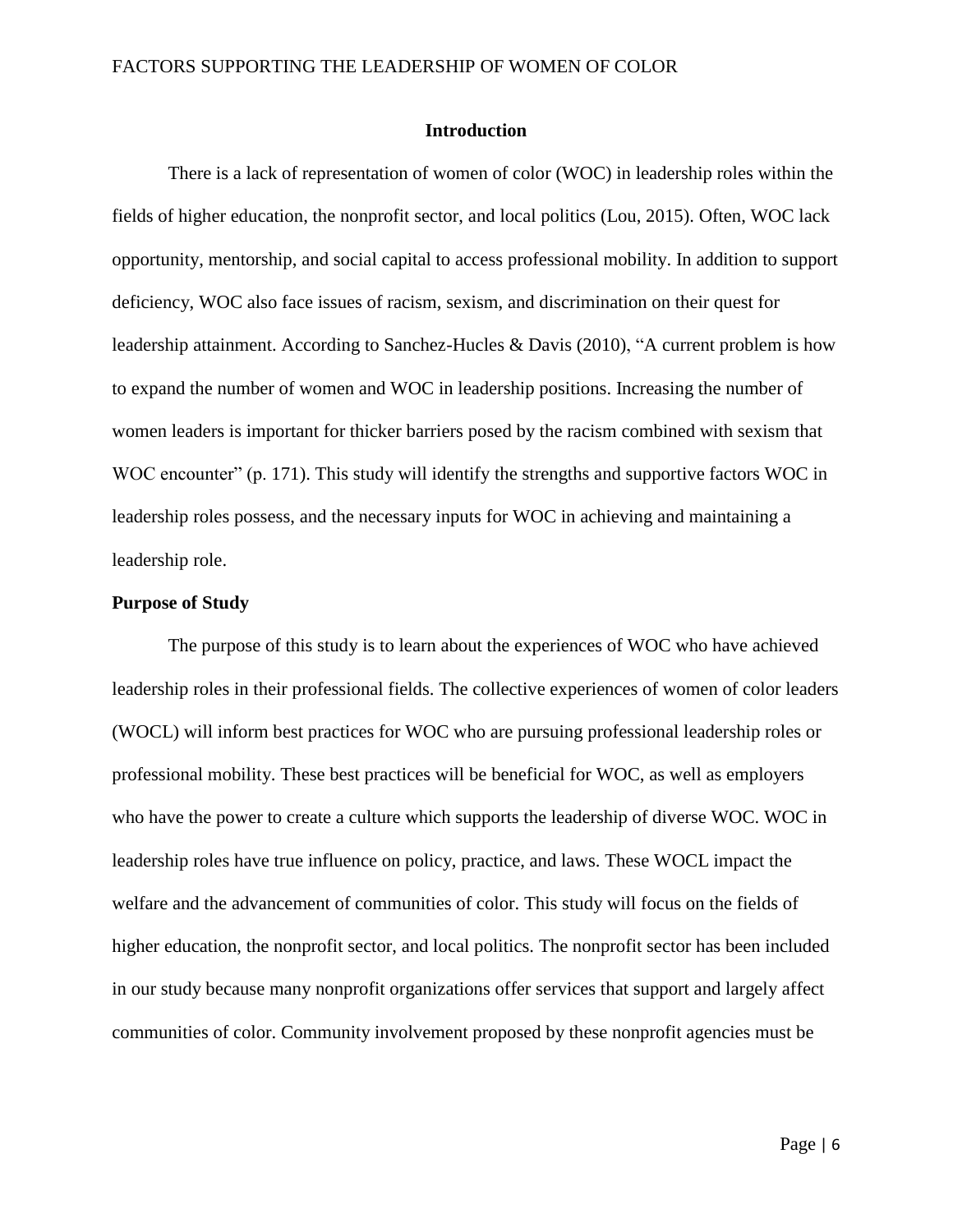culturally relevant and diverse in order to best serve underserved communities who are often represented by people of color.

Similarly to the nonprofit sector, local politics impact local resources such as affordable housing, zoning regulations, healthcare, and public education that are often obtained by underserved communities. We are interested in examining local politics because women are currently underrepresented in local politics and WOC are less represented than white women (O'Connor & Yanus, 2004). If WOC hold leadership positions within local government, their individual experiences within their positions will enhance their decision-making efforts (Mansbridge, 1999). According to Mansbridge (1999), members of underserved communities wish to be represented by individuals whose backgrounds are parallel to the backgrounds and experiences lived by the individuals of these underprivileged groups. Lastly, we have chosen to examine the field of higher education because it is often considered an essential element for economic and professional mobility for people who typically do not have access to resources or wealth. When higher education institutions are interested in maintaining the retention rates of students of color, it is important for these institutions to have representations of people of color who hold academic and administrative positions.

#### **Rationale**

WOC face multiple forms of oppression including racism and sexism. As a result of these oppressive systems, WOC face additional barriers than white women face when striving for economic stability and professional development (Combs, 2003). Examining African American women specifically, Combs (2003) explains how the intersectionality of race and gender experienced by African American women in the workplace creates a system of inequalities based on gender and race biases. These biases are then filtered through the daily experiences of African

Page | 7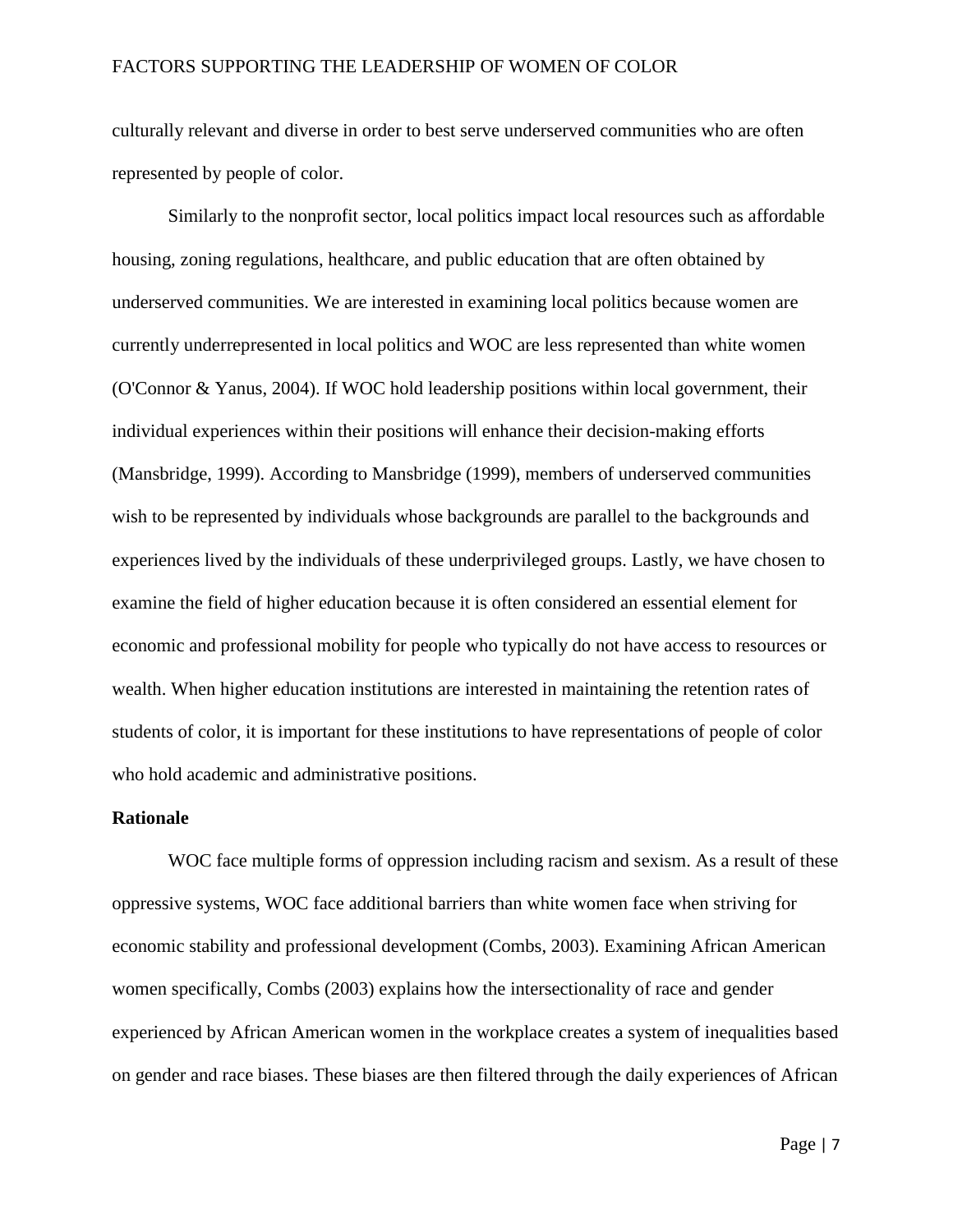American women as they work to gain social and professional mobility within their respective fields (Combs, 2003).

For the purpose of our study, we have recognized there are only a few WOC who currently hold leadership roles and in interviewing them, the research will investigate how they have dealt with and continue to deal with barriers and as well as access to social and professional capital. Their experiences will inform and support other WOC in their quest to leadership roles. Laws and policies impact the physical, spiritual, and mental health of individuals as well as their housing, education, employment, wealth, transportation, criminalization, reproductive rights, childcare, and elder services. With an increased representation of WOCL, we anticipate seeing more accessible and equitable laws, services, resources, and education for communities of color, in particular women and girls of color.

#### **Major Research Questions**

Our major research questions for this study look to understand, (a) Do WOC face barriers in the workplace on their quest to a leadership role? If so, what are they? (b) Who or what has supported WOC in leadership positions? (c) How do WOC in leadership roles describe their strengths? How do others describe their strengths?

#### **Hypotheses**

We believe that the research will support our preconceived notions that WOC are true assets in the fields of higher education, the nonprofit sector and local politics, but often do not have the social capital necessary for professional mobility. Therefore, the recruitment and mentorship of WOC is essential in increasing their social capital, resulting in achieving leadership roles and building the capacity of organizations and institutions that hire them.

# **Significance**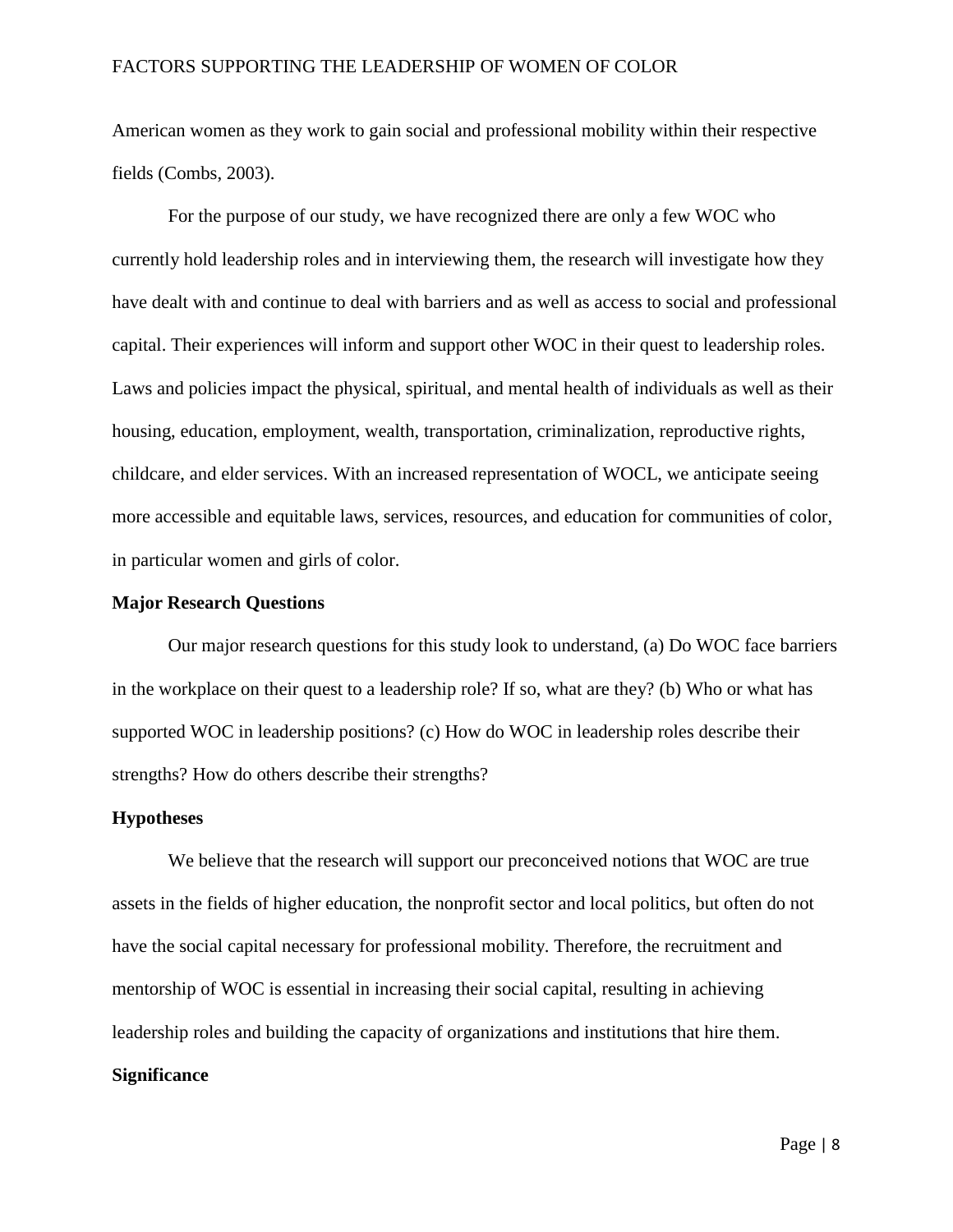This research is meaningful because it will help to support and increase the access of professional mobility for WOC who are looking to enhance their professional roles and to achieve true social justice.

# **Audience**

This study will be of interest to WOC, students of color, young WOC, and WOC employees who are interested in advancing to leadership roles. We will also share these findings with employers, human resource representatives, and nonprofit leadership, who are interested in diversifying the workplace to create an inclusive environment. We will share the results with associations, community groups, and networks who support the leadership of WOC. Finally, we will share the research with higher education institutions, specifically student associations and committees comprised of faculty and staff who are working to expand the institution's diversity and inclusivity in order to attract and retain students of color and employees of color. Our focus will be to share our findings with individuals and organizations who are committed in creating diverse and multicultural learning environments.

#### **Definition of Terms**

*WOC*: Any woman who is not white or of European parentage. (i.e. women from or descendant of Asia, Africa, Latin America, the Middle East, and indigenous people of America). The term WOC came from the Women's Conference in 1970 when a group of Black women of Washington D.C. wrote the "Women's Black Agenda" in response to what the Minority Women's Plank Conference organizers wrote about minority women. These Black women wanted the delegates to vote to replace the Minority Women's Plank, which they thought was insufficient with the Black Women's Agenda. Women from other ethnic groups wanted to be included and instead of the Black Women's Agenda it became the WOC Agenda. Hence, the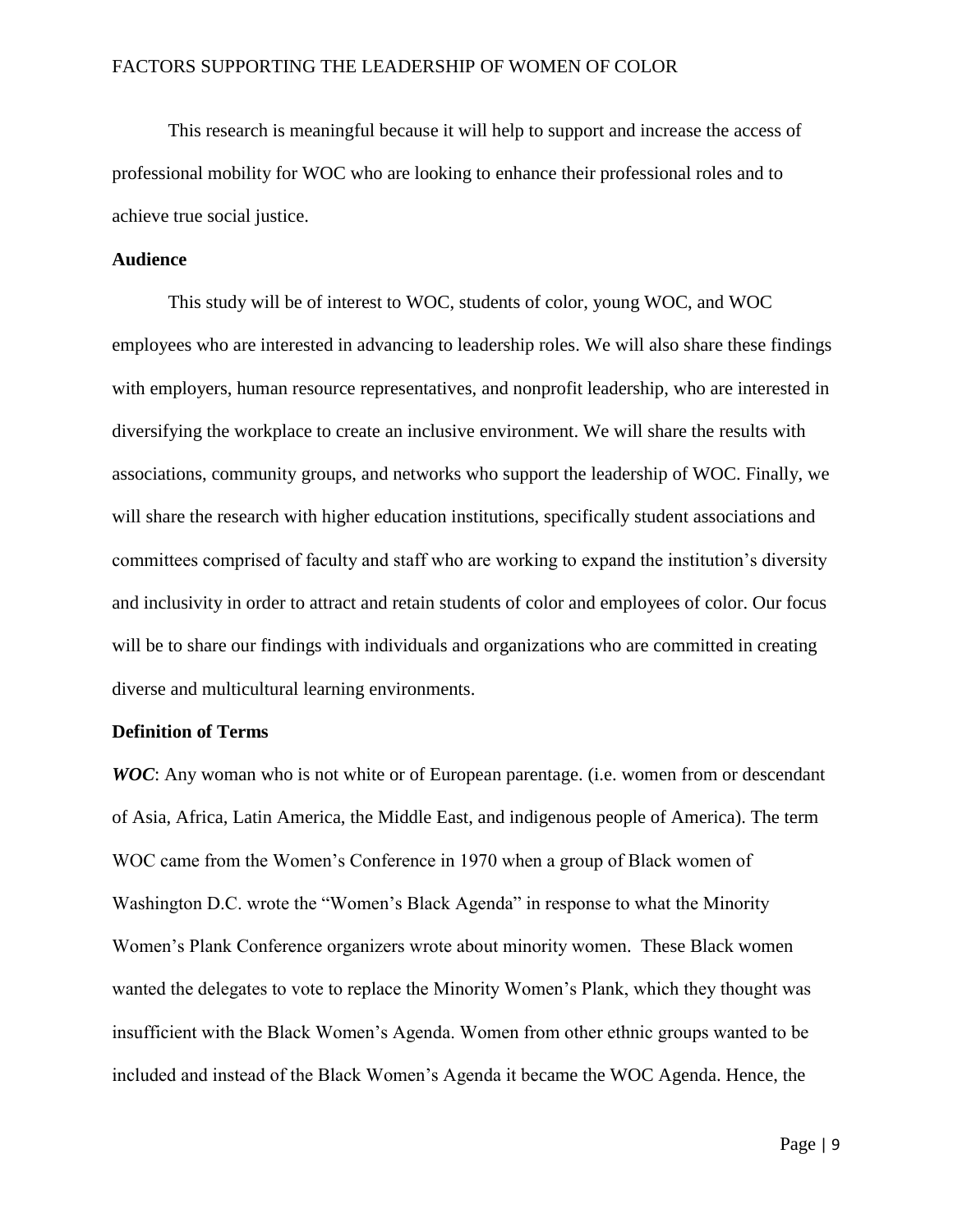term is one of inclusion and solidarity among women who experience racism. It is a political term, not a biological term (L. Ross, personal communication, February 15, 2011). *Leadership*: is defined as a person who guides or directs a group. For the purpose of our research, we define leadership as an individual whose voice impacts outcomes such as vision, policies, decisions, mission, or protocols.

*Professional Mobility*: has been defined as a key lever to career development and as means for employees to improve and enhance capabilities. In our research, we define this term as the opportunity to advance professionally and obtain access to institutional power and wealth. *Social Capital*: has been defined as the networks of relationships among people who live and work in a particular society, enabling that society to function effectively. In our research, we define this term as a community of networks that provides support through resources, information, connections, and relationships.

*WOCL*- WOC Leaders. We define leaders as having real influence over policies, laws, protocols, etc.

#### **Literature Review**

#### **Introduction**

In reviewing scholarly articles pertaining to the leadership of WOC, we learned terminology describing stereotypes and discrimination WOC face in the workplace, common experiences of women and WOC, and strategies for WOC to achieve leadership roles. In this literature review, we have categorized the information gathered in subsections.

# **The Representation of WOC in Leadership Roles within Nonprofit Organizations, Higher Education, and Politics**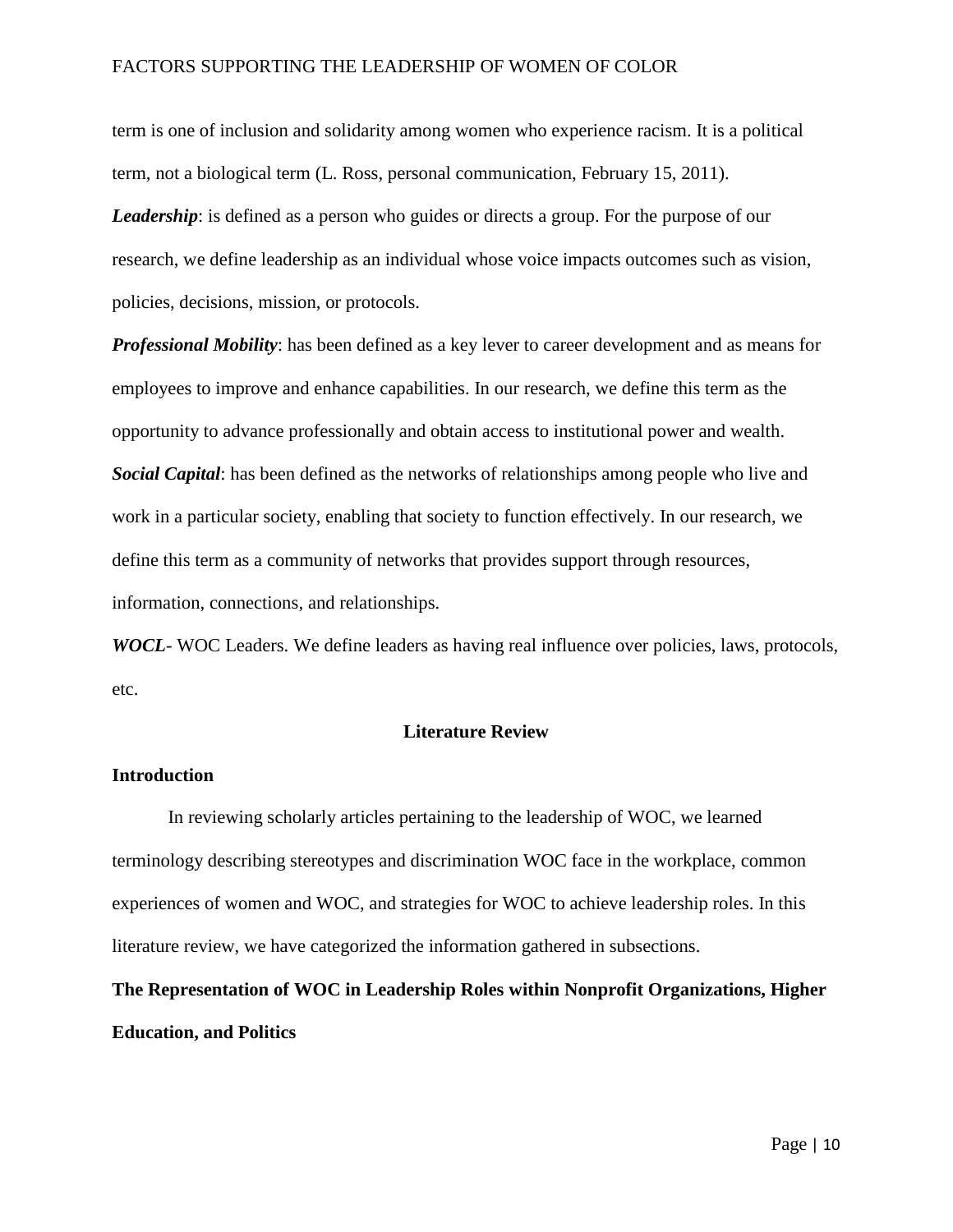**Nonprofits**. Nonprofit organizations have been working endlessly to highlight and showcase how diverse and unique their organizations are. Understanding the importance of appearing to be an inclusive organization to community members and stakeholders, many nonprofit organizations have invested many of their resources into redesigning the structure of their organizations to create a diverse workplace. By doing so, these institutions are working to prove to clients and stakeholders that they are aiming to provide quality support to the communities in which they serve. Funders often ask the gender, racial, and ethnic makeup of nonprofit's board of directors, staff, and volunteers. Nonprofit organizations often offer services to communities in need; however, many organizations in the nonprofit sector are managed by white non-Hispanic individuals who oversee a diverse staff (Adesaogun, Flottemesch, & Ibrahim-DeVries, 2015). Researchers have identified the lack of diversity in decision-making roles within the nonprofit sector as detrimental to the success of such organizations. Nonprofit agencies that lack representation from people of color in leadership roles may experience difficulty in responding to the needs of their targeted populations, seeing as though many of the populations are comprised of racially diverse individuals (Adesaogun et al., 2015). With such a lack of participation from WOC in leadership roles within this sector, WOC have experienced difficulties as they navigate through the historical stereotypes that have been constructed against people of color such as:

- Black women were stereotyped as being incompetent, intellectually inferior, or hostile. (Hall, Everett, & Hamilton-Mason 2012)
- Black women were passed for promotions given to less qualified white colleagues (Hall et al., 2012)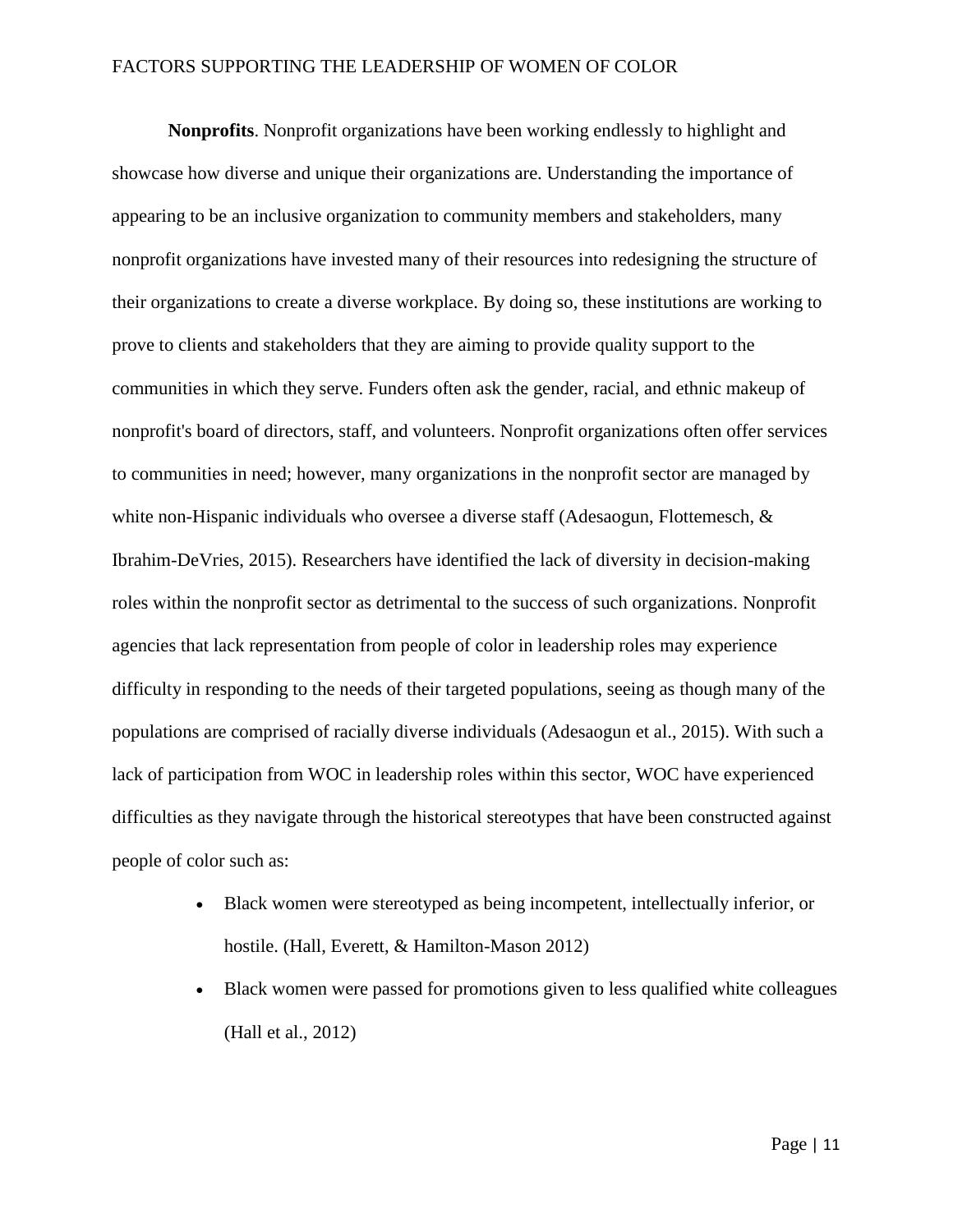- African American women are more likely to experience unfair treatment in training and advancement, disengagement, discrimination, prejudice, and lack of psychosocial and instrumental support (Bova, 2000).
- Women of color face additional forms of discrimination in the workplace that White women may escape. Women of color receive lower pay than White men and women as well as men of color, and they must learn to maintain a positive self-image when confronted with "micro aggressions" that could halt promotions, mentoring, and success (Holvino & Blake-Beard, 2004).

**Higher education.** Although women have increasingly attained roles in education and higher education, men have possessed roles in higher education with more power, influence, and compensation as highlighted by English (2006), men held 21% of all teaching positions in the year 2000, however, they made up 87% of superintendent positions. Researchers have connected the difficulty WOC experience on their quest for leadership roles within higher education to the out-of-date model that many organizations follow. Lou (2015) writes, "Womyn of Color leaders working in student affairs face challenges navigating institutional roles while working within dominant forms of leadership, which favor Western values of success" (p. 87). WOC possess experience and knowledge that can help bring institutions of higher education to levels of success. Teague (2016) wrote, citing Ernst and Young (2009) that,

> Leaders with a diverse set of experiences, viewpoints, and backgrounds are crucial to encouraging different perspectives, broadening an institution's world views, and fostering innovation particularly important at colleges and universities responsible for educating and training future leaders, workers, and citizens. Studies show that gender diversity in organizations' top offices and in the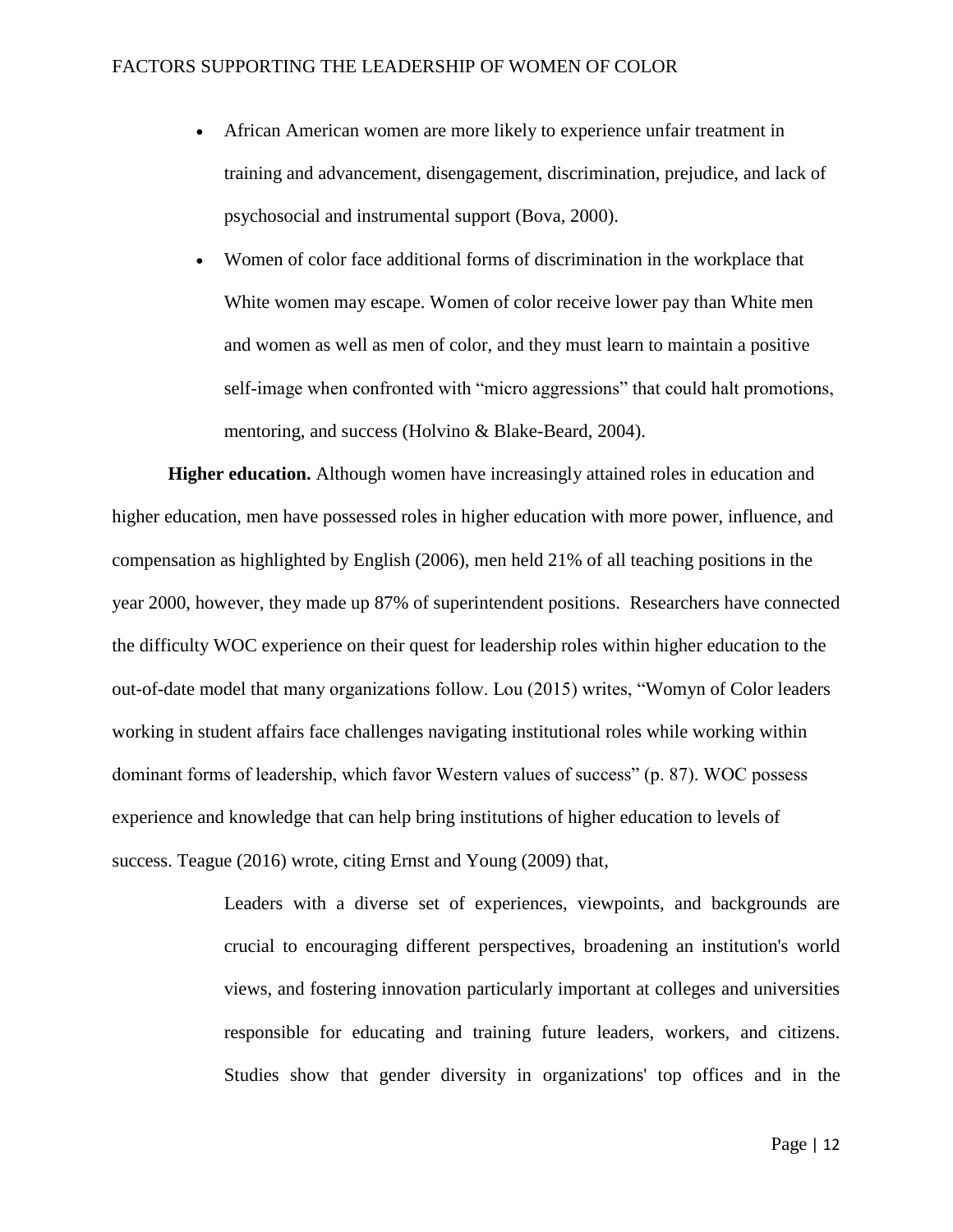boardroom is not just a matter of social justice and advancement but a smart business move as well.

Lou (2015) explained "Within a postsecondary educational context, student affairs administrators should not only honor the academics skills but also the experiential knowledge of politically savvy womyn of Color leaders" (p. 91). Recognizing that there is a gap that exists between WOC in leadership roles is a common theme amongst the literature we have read thus far. In its own way, each article seems to understand the lack of WOC in leadership roles within higher education; however, they did not provide suggestions as to how WOC can obtain and sustain their social capital. According to Alexander (2010),

> The American Council on Education (ACE) along with the College and University Professional Association for Human Resources note that women comprise only 38 percent of chief academic officers in higher education. Moreover, the statistics indicate that African American women hold only 5 percent of these positions, Hispanic women 2.4 percent, Asian American women 1.9 percent and American Indian women a mere 0.2 percent (p. 193).

**Local politics.** There was a significant lack of information related specifically to WOC in leadership roles within politics. Although the research that has already been conducted does not include the voices of WOC, it still raises issues of sexism within politics and the lack of women within these roles. According to O'Connor and Yanus (2004), "Only since the 1960s have women political leaders been able to create social change from within American governmental institutions" (p. 2). These roles are typically positions held by middle-aged white men. Much of the research conducted by O'Connor and Yanus (2004) suggests that many constituents of various states would not trust their local politics to women because of their stereotypical gender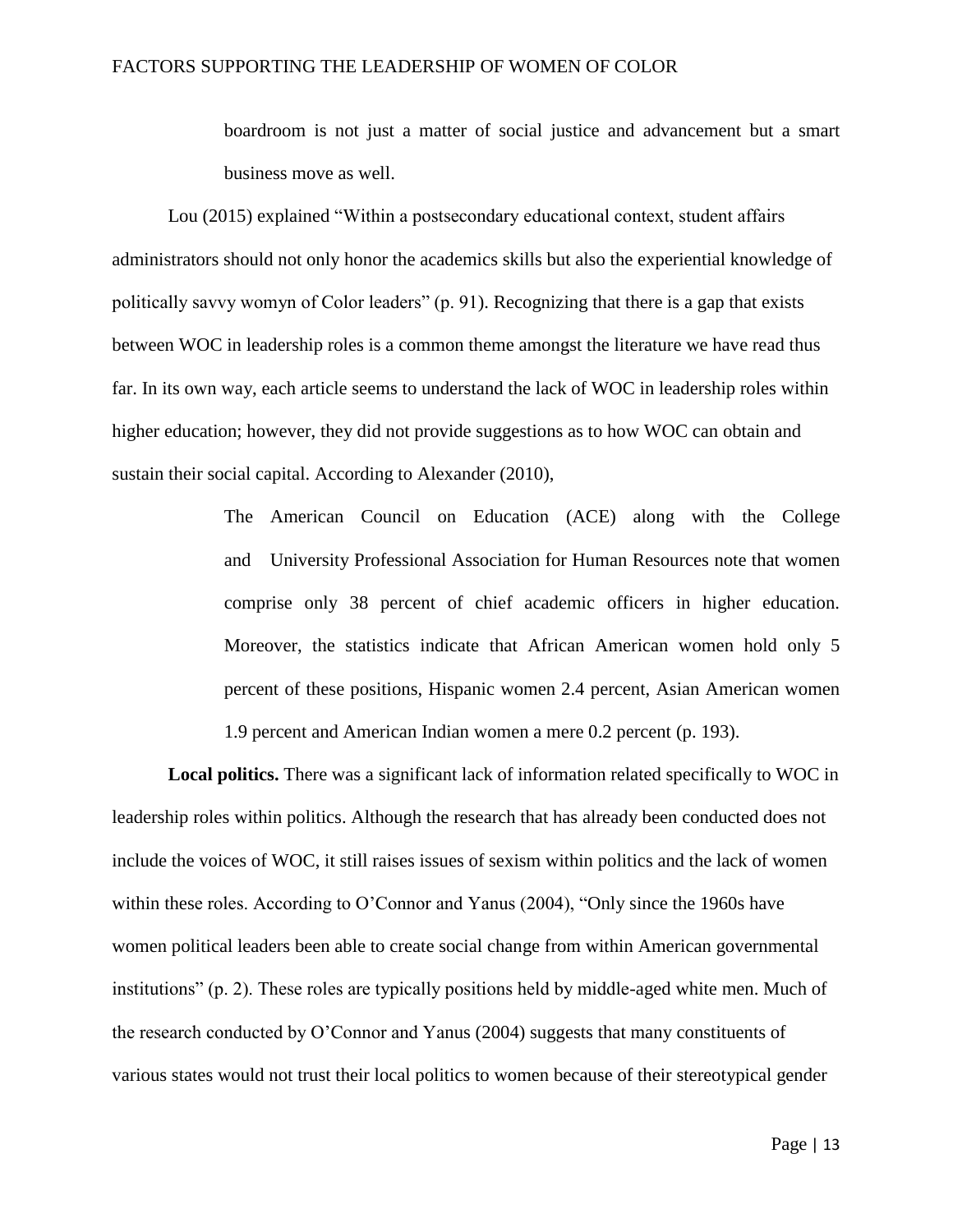roles. Although many community members do not trust politics in the hands of women, there are men that do. O'Connor and Yanus (2004) wrote, "Significant research by political scientist indicates that the presence of women political leaders in legislatures make a significant difference not only in what gets discussed, but also in what kinds of legislation are advanced" (p. 9). It has been found that women in leadership roles within politics tend to develop leadership styles that are based on collaboration, guidance, and support. When women are in politics, strategies become more integrative and structured (O'Connor & Yanus, 2004).

It is essential that WOC hold positions in politics since these positions create and influence acts, bills, and laws that impact the well-being and liberty of our communities. MacGregor Burns defines political leadership as "the power a leader exercises through his or her relationships. The people with whom the political leader interacts, and how he or she interacts with those people, become essential in defining the strengths and weaknesses of any political leader" , as cited in O'Connor & Yanus, (2004). WOC have an intimate understanding of experiences people of color face and although there is diversity among people of color, WOC understand there are cultural differences among people of color. Therefore, an understanding of those differences is necessary when advocating for new bills. One size does not fit all. If we approach politics in this manner, we may face unintended consequences that harm people of color. Unfortunately, there is a lack of WOC within political leadership roles worldwide (O'Connor & Yanus, 2004).

## **The Stereotypes of Gender Roles**

Common barriers faced by women and WOC are beyond the control of women and WOC such as, stereotypes. These stereotypes of women are barriers to the professional advancement of women and WOC. A stereotype faced by women is that they are emotional and they cannot

Page | 14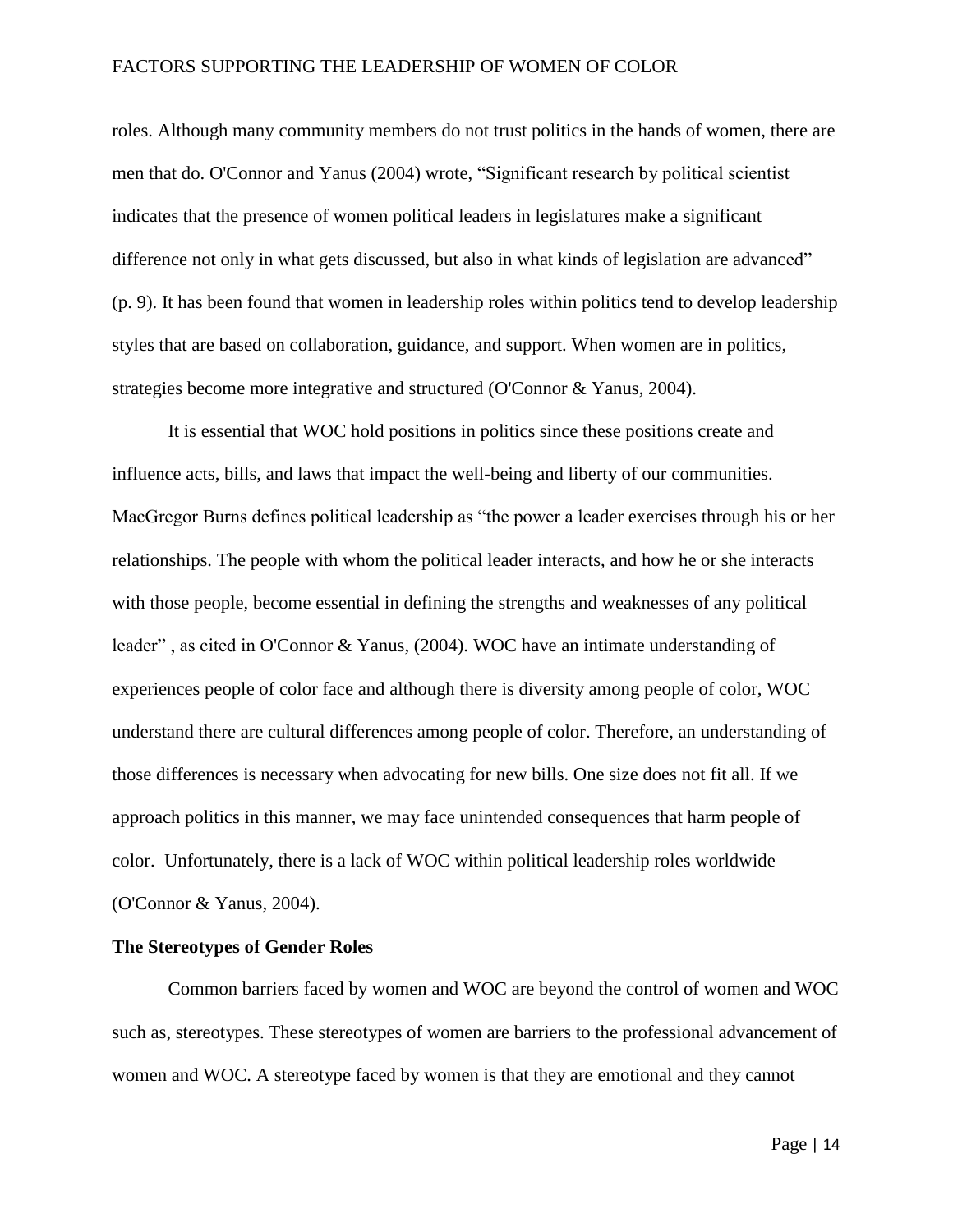make decisions that require strategy and analysis. Assertiveness and competitiveness are qualities often associated with successful leadership; however, these traits are considered to be masculine traits and not feminine traits. These perceived traits, of course, are stereotypes, as addressed by O'Connor & Yanus (2004),

Nearly half of those polled during the 1930s, 1940s, and 1950s said a woman would be preferred to a man as the head of the local Red Cross chapter or Parent Teacher Association. The public supported women in these positions because they were extensions of women's primary roles as mother and homemaker (p. 5).

Today, women are expected to have a balance of both masculine and feminine traits of leadership, that is, assertive and directive as well as warm and a team player.

#### **How Perceptions Impact WOC**

Stereotypes can affect women and WOC in leadership roles because of their detrimental influence on perceptions and their elicitation of stereotype threat (Steele & Aronson, 1995). Stereotypical threats occur when one cares about a domain (e.g., one wishes to be an effective leader), when one knows that a stereotype about the group of which one is a member can provide an explanation for poor performance in this domain (e.g., women are expected by others to be less effective as leaders), and when a stereotype is made salient in a situation requiring performance (Steele & Aronson, 1995, p. 174).

#### **History**

Through history, women have demonstrated both these masculine and feminine traits. Women in social justice movements throughout history have been involved in movements that benefit the wellbeing of their families and communities and in advocating for their best interest, they have been assertive, determined, and at times aggressive in order to achieve social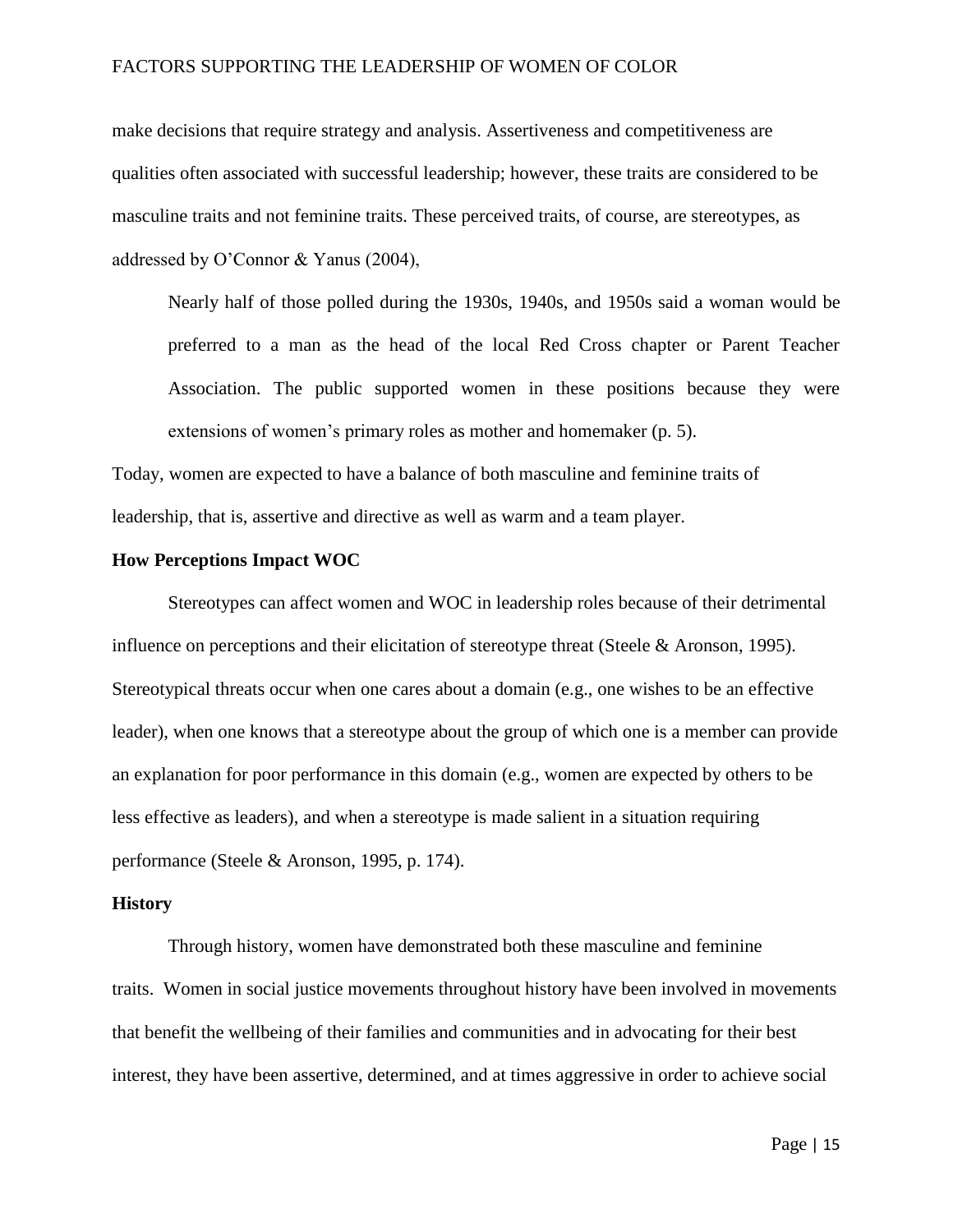justice. O'Connor and Yanus (2004) wrote, "just as a generation of women became politically active during the antislavery movement, the U.S. civil rights movement of the 1960s created a new generation of women political leaders" (O'Connor & Yanus, 2004, p. 5). Unlike the women of the suffrage movement, who persuaded men to grant them the vote because women would be of service to the general public, especially men, women from the second wave of feminism advocated for the liberty of women and for full equal rights to men. These equal rights included women having autonomy in decision making over their rights, benefits, and liberties. O'Connor & Yanus (2004) highlight, "At the Fourth World Conference on Women, held in Beijing in 1995, 189 governments agreed to take measures to ensure women's full access to power structures and decision making to increase women's capacity for decisions making and leadership" (2004, p. 8).

# **Mentoring and Collaboration Amongst WOC**

Mentoring is very important element when it comes to WOC accessing social mobility within their professional careers. Lou (2015) writes "Mentoring relationships formed between womyn of Color and other leaders with non-dominant identities and dominant identities can be positive in increasing retention and promotion" (p. 92). There have been many historical collaborations that have helped to identify the strengths of mentoring. In one study, O'Connor & Yanus (2004) reminded us that "one of the first African-American women to serve in Congress, Shirley Chisholm, joined forces with Gloria Steinem, Betty Friedan, and Representative Bella Abzug to form the nonpartisan National Women's Political Caucus (NWPC) in 1971" (p. 6). Collaboration tends to be a result of a successful relationship. Many WOC who have identified themselves as holding positions of power and influence, have mentioned the importance of mentoring for WOC for professional advancement. O'Connor and Yanus (2004) explained,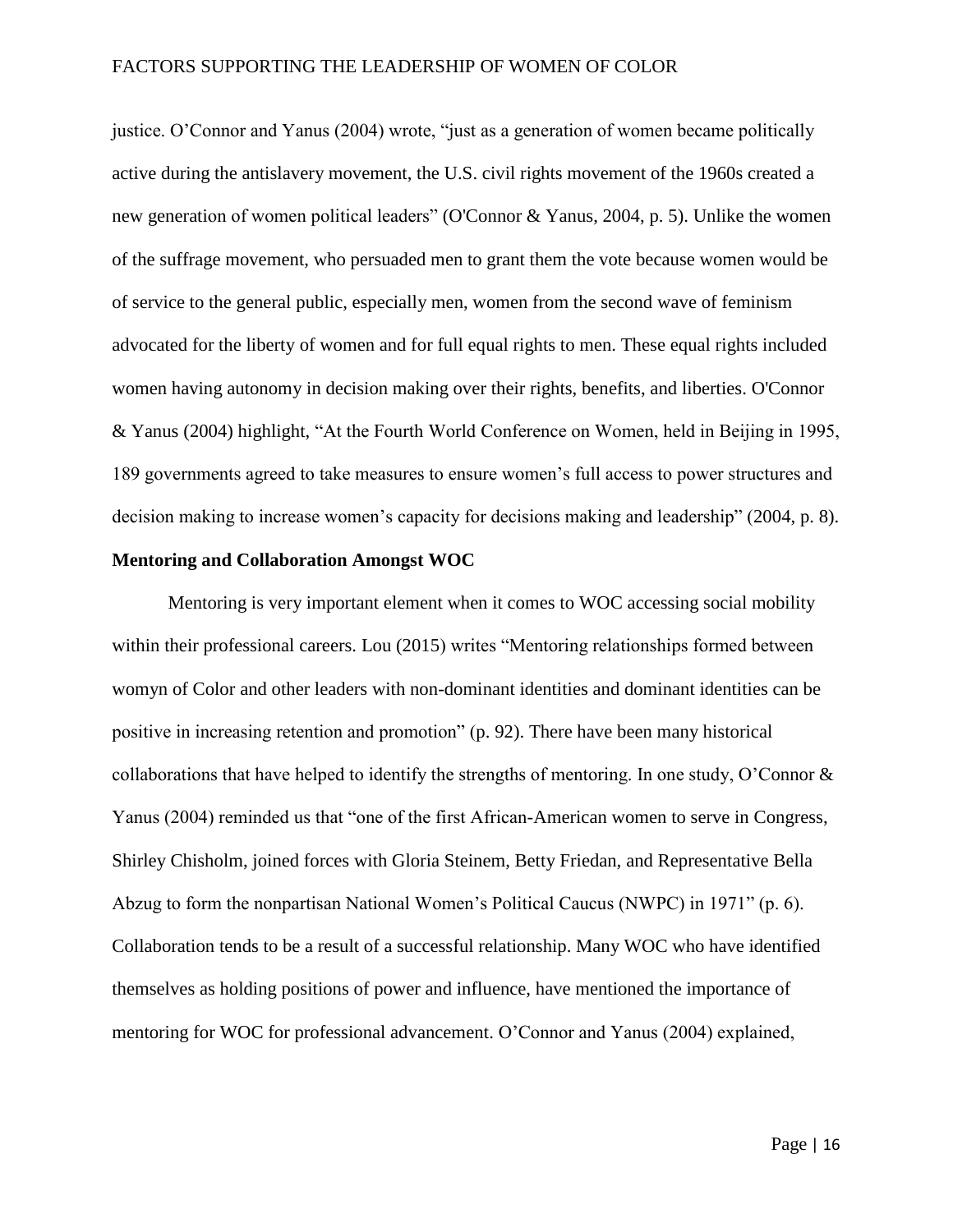If our society wants to continue increasing the number of women in positions of political leadership, we must socialize young women to become active participants in society and government. Moreover, existing women leaders must work to change the pervasive perception that political leaders are exclusively old, white men (p. 10).

Not only is mentoring important for the social mobility and advancement of WOC, but it also encourages WOC, builds trust between them, and reassures that they will receive support from someone who has experience similar trials and tribulations. Mentoring can be the key element in achieving corporate success for WOC as it provides encouragement, acceptance, and friendship (Eagly & Carli, 2007, p. 171).

#### **The Struggle of Obtaining Leadership Roles and Social Mobility**

The literature has informed us that women of color continue to experience challenges once they attain leadership positions and are more visible targeting them for additional scrutiny and criticism. According to Sanchez-Hucles and Davis (2010), barriers do not disappear for women after they reach the top. In fact, women of color who are promoted often are at more risk for scrutiny and failure. WOC are likely to be promoted to head of a company or a board of an already failing company and are blamed for the company's decline which was already happening before the promotion. The phenomenon is described as, glass cliff. (Sanchez-Hucles & Davis, 2010).

African American women are too different from White women to benefit from their shared gendered status and too different from Black men to benefit from their shared race. Hence, WOC who strive for leadership positions are different even from others who are also different—White women and African American men (Combs, 2003).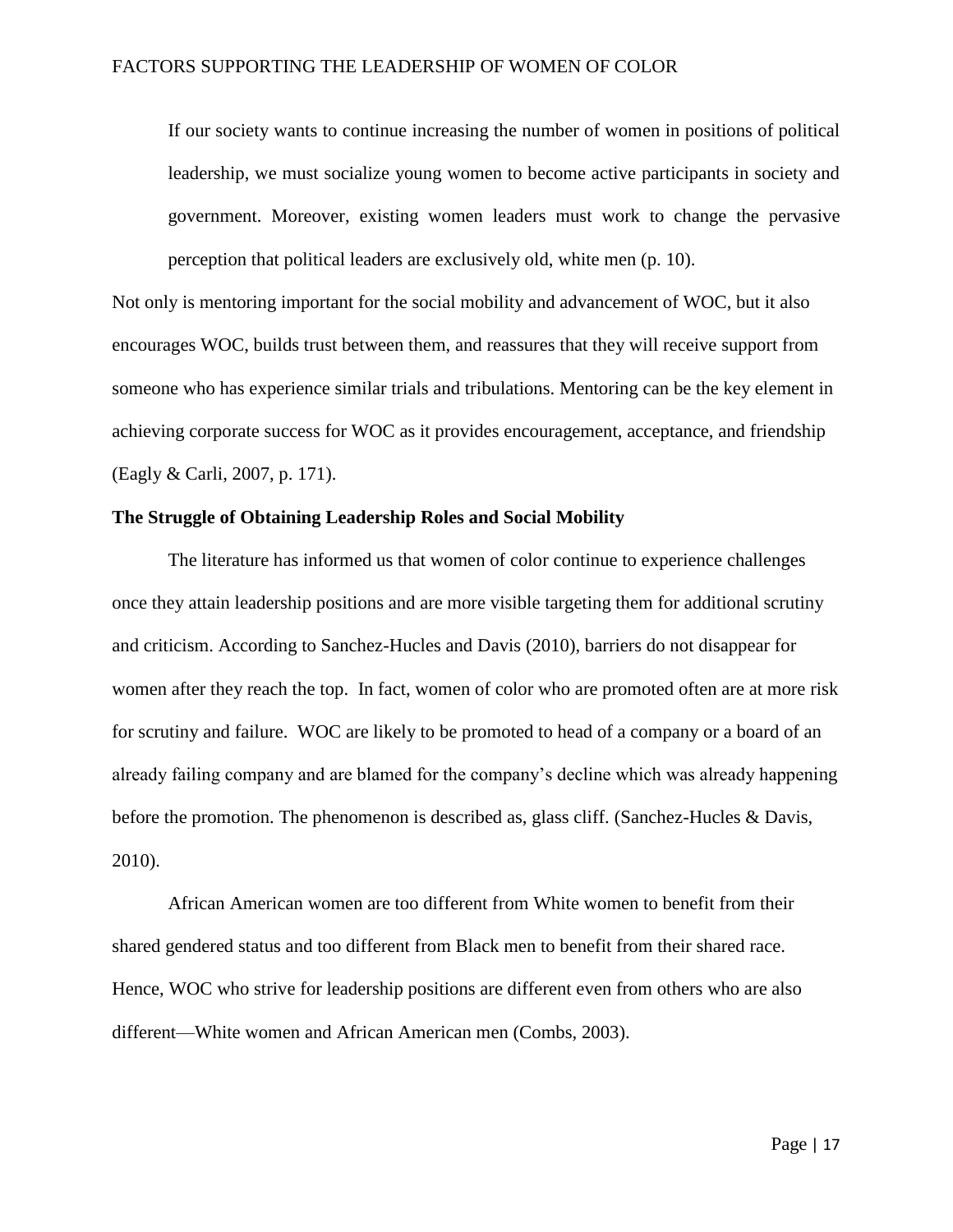#### **How to Overcome Adversity**

Women can achieve leadership positions but only by carefully traversing complex paths as they confront issues associated with child care needs, racism, sexism, and discrimination on the basis of identity (Sanchez-Hucles & Davis, 2010). Women must also develop the ability to refuse "glass cliff" appointments to leadership positions that set them up for likely failure (Hewlett et al., 2008). Research informs us that role expectations predict gender differences in leadership style but not in leadership effectiveness (Eagly & Carli, 2007). Women emerge as social and democratic leaders, and men as task leaders (Eagly & Carli, 2007; Karau, 1991). However, recent work highlights the value of the stereotypically feminine traits of cooperation, mentoring, and collaboration (Eagly & Carli, 2007). As more diverse and globally connected organizations are increasingly being created, more creative and diverse types of leadership will be required. Leadership style diversity will need to match global diversity. Stereotyping that negatively impacts WOC must also be examined and dismantled (Brown, 2007).

#### **Educational Degrees Matter**

Formal educational degrees have supported the professional and social mobility of people in pursuit of advancement. However, education was not always accessible to women or people of color. It was illegal for Black people to be educated prior to the abolishment of slavery in 1860. Universities did not welcome women as students in the 1800s with the exception of women who came from families with resources to pay for their education. Once these women were educated, this education did not guarantee them a change in their social or economic status. African American women had less opportunities for higher education in comparison to White women. Women who did go to college often went on to take service positions such as teachers and nurses. Slowly, women began to venture into different studies, "the realization is that, before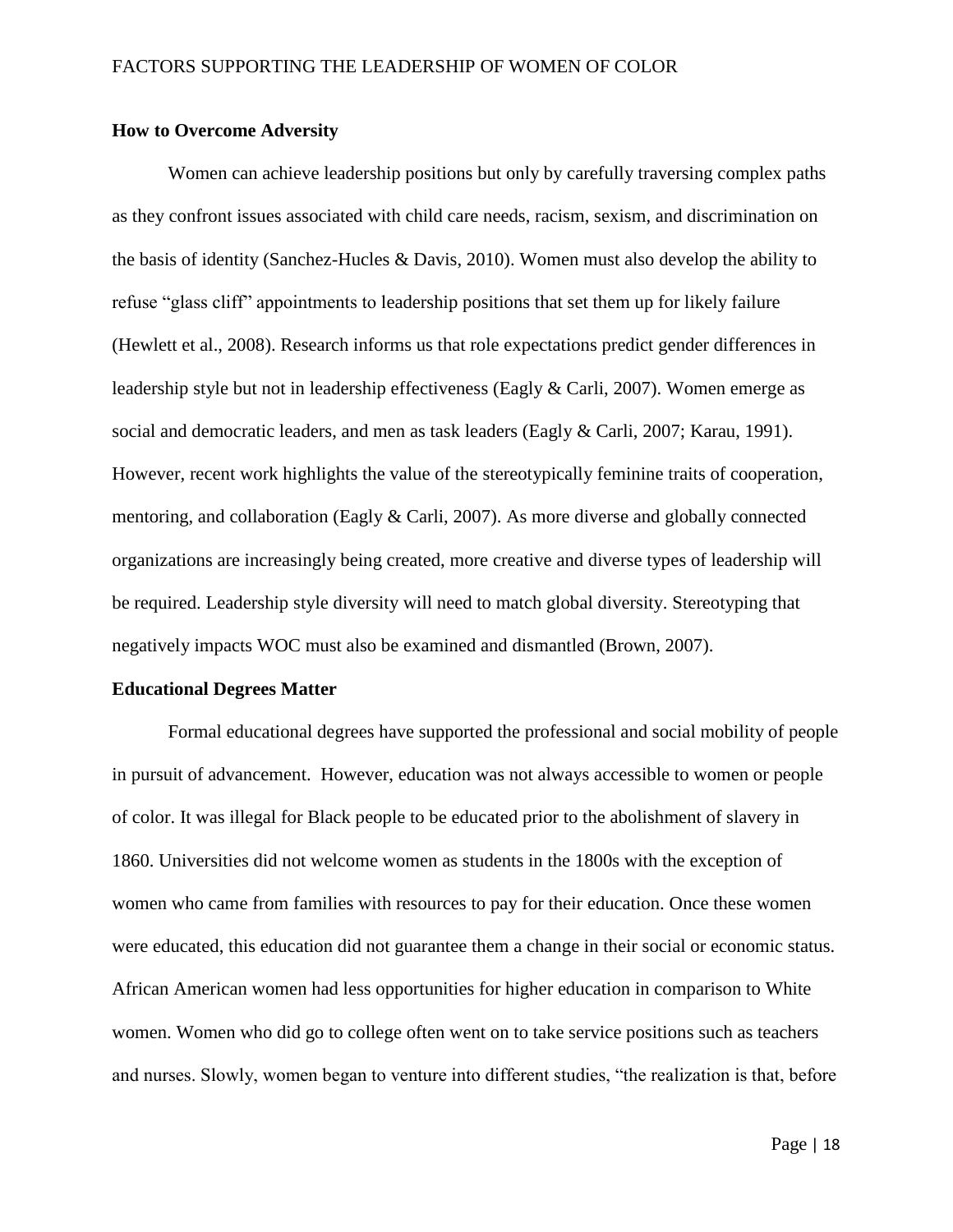a surge occurs in the number of African American female presidents in higher education, the number of African American women attaining a doctorate needs to increase" (Alexander, 2010, p. 194).

Education is perceived as a gateway to professional and social advancement impacting overall wellbeing. As women access formal education they are not only learning and becoming aware of better opportunities to them but they are also creating new networks with colleagues, academia, and staff that will support their development and advancement. Alexander (2010) explains, "Therefore education becomes a practice of freedom which can propel the Black women into leadership" (p. 198).

#### **WOC Navigating Their Identity**

WOCL often find themselves adapting to two different worlds within their work environment. W.E.B. Du Bois first introduced this concept as the *double consciousness*. According to Du Bois, double consciousness is a psychological challenge of reconciling an African Heritage with a European upbringing (Du Bois, 1903). This concept is relative to the split lives that WOC live while working in institutions that are predominantly led by white people. Lou (2015) identifies another way to better understand the double-lives of WOC. The idea of "border crossing" was developed by Gloria E. Anzaldúa. Anzaldúa (1987) explained that WOC develop skills to help them navigate through the borders of nondominant and dominant worlds (Lou, 2015). Such an ability can then begin to weigh heavy on how WOC identify and value themselves. O'Brien (2006) suggested that "race, gender, and class oppression have critiqued the false dichotomies of public/private, reason/emotion, and mind/spirit (among others) as creations of those in power and used to devalue feminine, non-European, working-class ways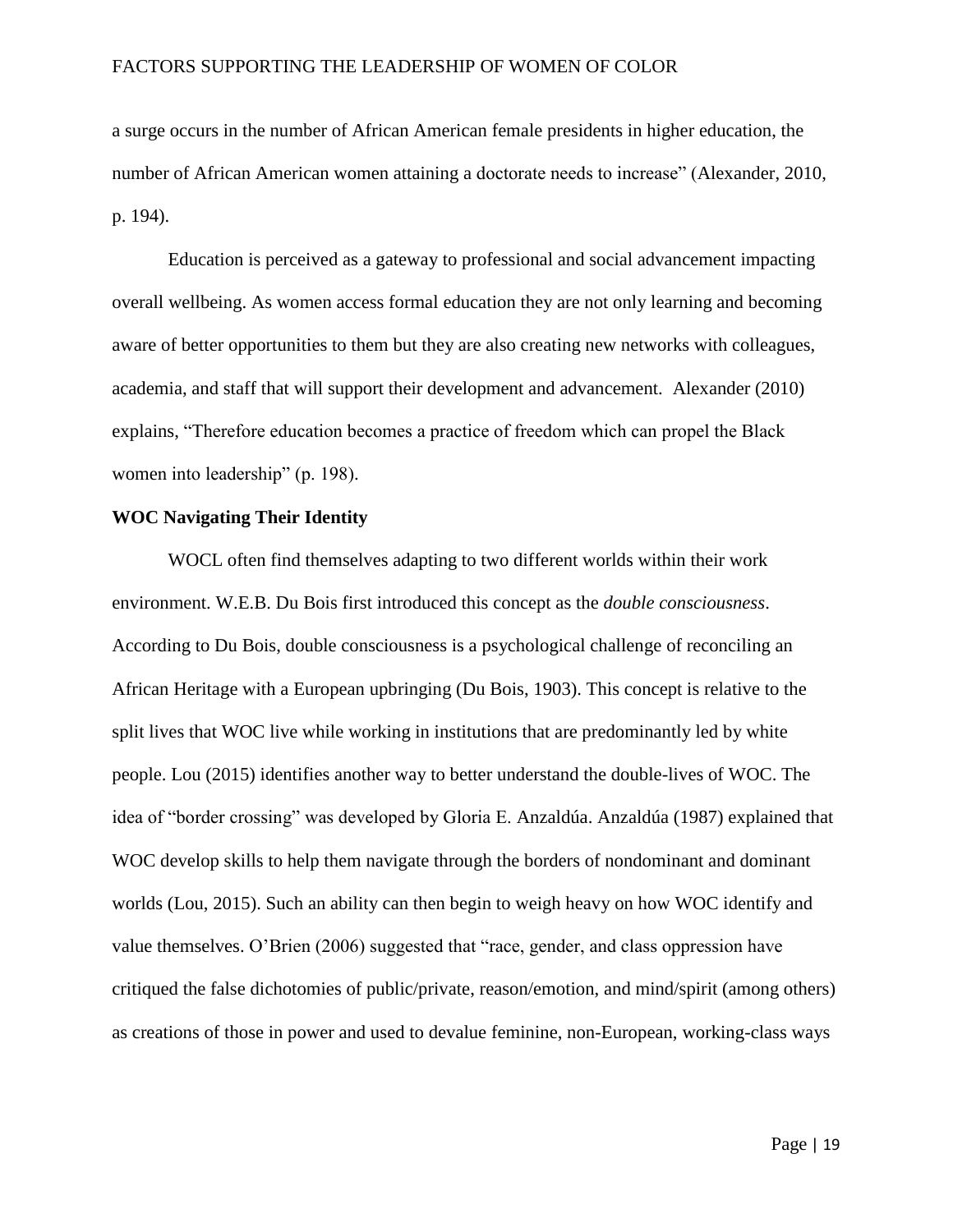of being" (O'Brien, 2006, p. 68). Such behaviors have caused working class WOC to experience traumatizing division amongst themselves and others.

# **Influence is a Major Element**

WOC have a deep understanding of the best interests of the community especially communities of color. This understanding, unfortunately, rarely impacts policy because there is an underrepresentation of WOC in leadership roles, unless, leaders are deliberately seeking the input of people of color when they are creating policies and laws. The insight of WOC will impact policy and laws when WOC adequately are represented in leadership positions. This representation will not only impact communities of color, but our whole community as well as our future well-being as Alexander (2010) indicates, "Through teaching, one can empower individuals, communities, and nations and have not only the responsibility but also the obligation to educate, the leaders of tomorrow, to inform them of themselves through knowledge about themselves" (p. 201).

Despite the limited amount of research related to WOC in leadership roles within higher education, politics, and the nonprofit sector, the research that was obtained was beneficial in outlining the broader areas and factors that contribute to the lack of WOCL. Researchers agree that more in depth research must be committed in order to best understand the importance of WOC withholding leadership roles. Teague (2016) agrees WOC are vital and should be supported more within all three areas of higher education, politics, and the nonprofit sector.

#### **Terminology of Stereotypes**

*Glass Ceiling:* Is a term that references the barriers faced by women, WOC, and disenfranchised groups when pursuing leadership roles. The leadership positions are visible but for various reasons cannot be attained (Bell & Nkomo, 2001; Betters-Reed & Moore, 1995).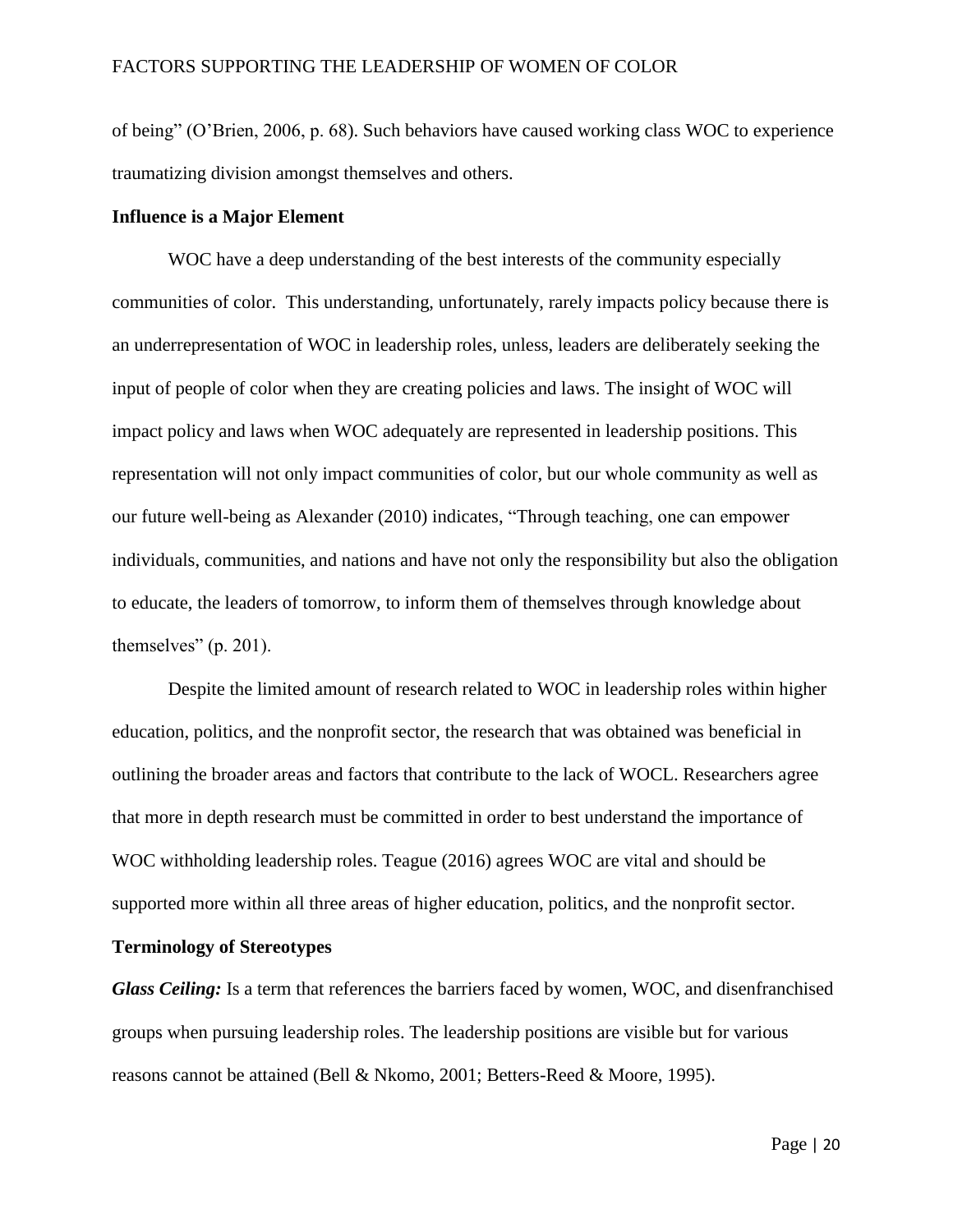*Concrete Ceiling*: Similar to the term glass ceiling, concrete ceiling refers to barriers to attaining leadership roles; however, concrete ceiling refers to more of an obvious impossibility of professional mobility due to sexism, racism, and other forms of oppression (Bell & Nkomo, 2001; Betters-Reed & Moore, 1995).

*Sticky Floor:* The term sticky floor also references to the inability to ascend professionally within an organization or company (Bell & Nkomo, 2001; Betters-Reed & Moore, 1995). *Bamboo Ceiling*: Asian Americans have a higher degree of academic and economic success compared with the general population. Their success is often emphasized to suggest that they have not experienced discrimination. But Asian Americans are frequently stereotyped as intelligent and diligent, which are positive leadership traits, as well as passive and reserved, which are not considered "managerial" (Fernandez, 1991). Asian Americans are more likely to be university graduates, yet they typically "over qualify" for management positions, which suggests the existence of a "bamboo ceiling" (Hyun, 2005, p. 174).

*Labyrinth:* For many WOC, there is not one way of achieving leadership roles within an organization. They must navigate complicated paths instead of a straight line in their trajectory to leadership. Women are expected to be communal, yet leadership qualities are often perceived as aggressive. Women, especially WOC, must navigate this labyrinth (Eagly & Carli, 2007). *Glass Cliff***:** Glass cliff refers to promoting or appointing women or WOC to a situation of high risk of failure such as a declining organization or board. If the organization fails, they are blamed for the failure that was already set in motion prior to the appointment or hiring (Hewlett et al., 2008).

*Cross-cultural Code Switching***:** Changing communication styles, personal, and cultural values when moving between dominant to non-dominant groups. (Lou 2012)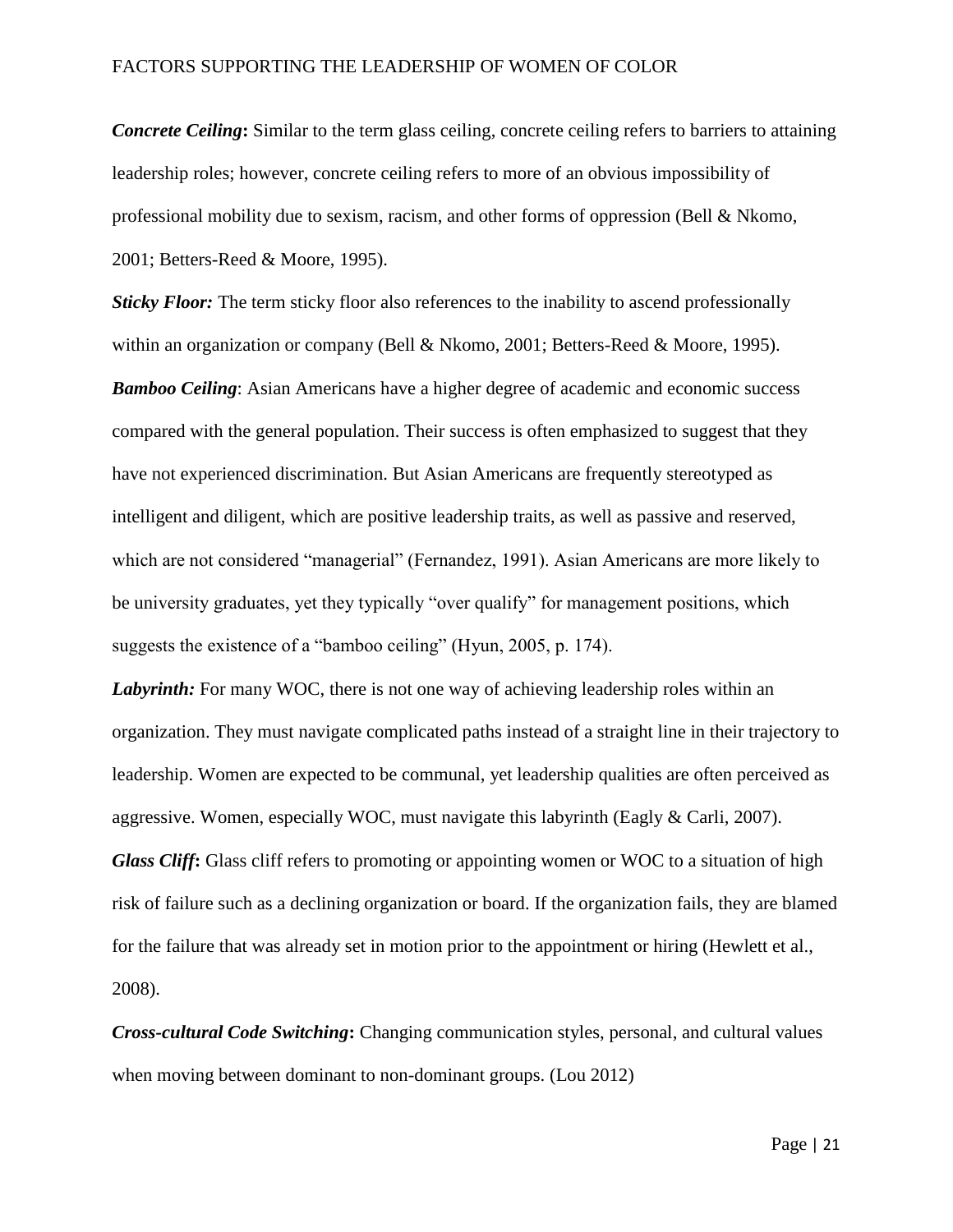# **Recommendations**

Research conducted by Cox (2008) recommends higher institutions adopt the following policies and programs to support and advance the leadership of women of color within higher education. Although these recommendations are intended for higher education institutions, they are relevant for non-profit institutions.

- 1. Mentoring Require all departments to develop and be held accountable for formal mentoring structures for all junior faculty members.
- 2. Recruitment Preparing the Immediate Pipeline Develop postdoctoral opportunities to support the advancement of excellent for women of color scholars.
- 3. Cluster Hires Recruit several faculty members at one time whose work lies outside of the department's traditional core curriculum.
- 4. Joint Appointments Upon hire, the chairs of each department where the faculty member holds an appointment must meet with the new hire to establish reasonable departmental service obligations that will not impede the junior faculty member's research and publishing goals. In addition, there must be clear tenure guidelines that establish coherence across departments.
- 5. Tenure Transparency Each department must generate a comprehensive manual for tenure track junior faculty to supplement training on the topic of tenure attainment and departmental and university expectations as part of ongoing, structured junior faculty group mentoring. Chairs must also be trained in how to effectively communicate the tenure process to faculty and broadly distribute information regarding critical issues that affect tenure.
- 6. Formal Acknowledgement and Rewards for Faculty Mentoring of Students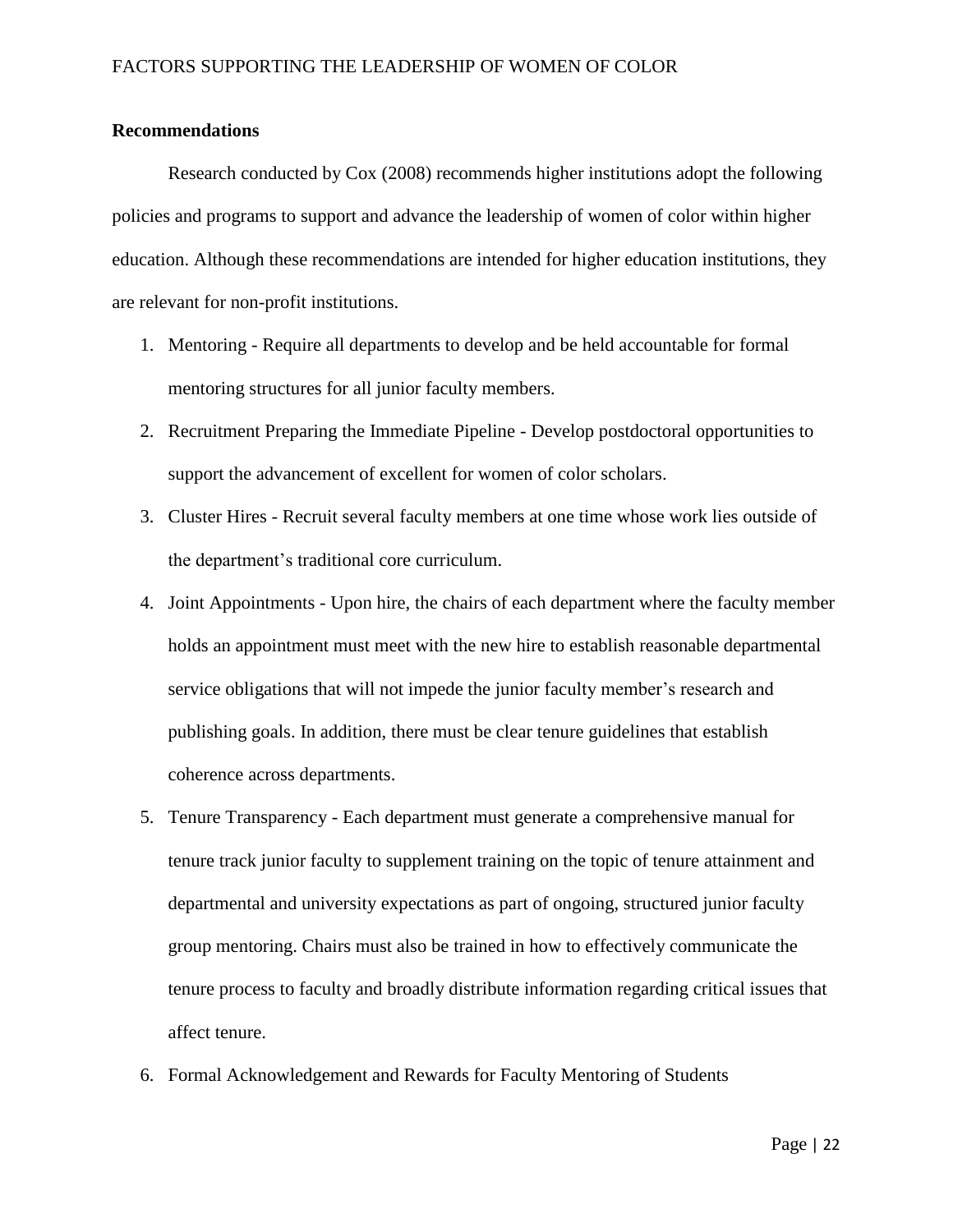- 7. Hostile Classrooms Chair Training and Official Statement Regarding Inclusion and Respect
- 8. Supporting Family and Work Life Balance The University should publicize existing policies and implement others that are intended to improve the quality of life for faculty and their families on campus.
- 9. Social Networking Facilitating Social Support for Single Women of Color Faculty
- 10. Counteroffer Acknowledging the Value of Women of Color Faculty

Gender and racial stereotypes have limited the opportunity for women of color to achieve leadership positions as well as increased the scrutiny and criticism of their leadership. WOC are managing multiple factors in their leadership from feminine collaborative traits of leadership as well as perceived masculine assertive traits of leadership while navigating the racial spheres of cultural origins and white dominated workplaces. Managing all these factors creates a labyrinth in achieving leadership roles. The is not one-way women of color achieve success and mobility. Yet, their education and mentoring have proven to be factors that support their leadership.

#### **Methodology**

To elicit responses about the supportive factors that contribute to the leadership of WOC, this study included a seventeen-question online survey, as well as five face-to-face interviews with women leaders who identify themselves as WOC in the nonprofit sector, local politics, and higher education. The researchers identified WOC who hold positions of leadership within nonprofits organizations, local politics, and higher education in Massachusetts and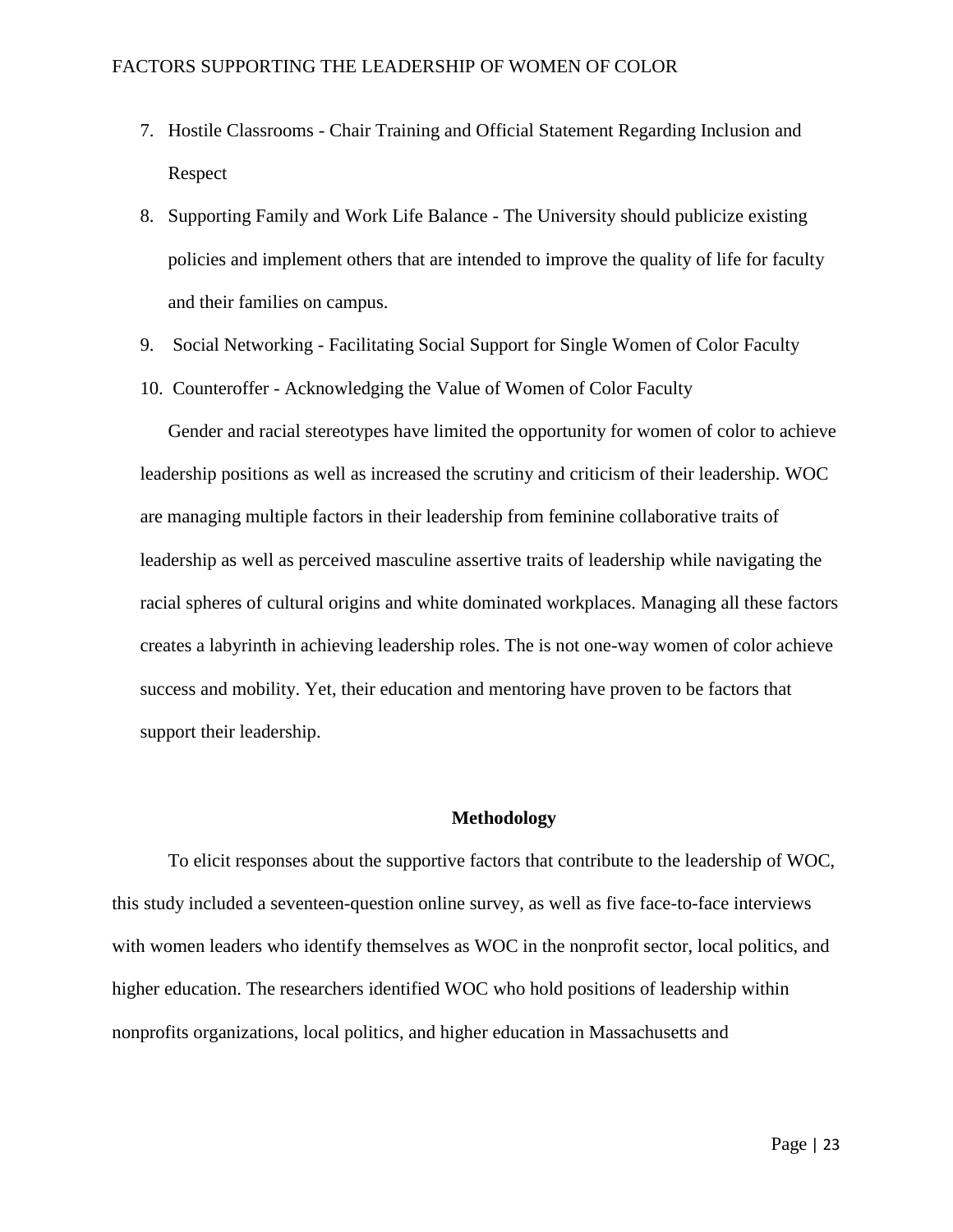Connecticut. Recruitment of these women was through email asking them to participate in a seventeen-question online survey to learn about the supportive factors of WOC leadership.

We have personal connections with WOC who hold positions of leadership within the higher education and nonprofit fields but do not have direct personal connections with WOC in local politics. We have researched WOC who have run for local positions and who have held local political positions. We have reached out Boston City Councilor, Ayanna Pressley and Boston City Councilor Michelle Wu and their aids about this research and their participation. They both are interested in participating in the research. We asked them to engage their network of WOC to participate in the research to collect comprehensive data from WOC in local politics. We expected WOC who held local political positions will prefer to participate in the online survey because of demanding schedules.

#### **Researchers' Positionality**

As investigators of this research and as WOC who have held leadership positions within higher education institutions and nonprofits, we are insiders to this research. Paula Gomez Stordy has held positions of leadership as a Shelter Director and Program Director of a domestic violence program. She has also been a member of decision making committees and currently serves as a commissioner of the Essex County Status of Women Commission and is a founding member and co-chair of the Massachusetts WOC Network. Kayla Bynum has also held positions of leadership as an Assistant Director for The African American Cultural Center at the University of Connecticut and Program Coordinator for the Intercultural Center at Eastern Connecticut State University.

Our insider position benefits our research by giving us access to networks of WOC. Furthermore, we can request consultations, participation in our research, or assistance in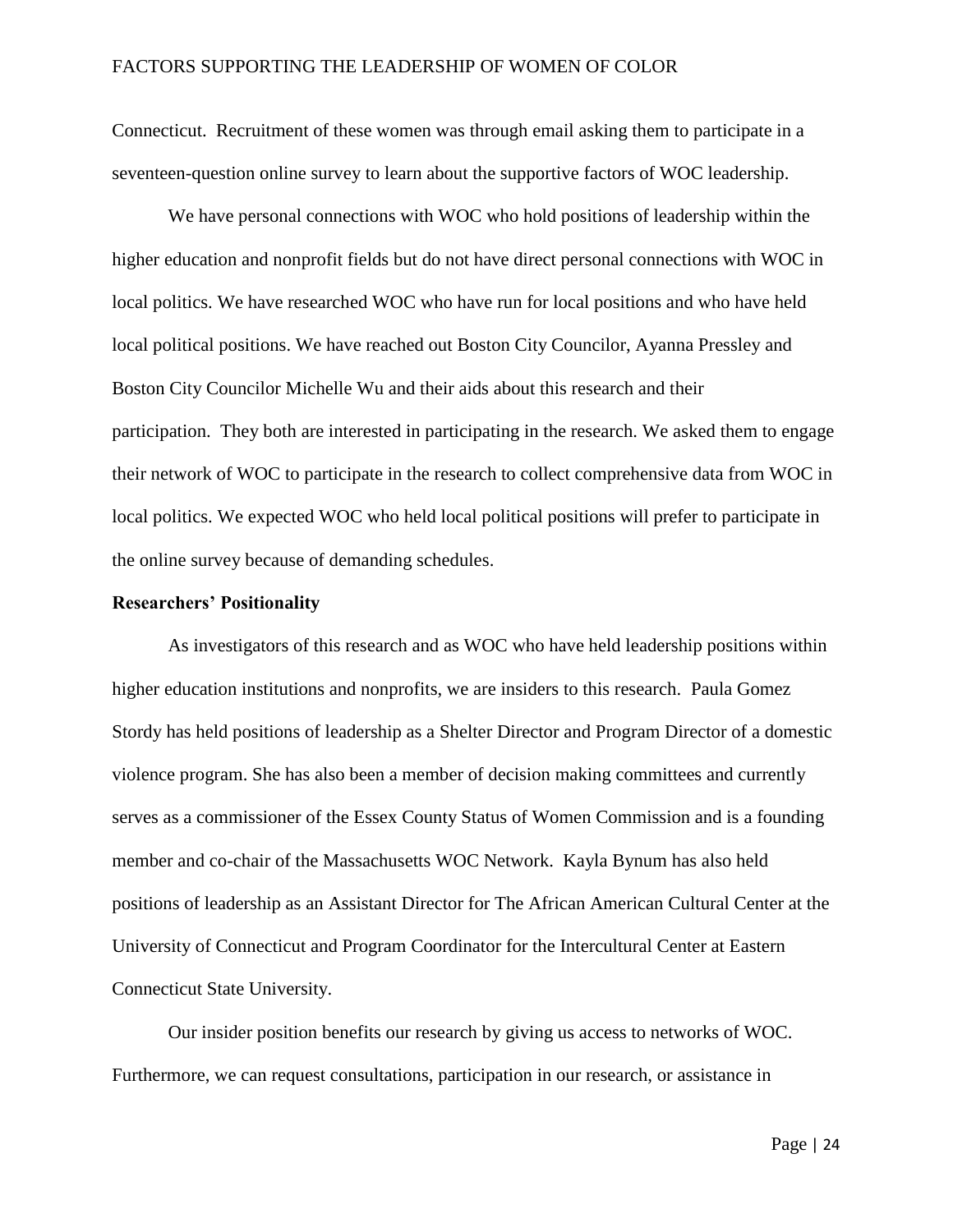recruiting WOC to participate in the research. We feel our awareness of diversity of WOC helps us not to be biased. As WOC, we have similar experiences based on sexism and racism yet our experiences are also very different. WOC have different experiences based on race, ethnicity, immigration status, economic status, gender expression, gender identity, sexual orientation, religion, marital status and many other identities.

#### **Paradigm**

This specific study of WOCL appears to be fixed within an interpretive research paradigm. As reported by Taylor and Medina (2013), the interpretive research paradigm looks to "understand the culturally different other by learning to stand in their shoes, look through their eyes, and feel their pleasure or pain" (Taylor & Medina, 2013, p 3-4). As researchers of this study, we are working to understand the different experiences of WOCL. As WOC researchers, we understand we may have similar and different experiences to the WOCL we are studying because there is diversity among WOC. This diversity impacts the experiences of WOC differently based on their membership to a target group or a dominant group. For example, queer WOC often experience multiple forms of oppression such as homophobia, heterosexism, racism, and sexism.

This research paradigm also requires investigators to recognize their own roles within the study to have a true understanding of the information that has been shared (Taylor & Medina, 2013). The experiences of a woman of color who identifies as straight may experience both racism and sexism but not be impacted by homophobia. A woman of color who has economic resources may have more social and economic capital than WOC from a working-class background, yet they both may experience racism. That racism may present differently based on privileges held by WOC and the oppressions faced by WOC.

Page | 25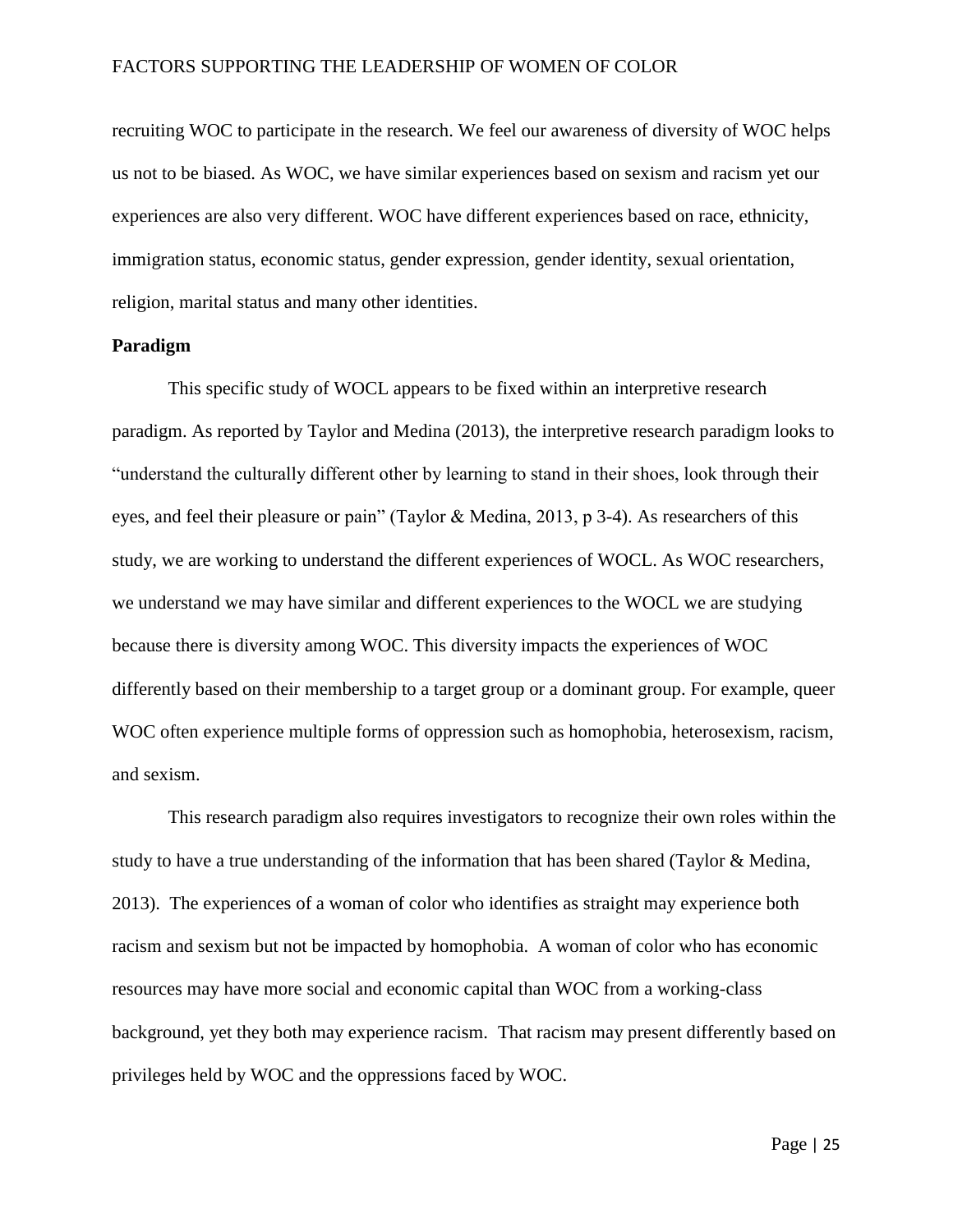#### **Overview of Research Design**

Adesaogun et al. (2015) believe that a qualitative method is the best way to measure a study of this nature, and although we do agree with this argument, we also believe that the experiences of WOC in leadership would best be examined through an explanatory sequential mixed methods design. In their research Adesaogun et al. (2015) conducted participant observations, surveys, and semi-structured interviews for 30 Black women in the nonprofit field of a target geographical location (Adesaogun et al. 2015). Within this design, we aim to best understand WOC by collecting quantitative data that will encourage us to follow up with our sample group for a more in-depth understanding of their experiences. We believe a mixed methods approach will give us a deeper understanding of the experiences of WOCL because the qualitative questions will allow WOC to describe their experiences in detail. The findings will allow us to see differences and similarities in the experiences of WOC in leadership roles. This mixed methods approach will be beneficial to us as the researchers because it will give us a more intimate understanding of the experiences of WOC. With this method, our intent is to have the qualitative data give us a deeper understanding of the quantitative data (Creswell, 2014, p. 224).

# **Quality Criteria**

Because the methodology is fixed within a mixed-methods approach, we understand the importance of trustworthiness within a qualitative investigation. In order for us to demonstrate that our interpretations of the data gathered is credible, we have decided to conduct face-to-face interviews in addition to an online-survey. These face-to-face interviews are the best tools to use to guarantee that our findings are both valid and plausible. During the face to face interviews, we will ask questions of clarification or repeat the answer back to the participant to ensure we have understood the answer correctly. With the permission from the participants, we also will record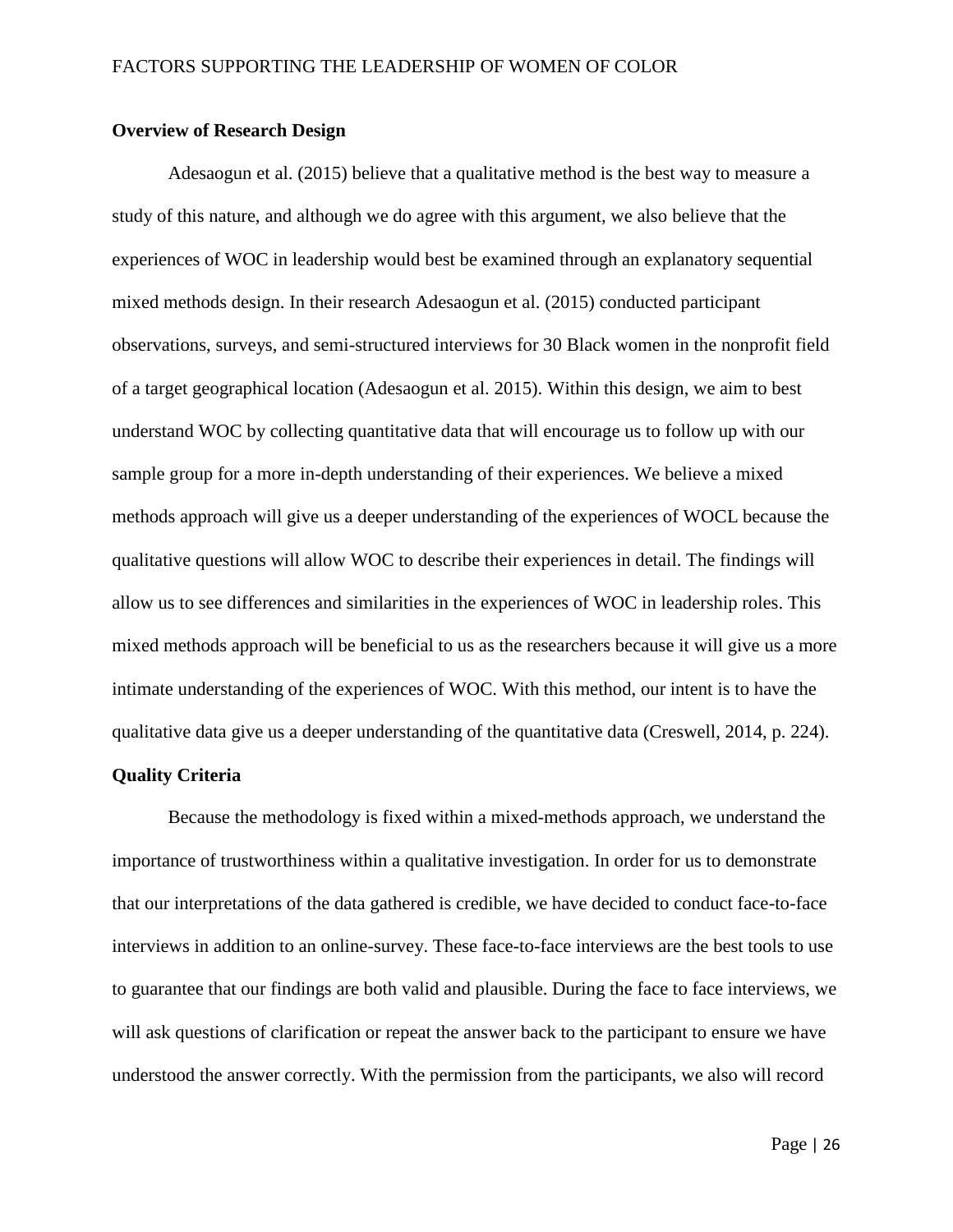each interview to guarantee that the voices and experiences of each participant have been correctly reflected in our findings. These voice recordings will also help to ensure the transferability of data. Each interview will be transcribed by hand to secure the genuineness and legitimacy of the collected information. Lastly, the credibility of this research is rooted within the authenticity of our interactions with each participant.

#### **Description of Sample**

For our research, the sample is WOC who hold, or have previously held leadership positions within the fields of non-profit, local politics, and higher education within Massachusetts and Connecticut. These leadership positions are not limited to executive directors: they can include but are not limited to any position that has influence over institutional decision making, policy, protocols, program design, budgets, laws, and public policy. We hope to explore how much influence or power WOC feel they hold within their institution. Some may hold positions with director titles but may feel they have no influence. Others may hold lesser titles and feel they have influence or voice over workplace outcomes.

We decided to include non-profits because these services support our community. These services must be culturally relevant in order to best serve underserved communities who are often represented by people of color. Similarly, local politics impact our community's access to local resources such as housing, zoning, environment, health and education. Women are underrepresented in politics and WOC are less represented than white women. If WOC hold positions in local government, their personal experiences can enhance their decision making and advocacy that will impact communities of color. Lastly, higher education is often considered a vehicle for economic and professional mobility for people who do not have access to resources or wealth.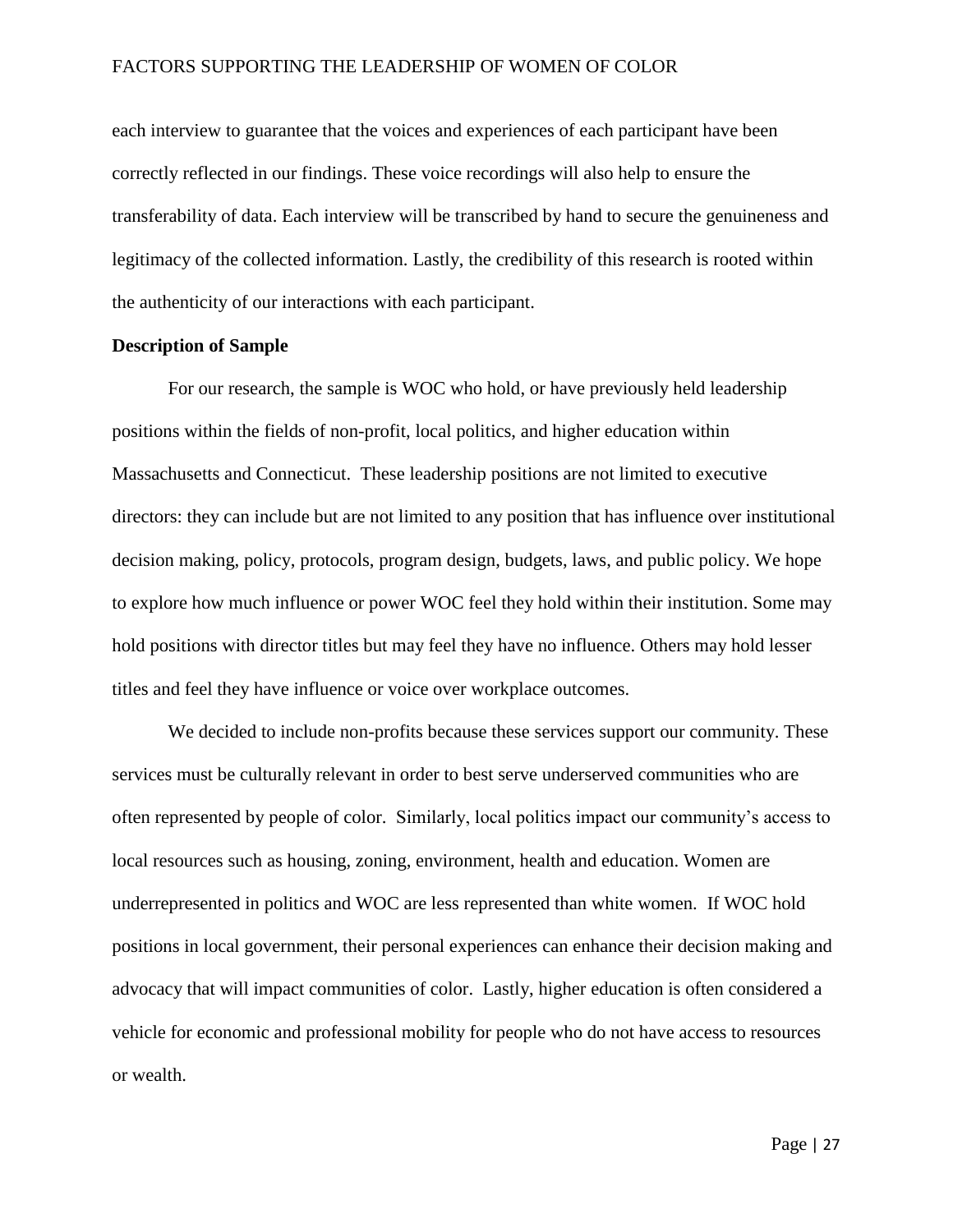WOC are underrepresented in higher education. When higher education institutions are interested in recruiting students of color, it is important for these institutions to have representations of people of color who hold academic and administrative positions who can serve as role models to students of color as well as white students. These role models can support and enhance student of color sense of self representation, sense of belonging, and retention. These role models will also impact white students positively when they see representations of people of color in leadership and academic roles versus the images of stereotypes often portrayed in the media. If white students have not had proximity with people of color prior to their college experience, these negative images portrayed in the media may support stereotypical beliefs. However, positive interactions, relationships, and bonds with students, professors, and managers of color can have a lasting impression on white students that may be life-changing.

#### **Methods for Selecting Participants**

We have made lists of WOC we know in Massachusetts and Connecticut who hold leadership positions in their field and have influence on policies, protocols, or program development in the fields of non-profit, politics, and higher education. We will divided the list and reached out to prospective participants by email and asked them to participate in our research and to refer us to other WOC who may be interested in participating in the research. We reached out to the Massachusetts WOC Network, a network made up of WOC who hold positions in domestic violence and sexual assault non-profit programs throughout the state. We contacted WOC who work within non-profits in the city of Lawrence, MA.

For the higher education sample, we reached out to the African American Women of Higher Education - New England to recruit participants. Dr. Linda Meccouri assisted in recruiting WOC within the field of higher education in the Western part of the state of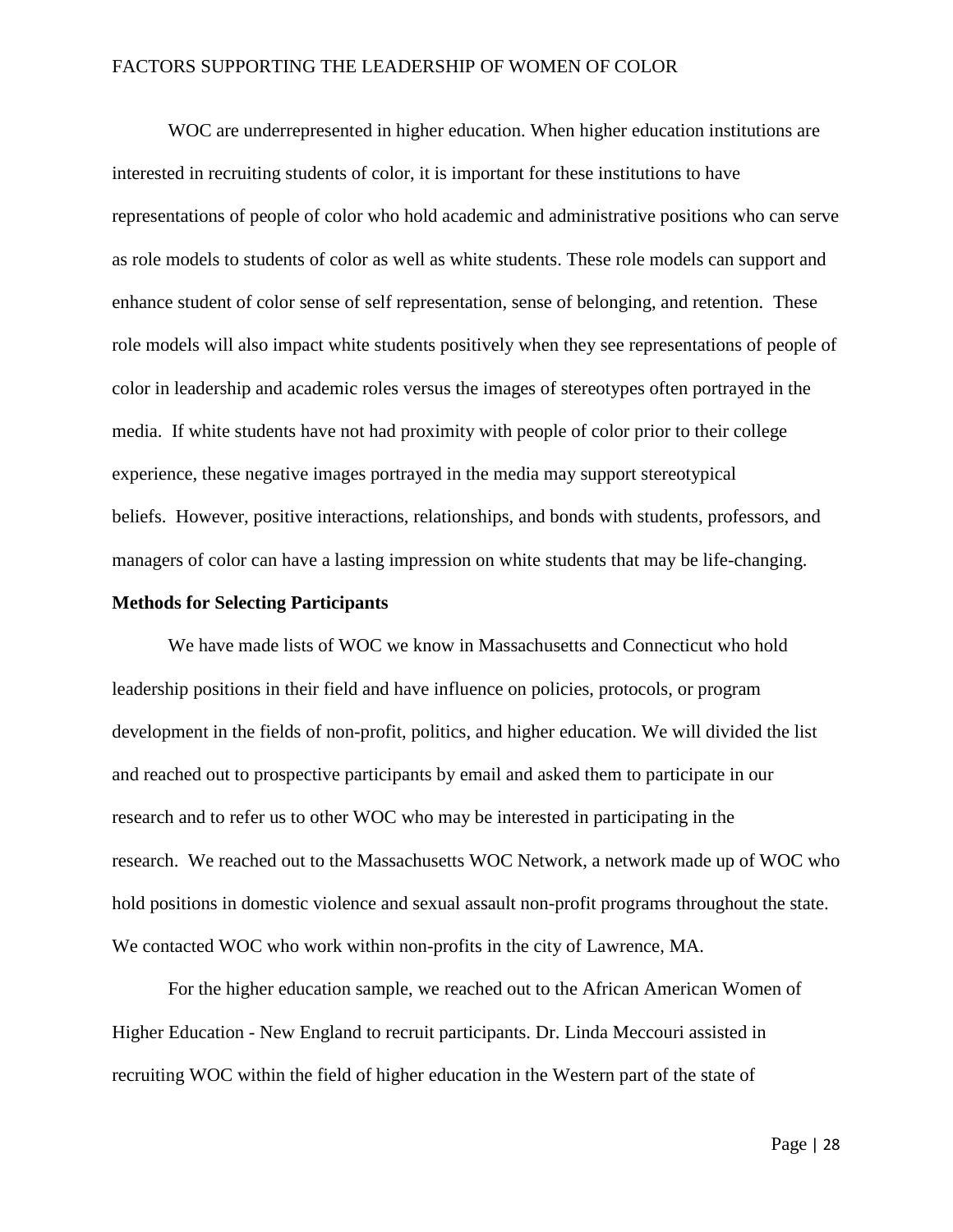Massachusetts. We researched the names of WOC in Boston who hold city councilor positions such as Ayanna Pressley, Michele Wu, Andrea Campbell, Annissa Essaibi-George and identified their aids so we can reach out to them to describe our research and how their participation and success will inspire other WOC to be involved in local politics. We engaged aids first since they handle the city councilors' schedules and have close proximity to them. We planned to reach women who had run a political campaign but were not elected since their experience will also be beneficial to the research findings by describing lessons learned. We also reached to WOC from the city of Lawrence who have run a local political campaign.

# **Method for Gathering Data**

This research will be done using participant surveys and semi-structured interviews. The participant surveys offered the demographical information of each participant, while the interviews would have better understanding of the experiences of these women given their demographics. This study aimed to involve the participation of 30 women who identify as WOC, and who currently hold leadership roles within the nonprofit sector, local politics, and higher education. An invitation to participate in this study will be sent to the participants via e-mail. Once participants have expressed interest, they were instructed to complete a 17-question online survey that will contain both qualitative and quantitative questions.

# **Method Implementation**

We gathered participants' responses through online surveys of qualitative and quantitative questions using Qualtrics. We then tabulated the answers for the quantitative data and transcribed the answers from the three qualitative questions. After transcribing and reviewing the qualitative answers, we identified themes in the data. We will transcribe these in -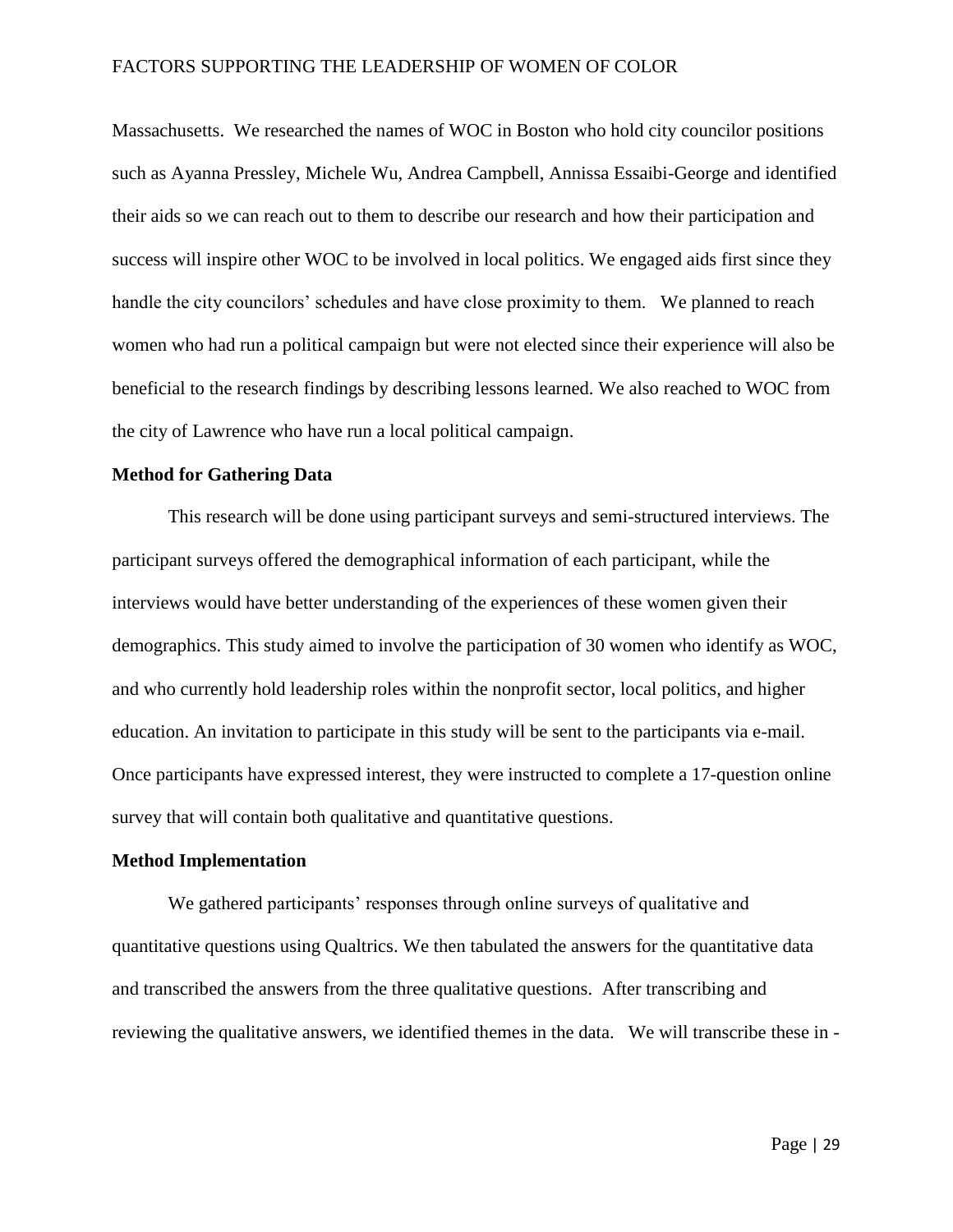depth interviews and look for additional or existing themes with hopes to have more in depth information.

#### **Coding Process**

In our coding process, we reviewed all of the quantitative and qualitative responses and look for themes. The coded qualitative data was also coded as quantitative data. For example, while coding we saw common answers to the questions "What or who has supported your learning in the workplace?". We counted all the common answers and derived percentages. This method helped us identify the factors that supported the leadership of WOC. Fifty-one (51) WOC who currently hold leadership roles within higher education and the nonprofit sector participated in a seventeen question online-survey. This survey was designed to understand the social, professional, educational, and personal factors that have supported the leadership of WOC. Responses have been separated by common and/or repetitive themes that were found in the data.

#### **Results**

Due to the repetition of such themes, we were able to identify five key factors that attributed to the advancement and success of WOC. These five key factors are: access to formal education and training, mentorship and strong relationships, supportive workplace environments, individual attributes and self-directed learning, and spirituality,

### **Quantitative Questions**

**Supervisory and management experience.** A total of fifty-one WOC leaders took part in this research. Twenty-nine of the respondents (57%) were WOC leaders in the field of nonprofits and twenty-two (43%) were WOC leaders in the field of higher education.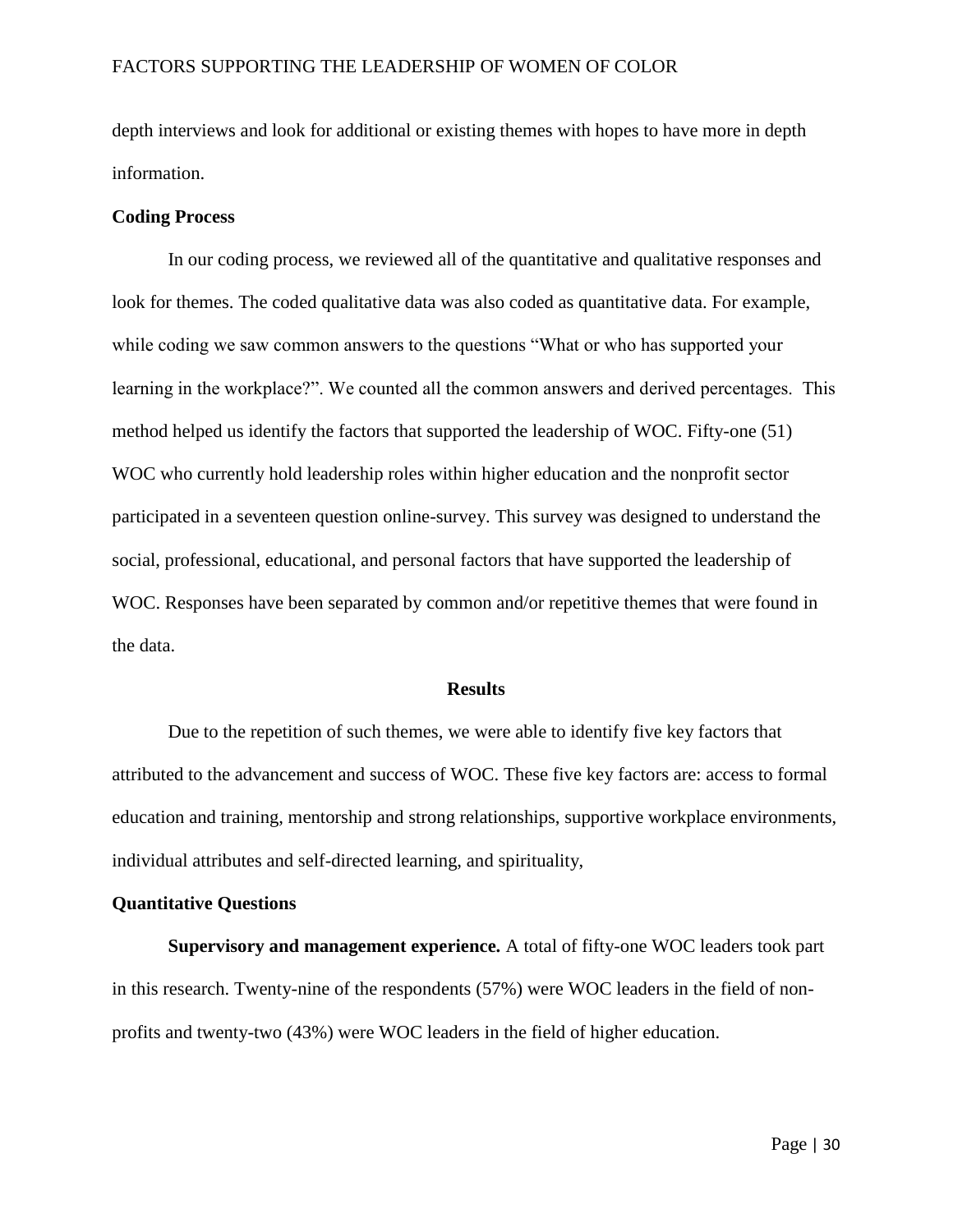

Participants' Representation of Higher Education and Nonprofit

We wanted to explore how many years of supervisory experience WOC possessed. Thirteen responded (25%) have one to three years of experience. Twelve (24%) responded they have three to six years. Thirteen participants (25%) responded they have six to nine years of experience and thirteen respondents (25%) responded they have nine or more years of experience.



**Formal education.** Twelve (13%) respondents have doctorate degrees. Twenty-eight (55%) of the respondents have their Master's degrees. Nine respondents (17%) had their Bachelor's degrees. One participant (2%) had an associate degree. One participant (2%) held a high school degree.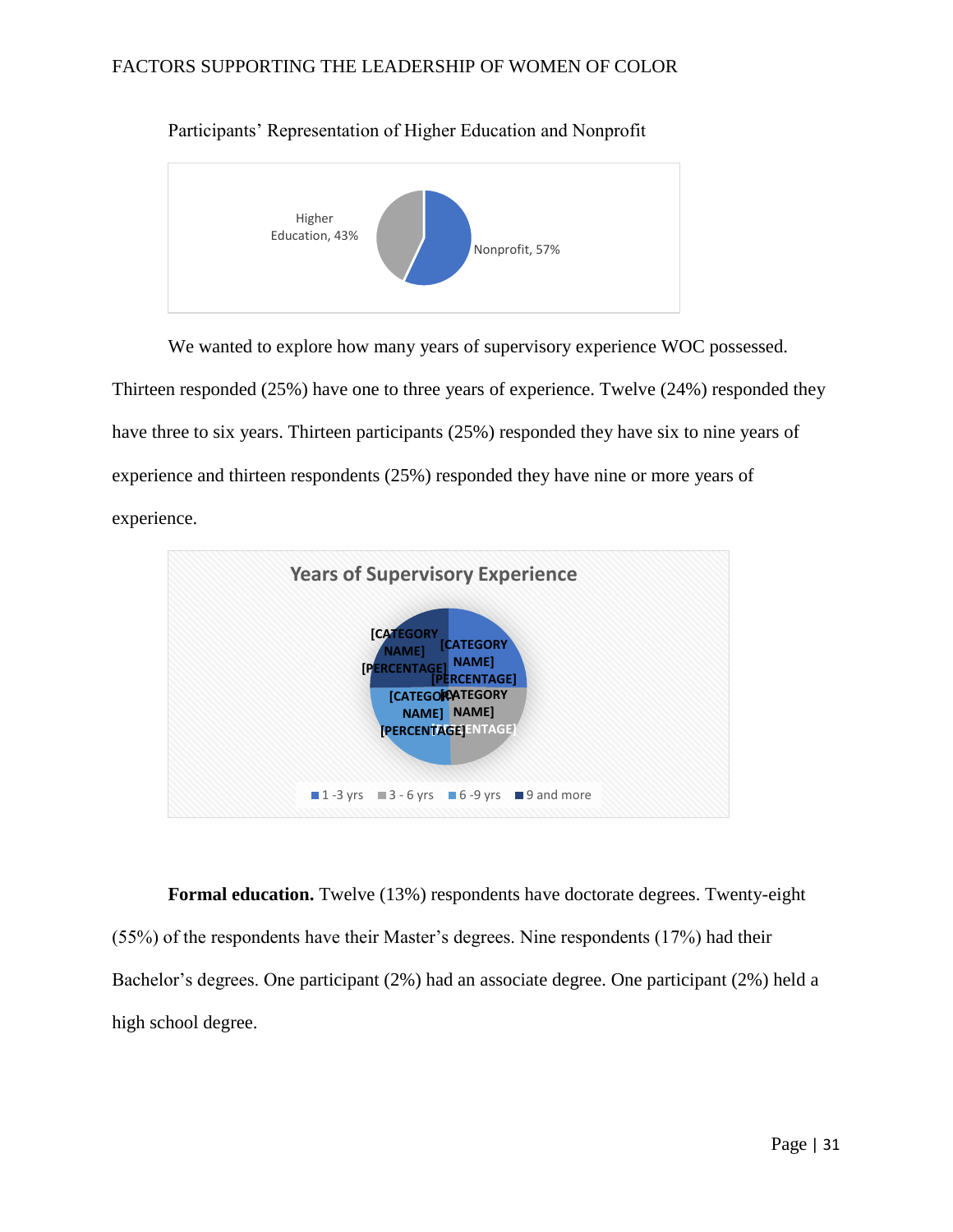

**Mentorship.** Forty-three of respondents (84%) reported they had a mentor who

supported them throughout their trajectory to leadership. Seven respondents (14%) reported they did not have a mentor, and two did not answer.



**Childhood living environment.** Thirty-two (63%) reported they grew up in an urban setting. Sixteen respondents (31%) reported they grew up in a suburban environment while six respondents (3%) reported they grew up in a rural environment.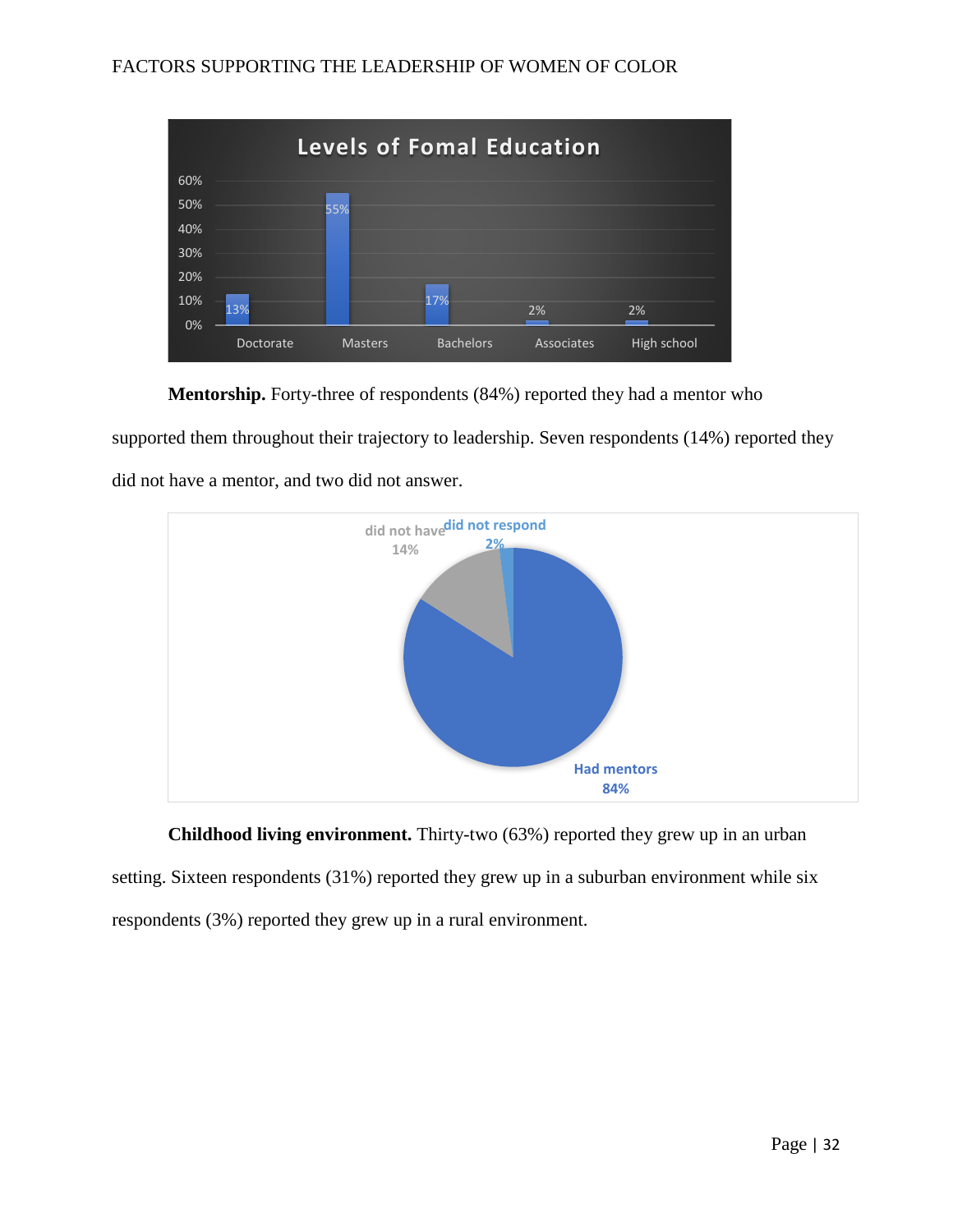

**Age and racial/ethnic identity.** Five respondents (20%) are between the ages of 20 to

29. Sixteen respondents (31%) are between the ages of 30 to 39 years of age. Thirteen

respondents (25%) are between the ages of 40 to 49 years of age and sixteen respondents (35%)

are between the ages of 50 to 59. One participant preferred not to answer.



One participant (2%) reported she is South Asian. Two (4%) identified as Asian

American. Three (6%) identified as biracial. Twenty-one (41%) identified as Latina, and twenty-

three (45%) identified as Black/African American. One respondent preferred not to answer.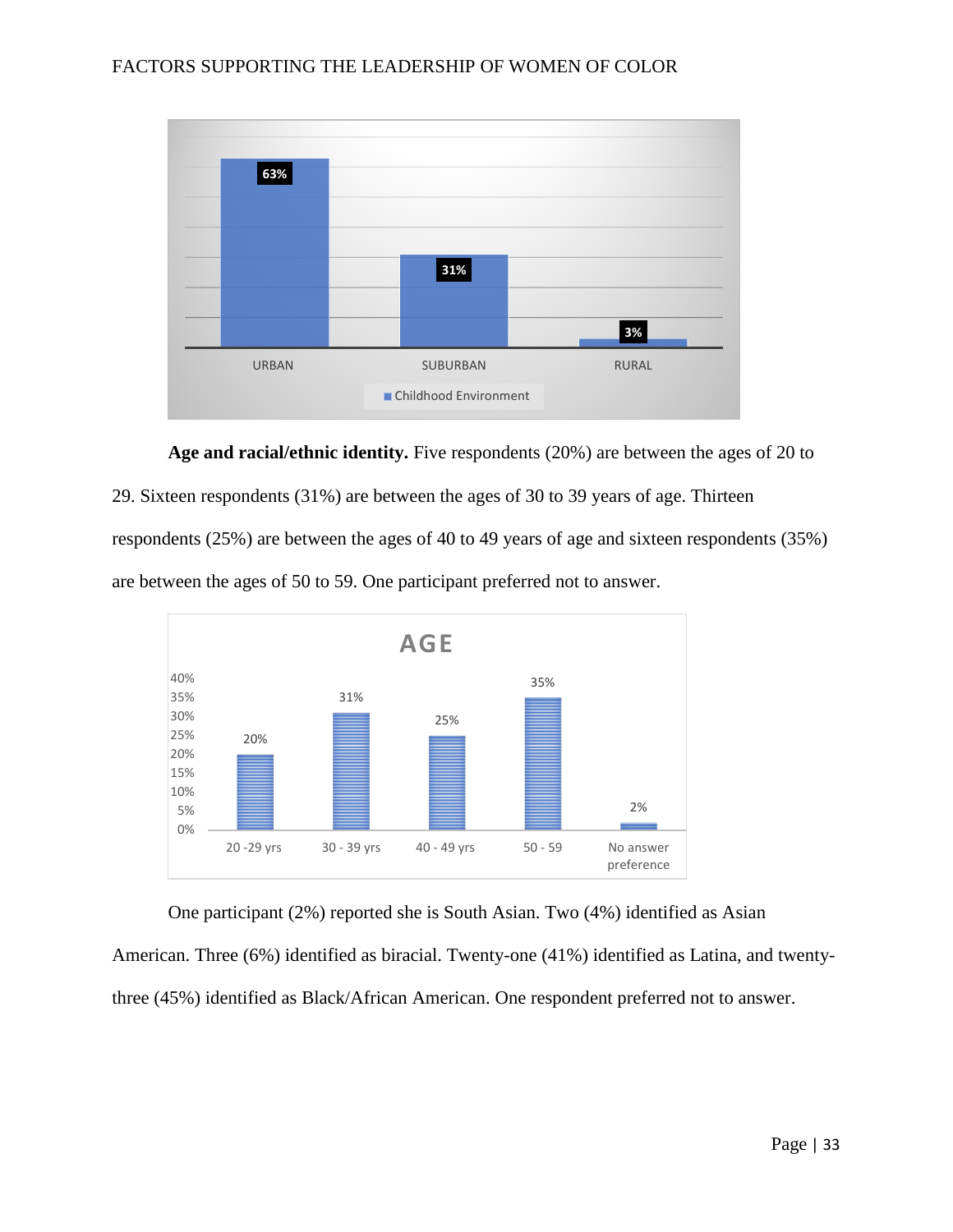

**Place of birth and language.** Thirty-nine respondents (76%) were born in the United





Thirty-eight of the respondents (75%) reported English was their primary language, eight (16%) reported Spanish was their primary language, and five (8%) reported both English and Spanish was their primary language.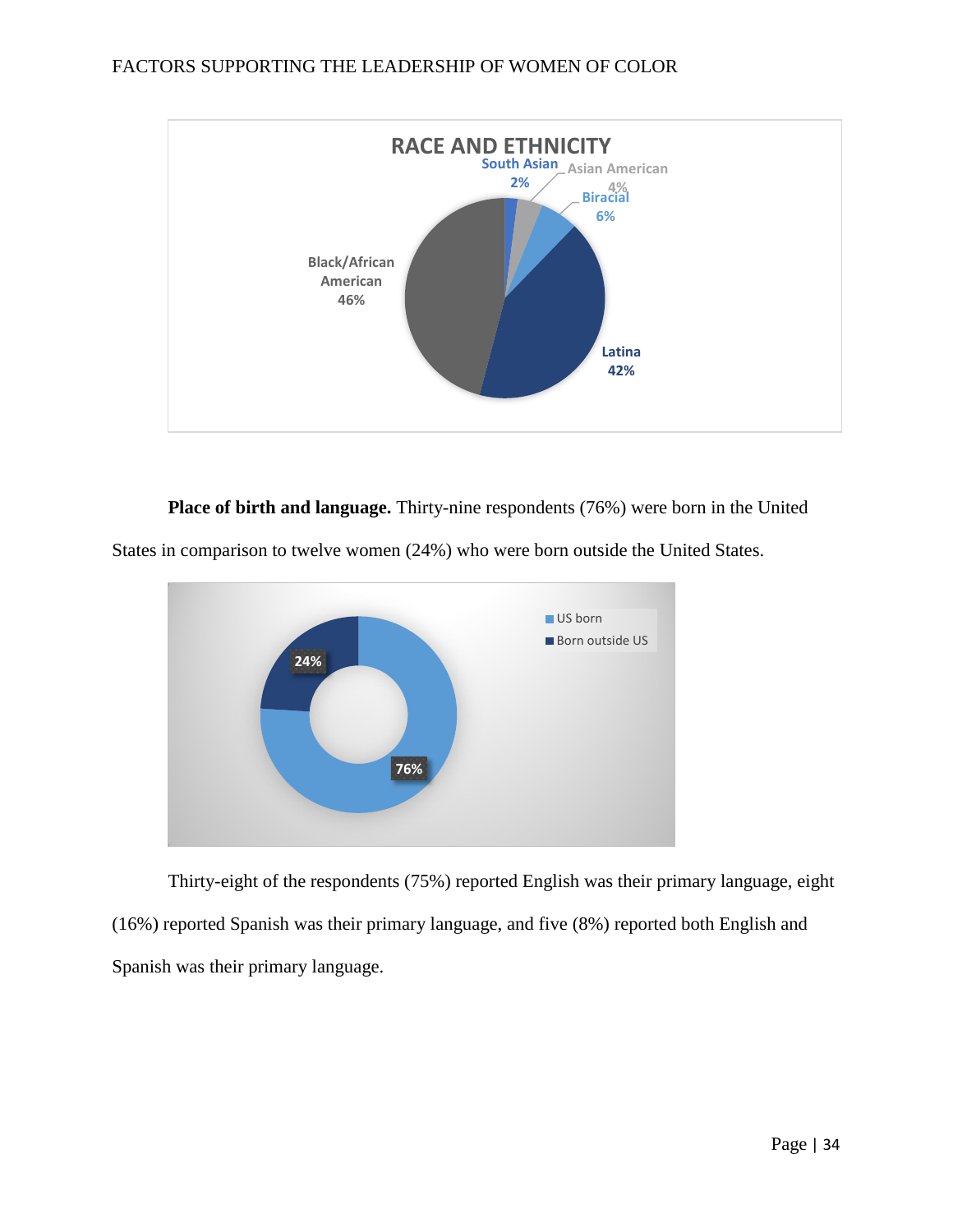

Twenty-six respondents (51%) reported they spoke one language and twenty-one (41%)

reported they spoke two languages while four respondents 8% reported they spoke four

languages.



**Sexual orientation and gender identity.** Forty-one respondents (80%) identify as straight, two (4%) identify as gay, two 4% identify as queer, one respondent (2%) identifies as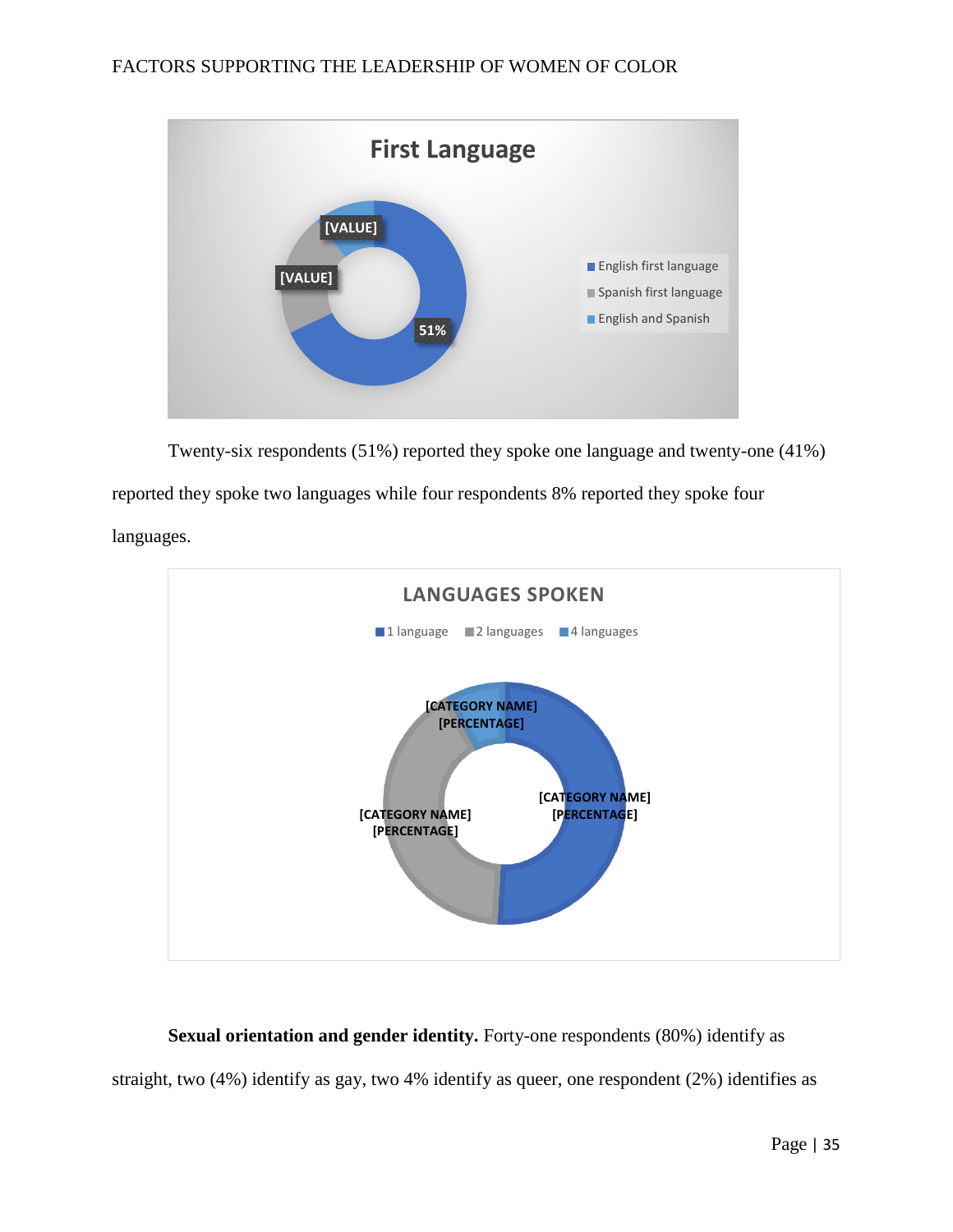pansexual, one participant (2%) identifies as bisexual, and one participant (2%) identifies as a lesbian. One participant (2%) preferred not to answer her sexual orientation and one 2% answered female. We are not certain if this respondent intended to answer sexual orientation or gender identity. All the respondents identified as female. Four (8%) respondents specified their gender identity as cis-gender female.



# **Qualitative Questions**

#### **Who or what has supported your ability to learn in your career?**

**access and value of formal education.** Parents' and family members' value of formal education was identified as a supportive factor to learning. One respondent shared, "in my early childhood I lived with my maternal grandfather who impressed upon me the importance of education and I internalized that." Another responded shared,

> My family and community have supported by ability to learn in my career. Though I was raised in a single parent household, both of my parents were equally involved in my education and development as a person. My mother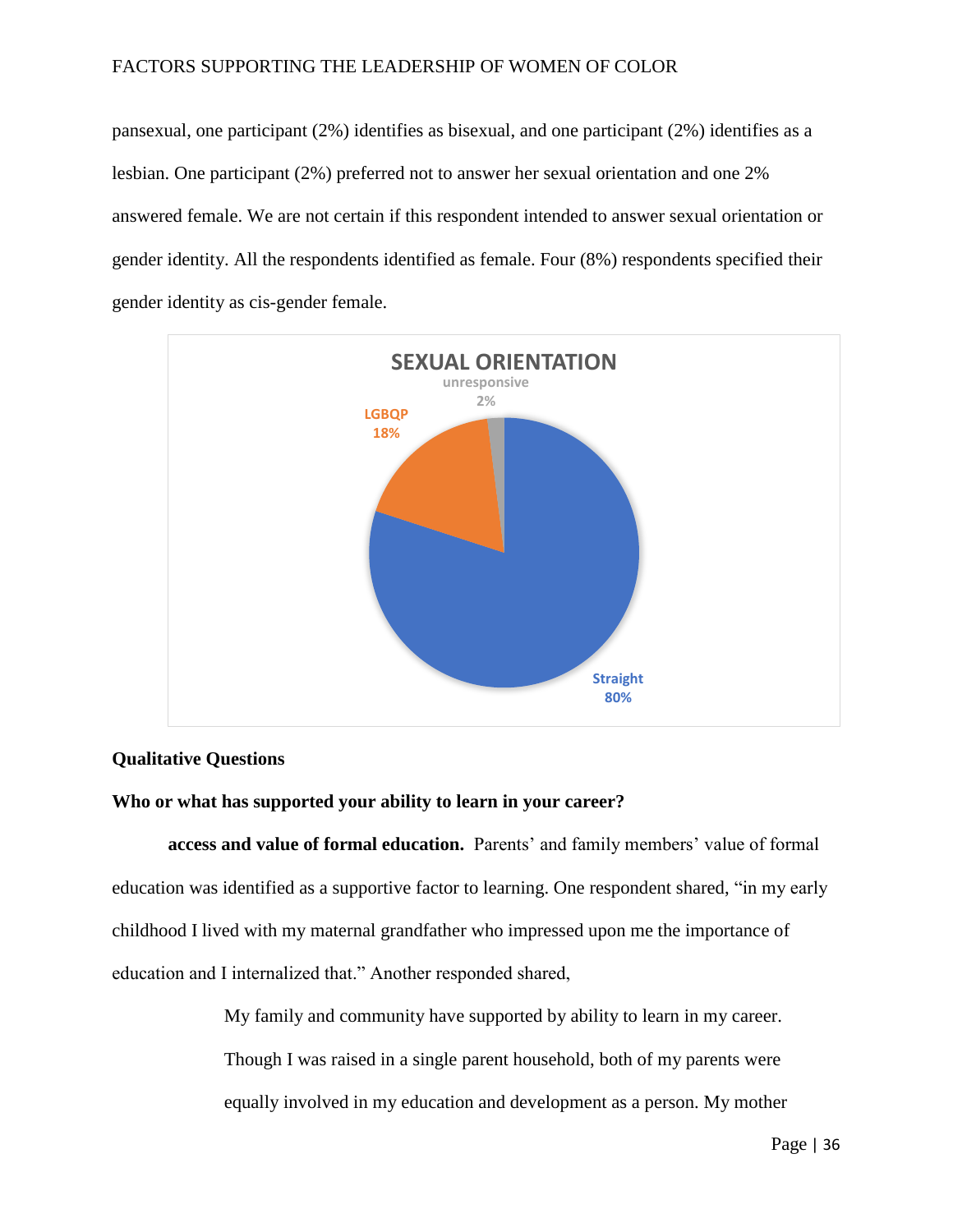served as the prime example of an independent, educated woman of color and likewise, she encouraged me to follow suit by excelling in education and challenging myself with off-island, educational opportunities. Likewise, my father, also a talented individual with a higher education degree, spent most of our valuable time together talking about life, its challenges, its lessons and the journey to maturity. My parents, coupled with my predominantly black and intimate island community, supported my ability to learn in my career.

Respondents identified having access to good education supported their learning later professionally. Practical supports such as financial aid was also identified. Within these institutions, individuals like teachers, professors, and chancellors supported their learning and advancements. A respondent who identified herself as a first-generation college student attributed her positive college experience to a transitional preparatory program. This opportunity helped her find employment post-graduation. Six respondents (12%) identified educational opportunities in the form of seminars, workshops, and trainings also supported their ability to learn.

**Mentors and influential relationships.** Forty-three (84%) of the respondents identified having a mentor or a strong relationship with an individual supported their ability to learn in the workplace. These supportive individuals included people like parents, family, their child, women supporters, other WOC, friends, partner, their community/village, co-workers, supervisors, directors, educators, teachers, professors, chancellors. Four respondents (8%) answered that their community supported their learning. One respondent expressed,

> My parents, coupled with my predominantly black and intimate island community, supported my ability to learn in my career. As an island girl in this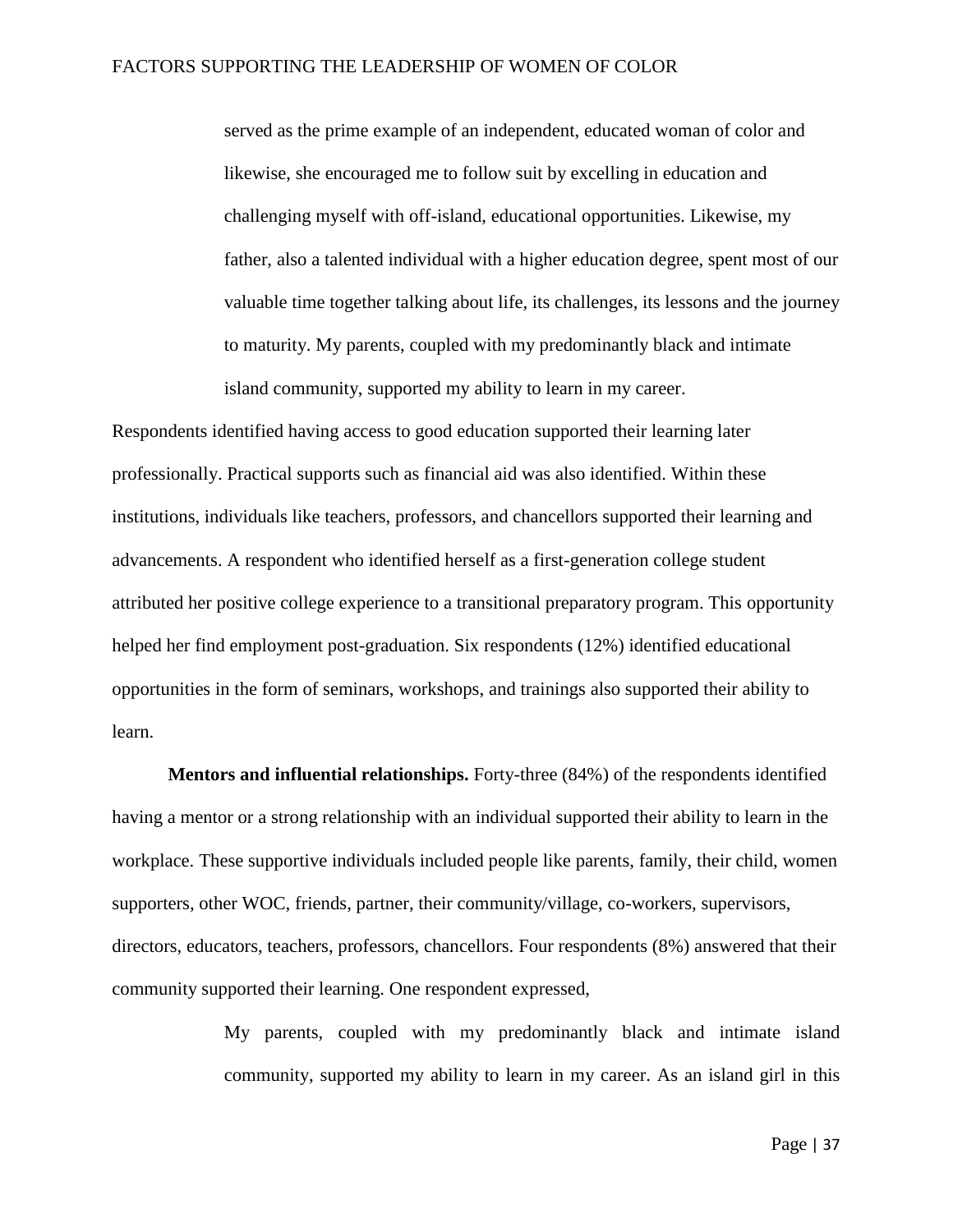environment, I was raised with my doctors, lawyers, teachers, governors, legislators, pastors and other roles of leadership being both women and WOC. As such, I have always approached my career and my studies with the understanding that learning and excellence were normal and I wasn't an exception.

These familial relationships provided emotional support, enthusiasm about education, as well as practical supports such as childcare. Three respondents specifically identified finding mentors outside their field supported their learning. One participant shared,

> At one point in my career it became evident that I needed an advanced degree to achieve my intended goals. With that, I went back to school and graduated with an MSW. There had also been times when the support I needed was not available to me within my organization. I refused to let that stop me by expanding my knowledge and experience outside of my organization to gain expertise that ultimately positioned me for advancement both in and outside of my agency.

One participant answered her counselor's support aided her ability to learn in the workplace.

**Workplace environments and supervisors.** One participant answered the collaborative structure of the organization helped her learn because it gave here the opportunity to learn different aspects of the organization acquiring a broad scope of experience. Nine respondents (18%) answered supervisors and managers have supported their advancement.

**Individual beliefs.** WOCL responded both actions and beliefs supported their ability to learn throughout their career. Four respondents (8%) responded self-determination was a factor that supported their ability to learn. One participant responded that living in a low-income household gave her determination and motivation to learn. Other answers included myself and self-awareness. Commitment to learning and commitment to social justice supported a

Page | 38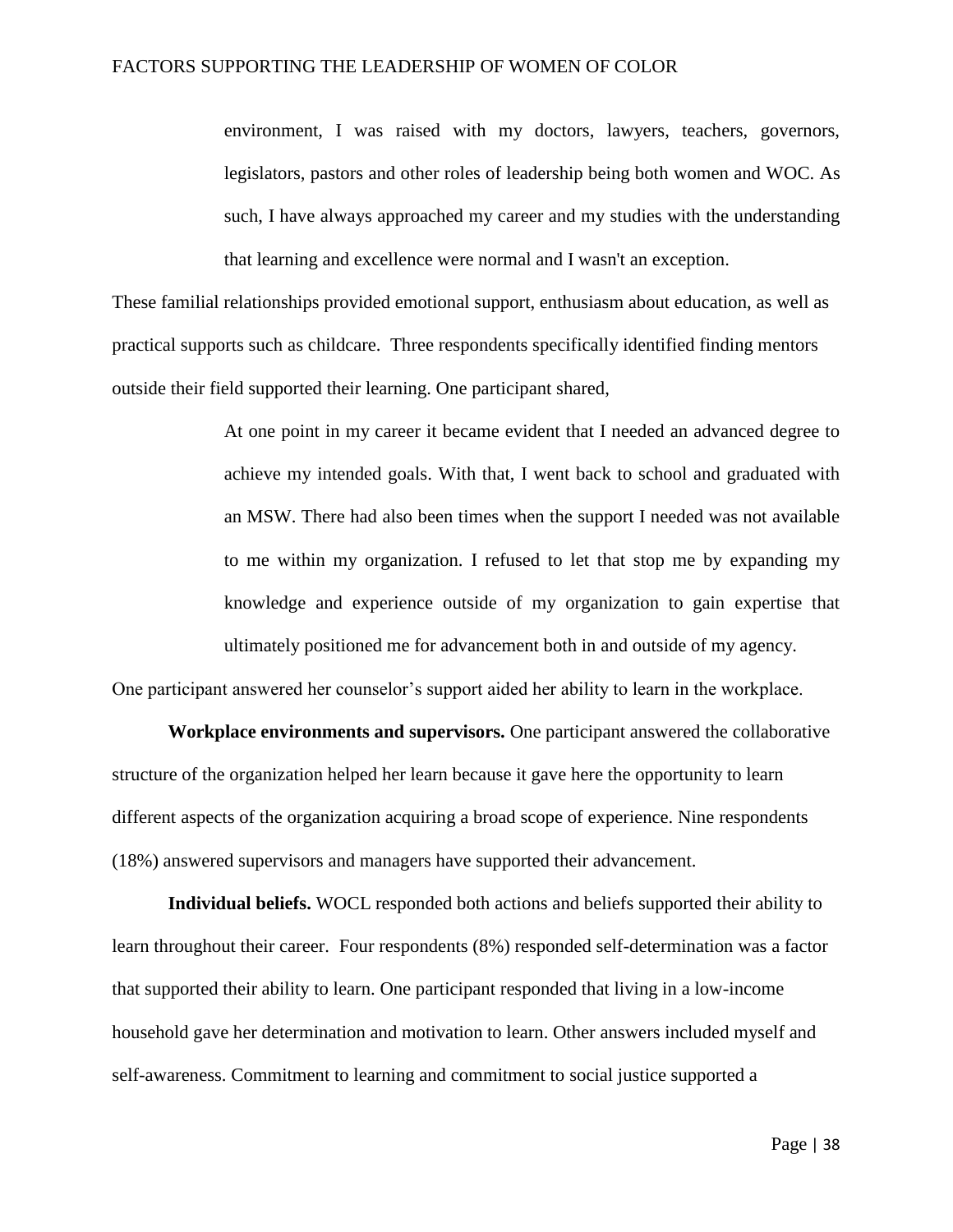respondent's ability to learn. Attributes such as resiliency, curiosity, drive, optimism, and optimism contributed to their advancement in learning.

**Actions**. Ten respondents (20%) identified actions supported their learning. These actions included, taking more responsibility (two respondents, 4%), producing high quality work, going outside the field to learn, and independently searching for information. One participant answered, "Mostly I have used every available piece of written material I have had access to throughout the years and have studied it and tried to piece it all together." Another WOC explained, "I refused to let that stop me by expanding my knowledge and experience outside of my organization to gain expertise that ultimately positioned me for advancement both in and outside of my agency."

**Spirituality.** Three respondents (6%) responded her faith in God supported her ability to learn in the workplace.

**Learning from mistakes.** Two respondents (4%) responded they learned by making mistakes.

**Networking.** Five respondents (10%) identified having connections to associations and networking supported their ability to learn.

#### **Can you describe obstacles that have interfered with your professional advancement?**

One respondent (3%) stated the impact of childhood trauma interfered with her professional advancement. Thirteen respondents (42%) responded that racism has impacted their professional advancement. Ten respondents answered lack of support in the workplace interfered with their professional advancement. This lack of support in the workplace was identified as no support from supervisors (four respondents, 13%). One participant shared, "Lack of adequate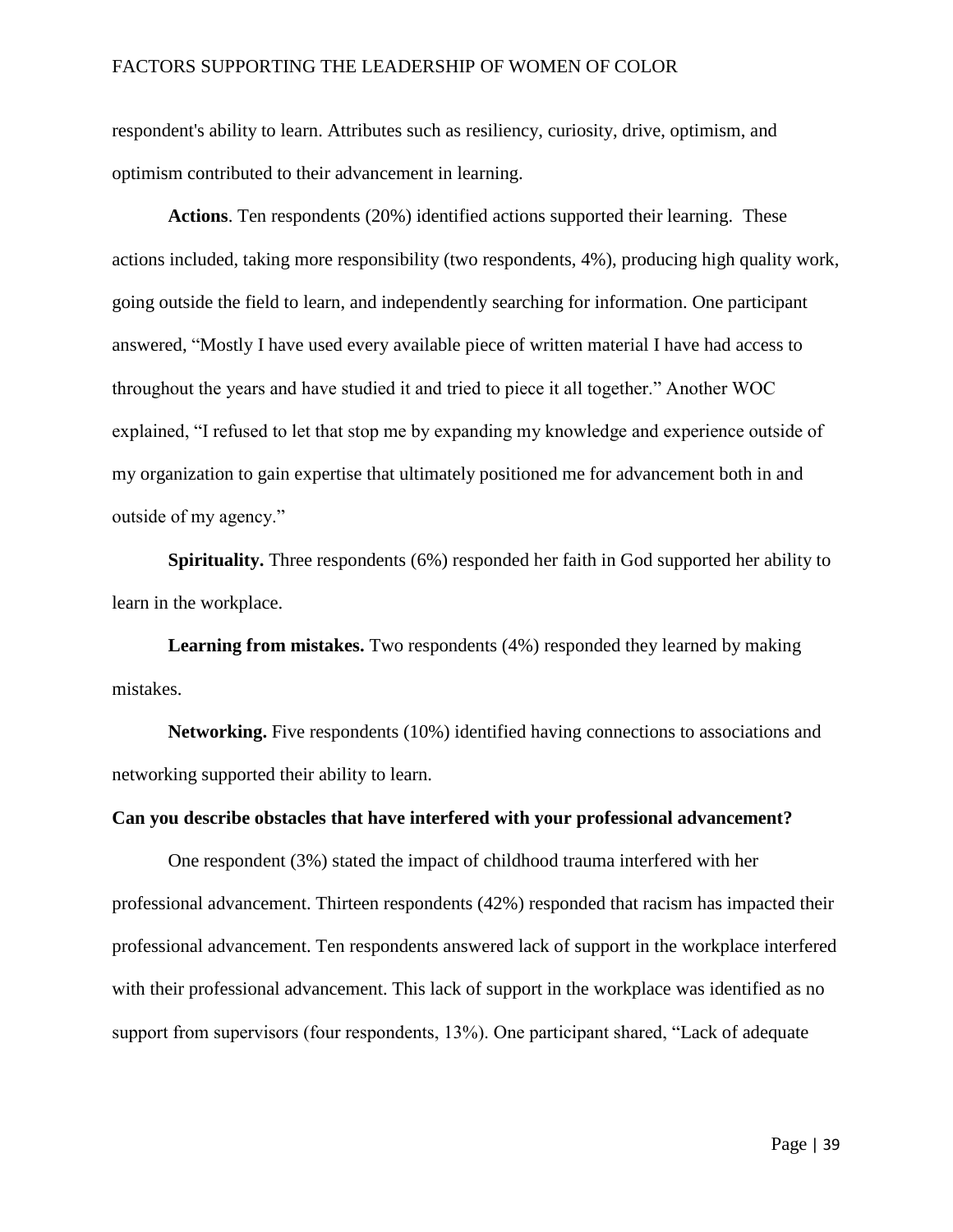supervision. I spent most of my initial months navigating and learning my role without any guidance."

Three respondents (10%) responded lack of opportunity and ability to "move up" interfered with their professional advancement. One participant stated, "Lack of mobility- no other position to advance to. Management level without any place to advance to." Another respondent shared,

> I worked for a nonprofit organization for 5 years, providing counseling services. At the time I was the only minority that worked in the corporate office. Though I exceeded the requirements to be considered for management positions, I was never given the opportunity to interview. Because I believed in the mission of the organization I also volunteered for them, providing awareness information. A fellow volunteer (African American) explained to me that in her 10 years of volunteering there weren't any minority managers under the current director. I always believed that my work ethic would always out shine any 'ism', I was wrong.

Two respondents (6%) identified lack of information such as access to budgets and fundraising has impacted their professional advancement. One participant explains,

> At a previous organization, I wasn't given access to certain information (budgeting, finance, grant-writing, working with boards, fundraising etc.,) that leaders are required to have in order to become executives. This information is necessary for professional development and to ensure a certain comfort level to become an executive and/or preserve that position. The lack of exposure becomes a barrier to increasing the number of leaders of color in non-profit.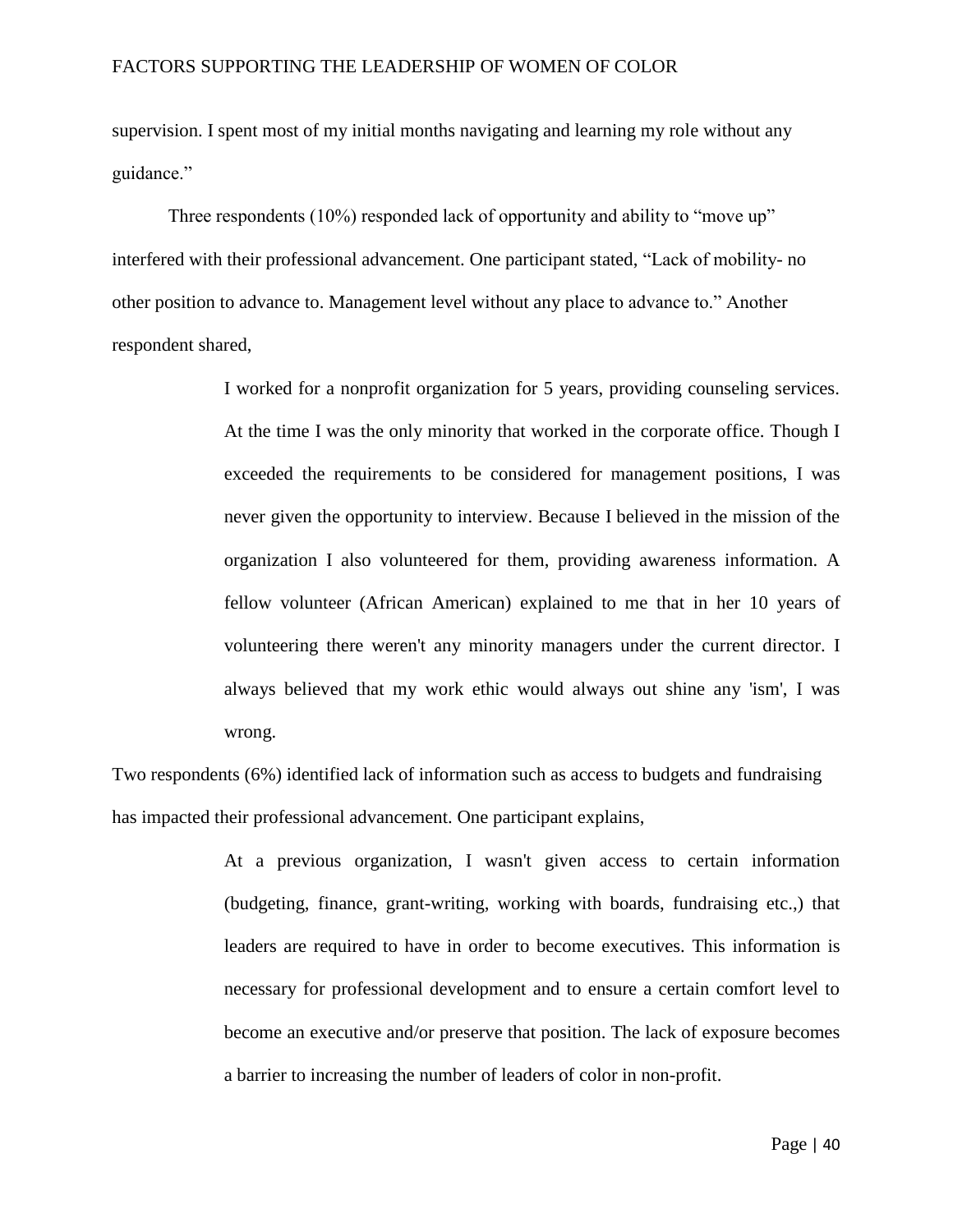One respondent (2%) answered not having workplace political strategy interfered with professional advancement. One respondent (2%) answered holding a leadership position as an executive director feels like there is no room to grow professionally after reaching that position of leadership other than starting her own non-profit. She also fears leaving her position may mean for her to start over and will have to prove herself all over again.

> Because I am the only woman of color in a leadership position in the city that I live and work, I have felt a sense of responsibility and commitment to the organization and the region. As a current executive director of a community center, it is difficult to branch out to the next level of professional advancement given that I already am part of many decision-making tables. This would mean starting again in a different place and risking losing the leadership that has already been established by myself and for communities of color as white leadership can take on my role if I leave.

Another participant shares there are perceived limited options for WOC within nonprofits once an executive director position is reached.

> I have always worked in the nonprofit sector and unless I wanted to be the President or Executive Director, there wasn't much room to grow given the small size of most organizations. Similarly, though I am now the Executive Director of an agency, I have already advanced to the capacity offered through the organization and therefore, advancement, would mean creating my own nonprofit or further developing my own business.

Four respondents (8%) responded their responsibility to their family needs has impacted their professional advancement. One participant responded safe and affordable childcare impacted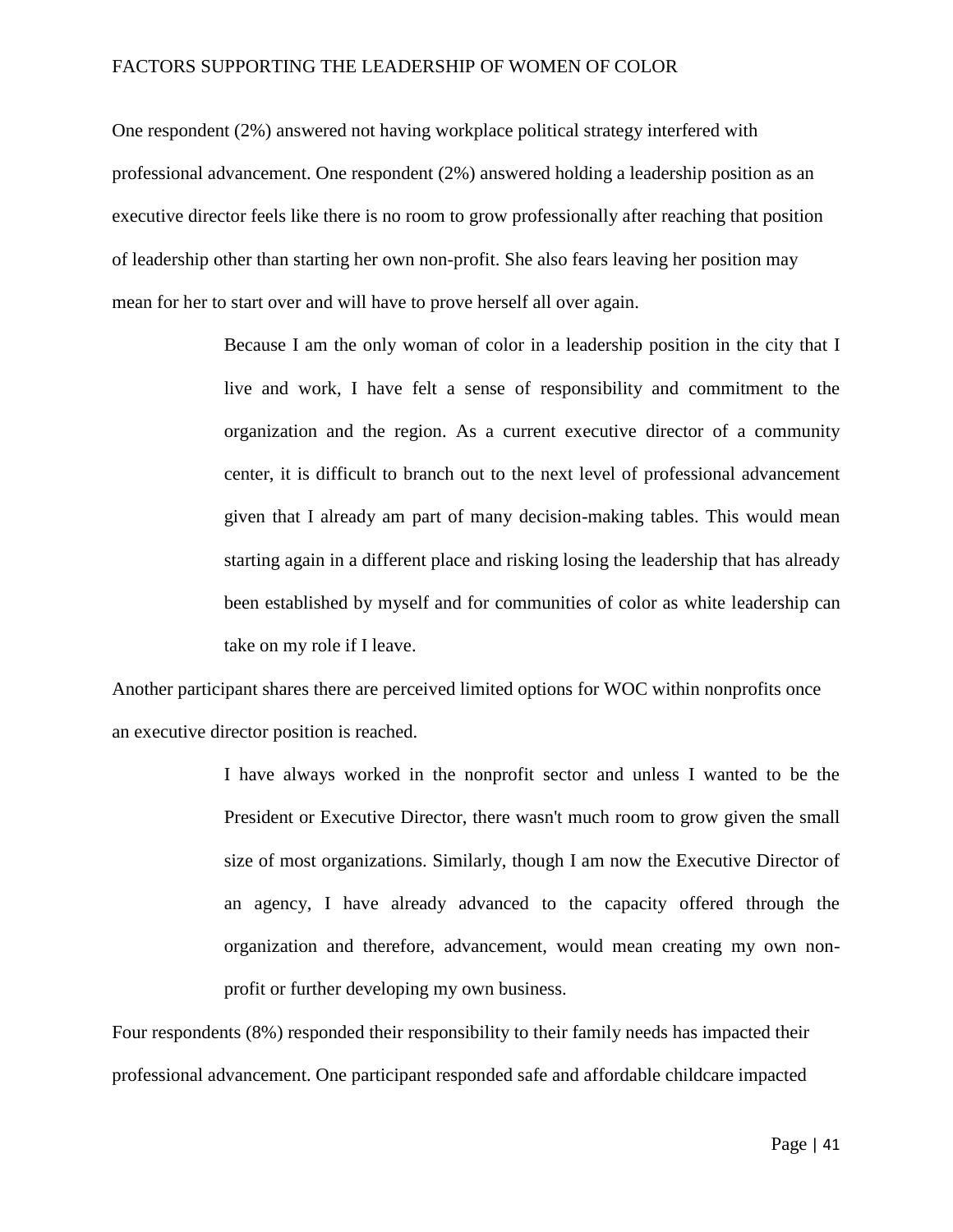their professional advancement. Thirteen respondent answered racism and/or institutional racism interfered with their professional advancement. Five respondents (10%) answered sexism has interfered with their professional advancement. Two respondents (4%) identified lack of knowledge and networking has interfered with their advancement. One respondent answered their lack of confidence interfered with their advancement. Two respondents (4%) responded this was not an issue for them. Two respondents (4%) responded lack of financial resources has interfered with professional advancement and one participant (2%) identified adultism as a reason for interference with professional advancement. She felt others did not take her seriously because she's younger than other managers but considered old enough not to be able to make mistakes. One respondent (2%) answered she was too busy in her current role to focus on her professional advancement.

#### **How can employers recruit a more diverse workplace?**

**Understanding and commitment to Diversity.** Seven respondents (14%) identified commitment to diversity was essential in recruiting a diverse workplace. Four respondents (8%) identified valuing diversity can support a diverse work environment.

**Actions and strategies.** Actions and strategies were identified such as provide diversity training for staff especially Human Resources Department of hiring committee, include people of color in the hiring committee, and provide training and mentorship opportunities for WOC. Two respondents (4%) responded providing compensation that benefits for women and Gay, Lesbian, Bisexual, Queer and Transgender (LGBQ/T) employees such as comprehensive maternity leaves and flexibility and comprehensive health care that is inclusive to LGBQ/T employees.

**Intentional and meaningful recruitment strategies.** Intentional and meaningful recruitment strategies were also identified as necessary in creating a diverse workplace.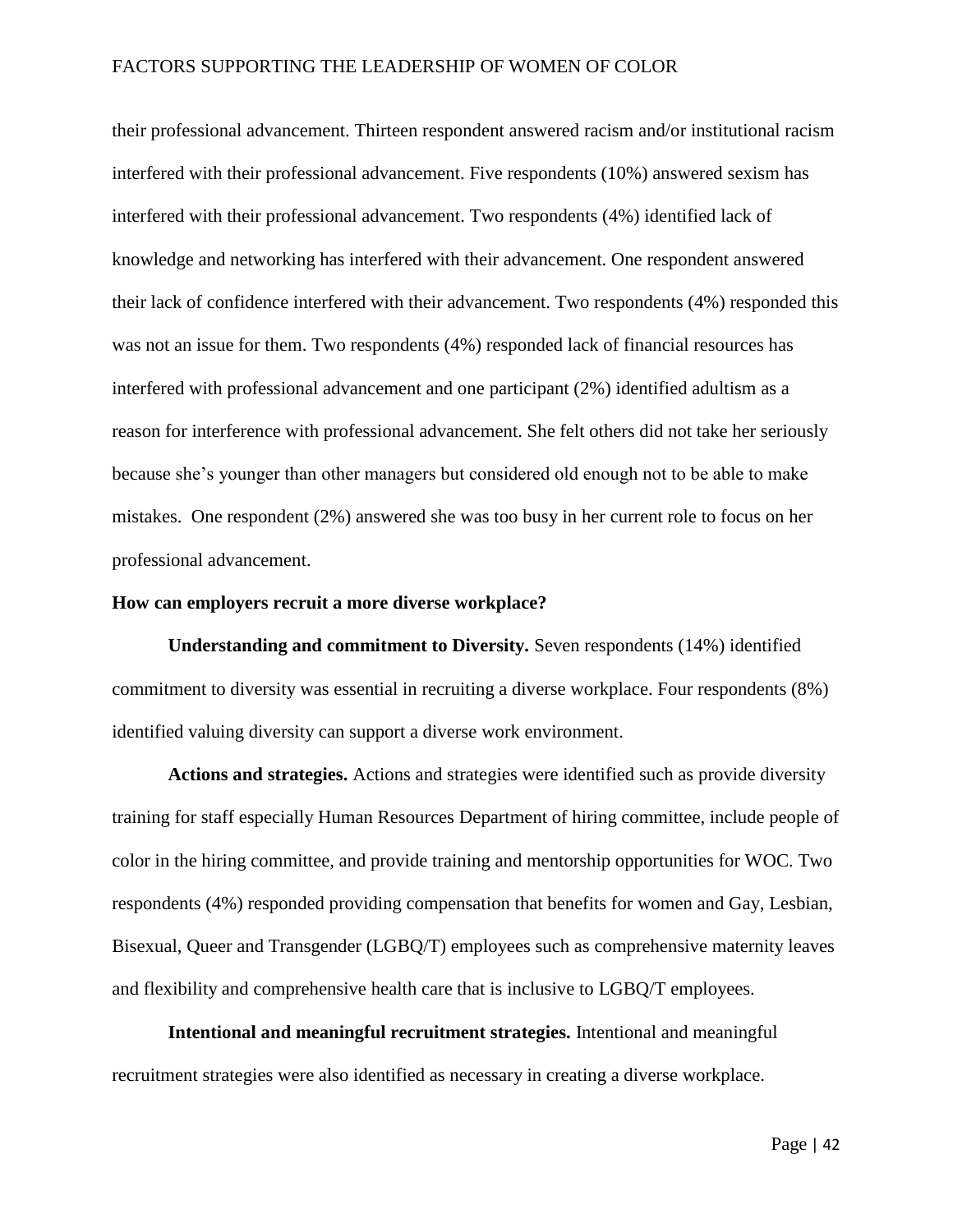Recruitment strategies included recruiting from local community colleges or local organizations that serve and employ people of color, reaching out to associations and graduate programs supporting people of color, recruiting from different sectors, recruiting from Historically Black Colleges and Universities (HBCUs), ensuring that the hiring committee is diverse. Two respondents (4%) expressed it is important employers ultimately see and value the skills and strengths of the individual and not hire an individual because of their diverse identity. A participant described the importance in holding racist employees accountable for their racism contributes to a diverse workplace environment. This supports the wellbeing of employees of color since not holding employees who are racist accountable perpetuates racist covert and overt hostile behavior toward employees of color hindering their wellbeing, professional development, and productivity.

#### **Discussion**

Our findings suggest that WOC in leadership roles are supported by education, mentoring and strong relationships, inclusive workplace environments, personal attributes, self-directed learning, and spirituality. The meaning of these findings informs the researchers of the importance of social capital. The 51 WOC leaders had individuals, groups, associations, and communities who influenced and supported their education, learning, growth, and work/life responsibilities. A primary caretaker, usually a parent, valued formal education and work ethic. This value and example of work ethic influenced WOC leaders' drive to succeed. Communities of color are rich in education, culture, support, and comfort resulting in successful leaders despite the oppression they face daily.

#### **Connecting our Findings to the Literature**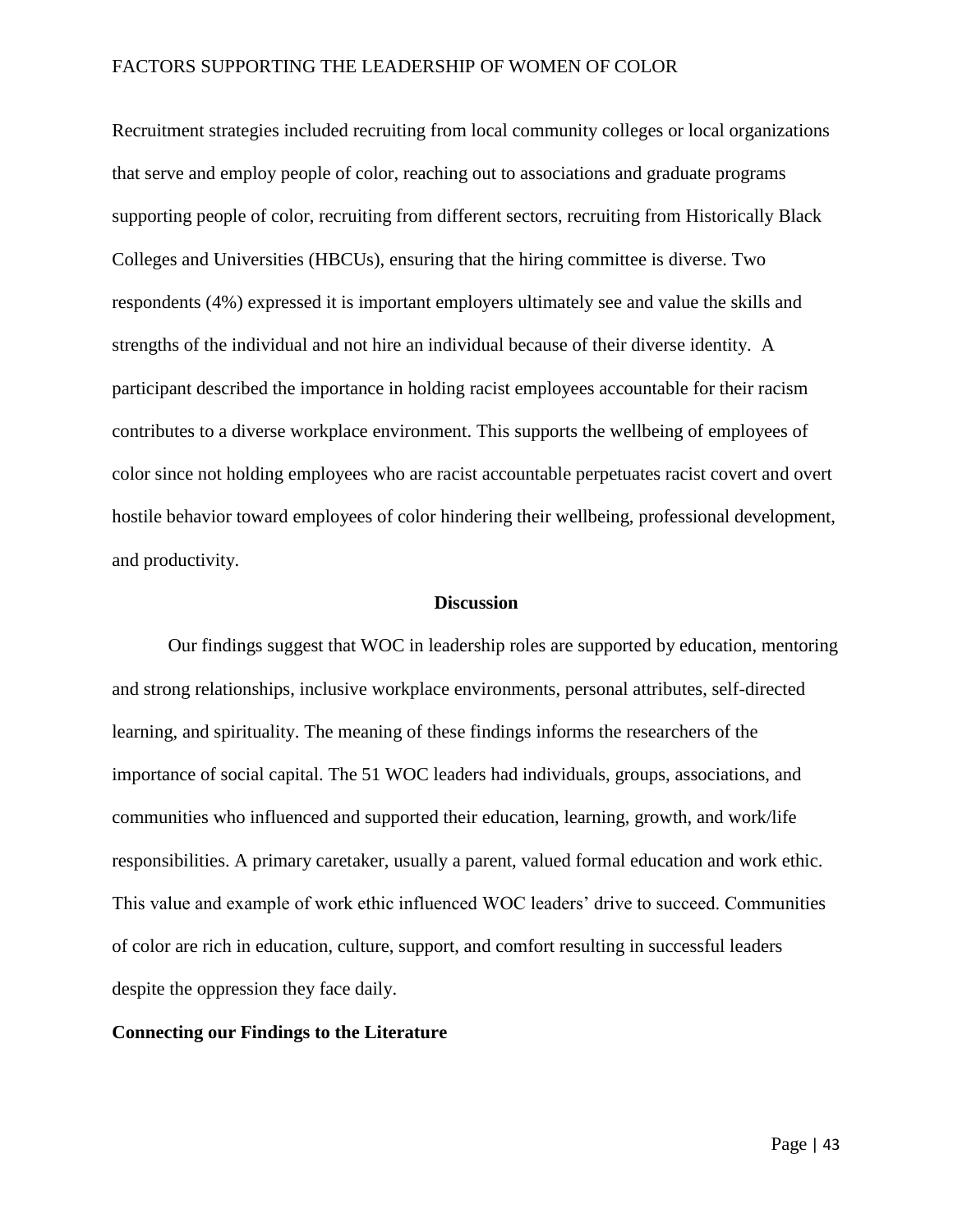

**Education.** Ninety-eight percent of the WOC participants have at least a Bachelor's Degree or higher. Women working within higher education institutions had higher levels of education in comparison to women working in nonprofits. Within the higher education sample, 45% have doctorate degrees in comparison to 7% of women in nonprofits. One leader within a nonprofit had a high-school degree and one woman had an associate degree. Both women advanced within the non-profit. WOC leaders in both fields were influenced by their parents', families', and community's value of education. This influence encouraged them to pursue learning and formal education.

**Mentoring and strong relationships.** Mentoring is very important element when it comes to WOC accessing social mobility within their professional careers. Lou (2015) writes "Mentoring relationships formed between womyn of Color and other leaders with non-dominant identities and dominant identities can be positive in increasing retention and promotion" (p. 92). We found that mentoring and strong relationships played a significant role in the leadership of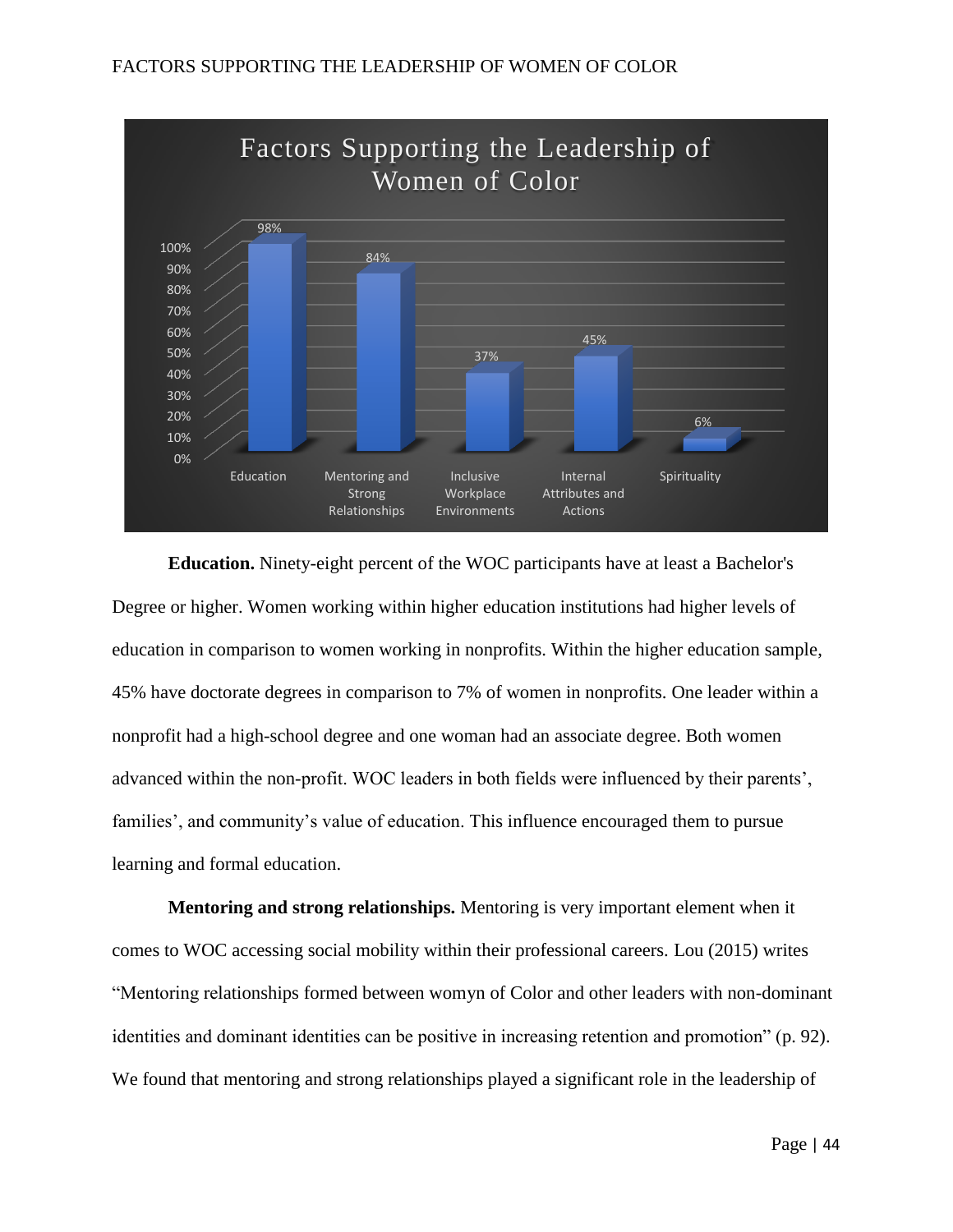WOC. Supportive individuals ranged from family, friends, professors, co-workers, and supervisors. The lack of support was also a challenge for some WOCL. Cox (2008) helped us to understand the importance of supporting WOCL when highlighting "Social support, regardless of where it comes from, is not only welcomed by women of color but also identified as one of the most critical contributors to either their success or failure." (p 32)

**Inclusive workplace environments.** In the literature, we have learned that WOC often are not represented in leadership roles in the workplace. The literature has informed us that nonprofit organizations often offer services to communities in need; however, many organizations in the nonprofit sector are managed by white non-Hispanic individuals who oversee a diverse staff (Adesaogun et al., 2015). Nonprofit agencies that lack representation from people of color in leadership roles may experience difficulty in responding to the needs of their targeted populations, since many of the populations are comprised of racially diverse individuals (Adesaogun et al., 2015). Both nonprofit organizations and higher education institutions must be intentional in their recruitment efforts when hiring new staff. One participant mentioned, "Employers have to move beyond the standard recruitment tools in order to attract a diverse workplace. In my opinion, recruiters have to approach attracting diverse employees in a real meaningful way."

In addition, the literature has suggested that WOC often are not supported by workplace supervisors, and this claim is evident within our findings. Another woman shared, "Different supervisors have stopped me from growing professionally and have not been supportive. I've worked in offices with supervisors that describe themselves as WOC and they have not supported me or the program I was working on." In addition, a woman working in higher education voiced,

Page | 45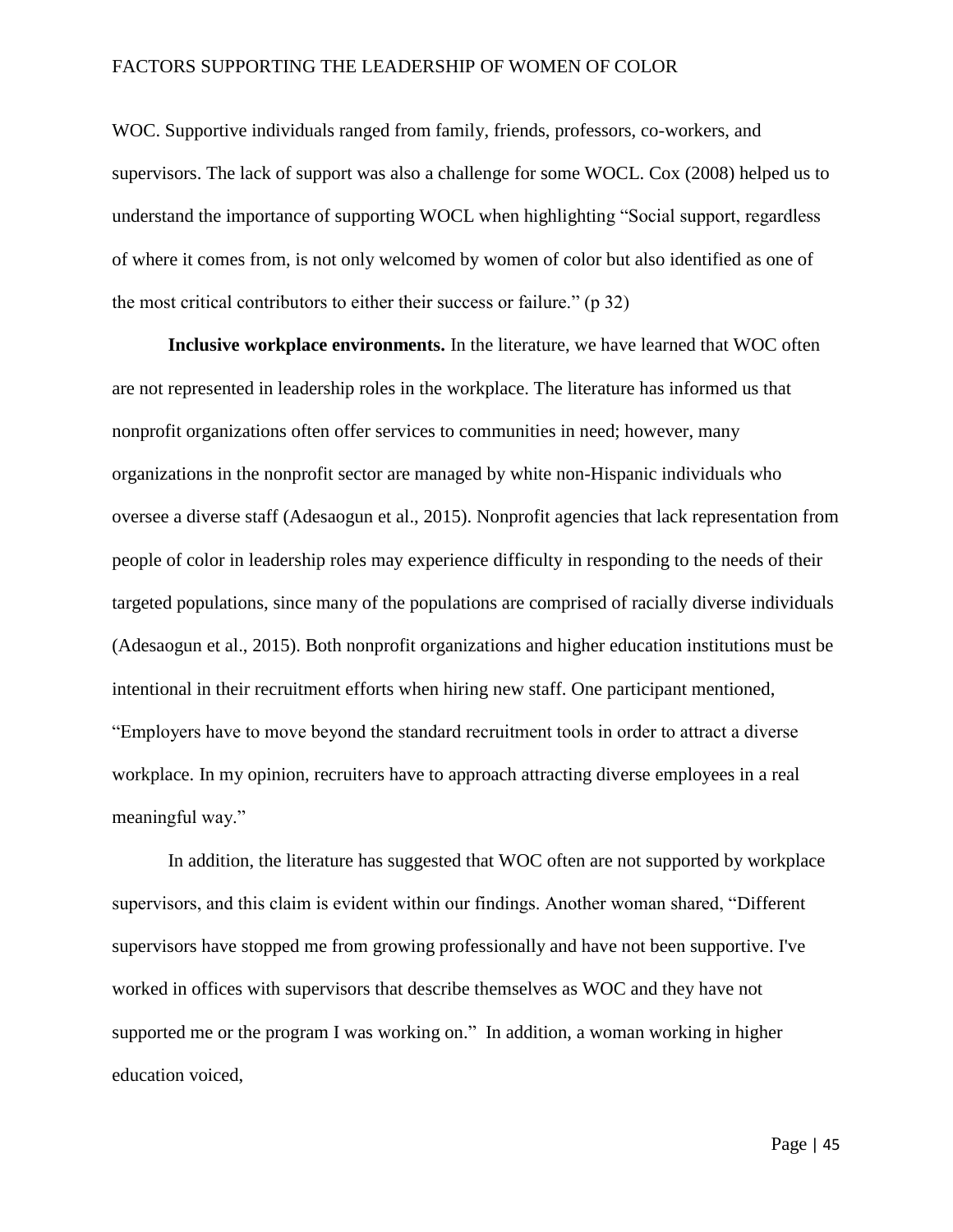I think there have been multiple situations where instead of supporting my professional advancement supervisors have challenged my ideas. An example would be, in a previous position, I wanted to organize a group to host conversations throughout the academic year that would celebrate diversity - all year - not just during Black History Month or Women's History month. When I shared this idea, my supervisor didn't offer me resources or support but when it became 'the talk' on campus, she wanted to know how she could get involved.

Some of our participants have talked about the racism experienced and the lack of awareness of how to respond to discrimination through institutional protocols. One woman reported,

> The lack of support in pursuing affirmative action complaints in Higher Education, particularly at one public state institution in MA. From personal experience, I struggled in reporting oppressive behaviors that violates the core institution mission of diversity and inclusion. I did not receive proper orientation as an employee in reporting to HR as first response, information an individual usually receives during a new employee training or first day of work. It is the responsibility of supervisors to ensure that their employees are welcomed, treated with respect and to NOT experience racial and ethnic discrimination. Unfortunately, I experienced racial and ethnic discrimination based on my cultural markers and the 'grievance' was considered invalid by the President of the Institution who referred to my personal narrative (which was used as evidence by the Affirmative Action officer who processed the claim) as 'ambiguous evidence.' This experience interfered with my professional advancement because I no longer wished to be associated with the institution and an employer of a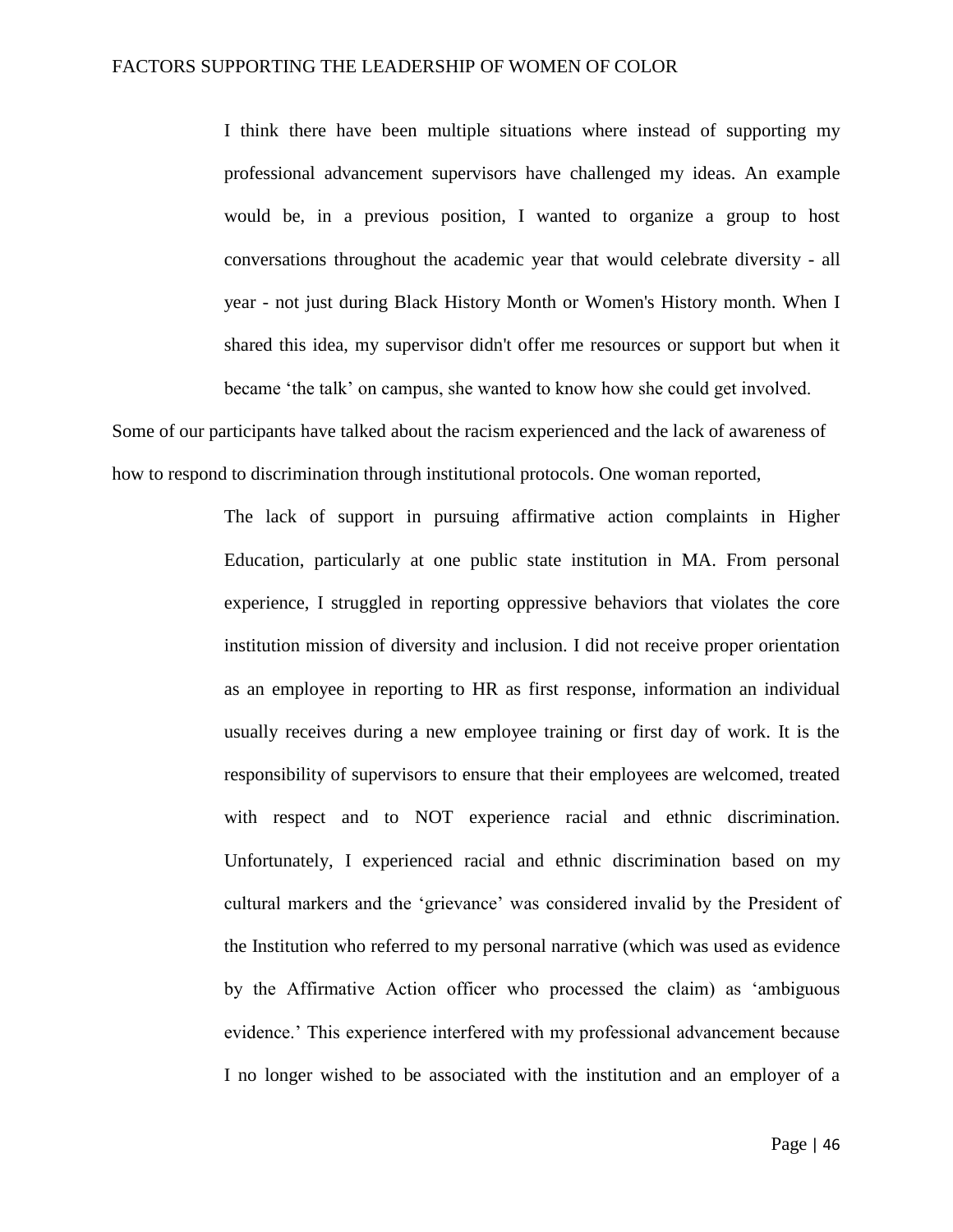Federal funded program. Due to what I experienced with my supervisor, I actively searched for new employment and accepted the first job I was offered. Post Affirmative action complaint, there was no efforts from the institution to reconcile or show that I was a valued employee, even though former/current students, administrators and employee expressed how valued I was. As a Woman of Color, my narrative of racial discrimination was not taken serious because it was towards a White employee with tenure, which gave me insight that the field of Higher Education still operates under a White supremacy mind frame. Although I am very passionate about education and dedicated 8 years in the Higher Education field, not having proper guidance on where to go hurt me as an employee.

 Many women described their experiences of not being supported in the workplace and other women eight (16%) stated their supervisors and managers contributed to their ability to learn in their career. Supportive and mentoring supervisors, managers, and directors contribute to the advancement of WOC.

**Attributes and actions.** Twenty-three respondents (45%) shared personal attributes and self-directed actions contributed to their learning and professional mobility. 3 respondents (6%) described self-determination as an attribute. Others described personal attributes such as: self, drive, resilience, perseverance, commitment, curiosity, and optimism, Actions such as: selfdirected learning, taking on more than required, going outside the field, and producing high quality work were described as actions that contributed to their learning and success. These attributes and actions were similar to the results found in Monique Grissette-Banks (2014) research on the emotional intelligence of African American women leaders. The women in her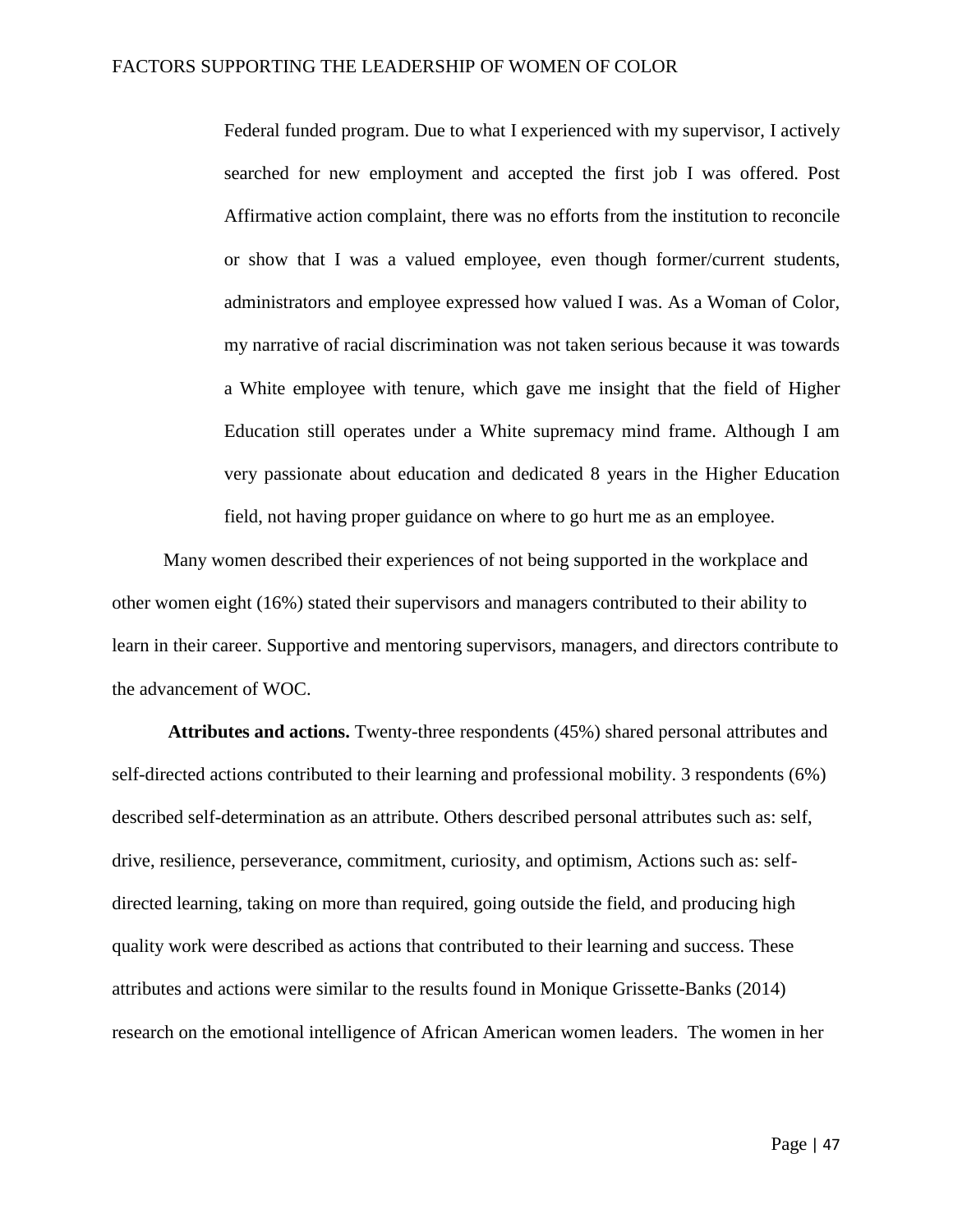research perseverance, outspiraling or going to another field to advance, having determination and resiliency. (Grissette-Banks, 2014)

**Spirituality.** Spirituality and faith in God emerged as key themes. This is consistent with the literature. WOC reported prayer and spirituality was used as a coping mechanism to deal with work stressors and as a way to mentally prepare themselves to deal with racism at work. They believed prayer helped them and bring about positive outcomes. Membership to a church also provided them with a culturally specific way to receive support through community with similar beliefs and values. These supports also provided concrete supports such as guidance, childcare, recreational activities, transportation, and financial supports (Hall, Everett, & Hamilton-Mason, 2012)

#### **Unexpected Findings**

Our findings have also helped us discover unexpected information about WOC in higher education and the nonprofit sector. From our results, we have learned there are more Latina women leaders represented in the nonprofit sector (62%) compared to the other identified races/ethnicities. In contrast, there are more Black/African American women who work at higher education institutions (59%) compared to the other identified races/ethnicities. We also found that there are more LGBQ WOC working in nonprofit organizations (27%) than there are in higher education (8%). We have uncovered that there are more WOC in their 30s than any other age group that work within nonprofit organizations, and there are more women in their 40s working at higher education institutions than any other age group. Out of the 51 WOC that we surveyed (63% grew up in urban communities and 76% were born in the United States. Interestingly, there are more WOC who speak more than one language in the nonprofit sector 48% compared to 32% in higher education.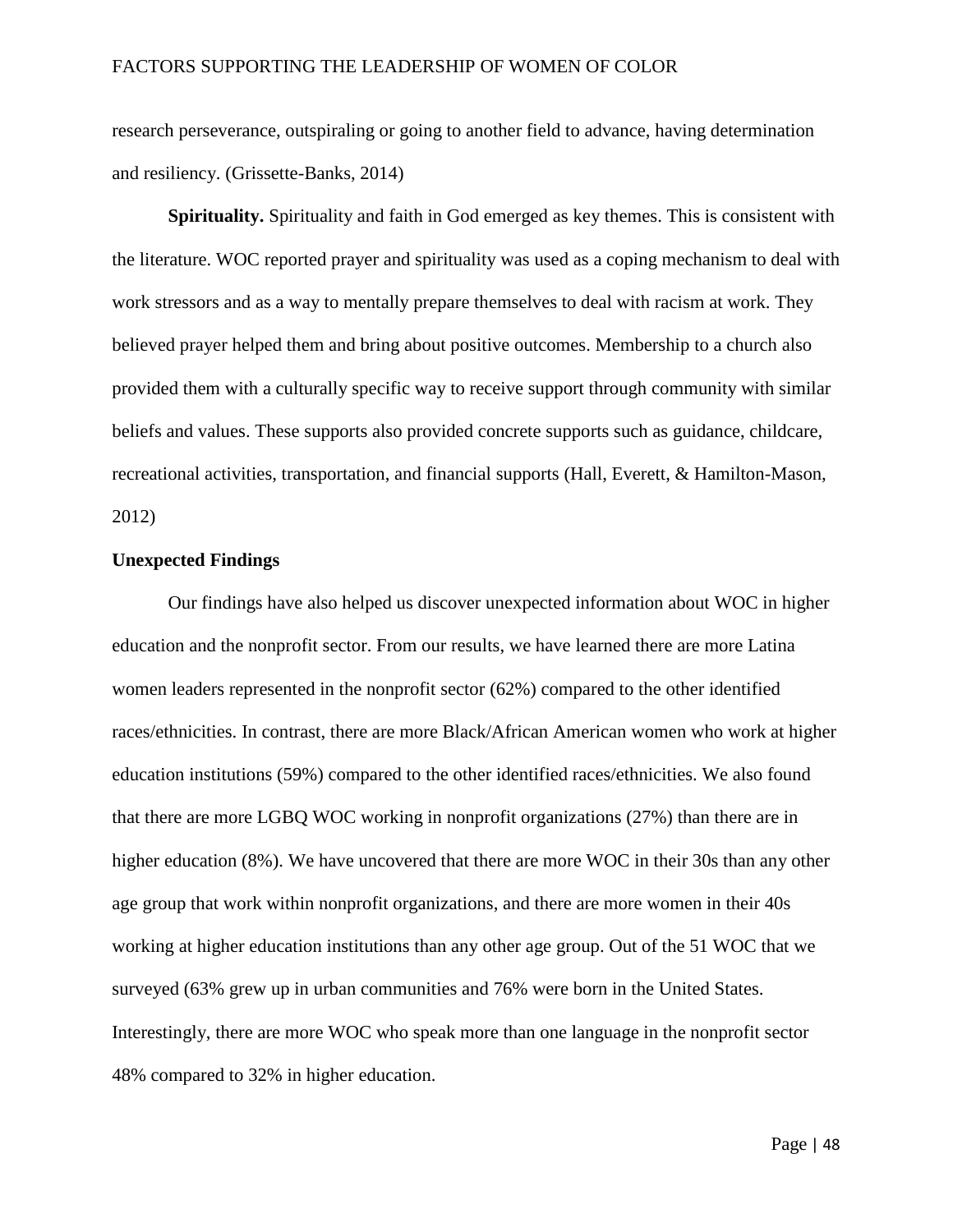Two women leaders in higher education reported that speaking Spanish interfered with their professional advancement within their organizations. They were discouraged from applying for a management position because they were needed in their direct service role to serve the Spanish speaking community. Speaking another language was not valued as skill necessary for professional advancement within these two organizations. Most WOC had social capacity in the form of friends, family, co-workers, supervisors, and their community. We did not expect the extent of how valuable social supports and communities of color are to WOC leaders. One respondent mentioned how important her family and community are to her,

> My family and community have supported by ability to learn in my career. Though I was raised in a single parent household, both of my parents were equally involved in my education and development as a person. My mother served as the prime example of an independent, educated woman of color and likewise, she encouraged me to follow suit by excelling in education and challenging myself with off-island, educational opportunities. Likewise, my father, also a talented individual with a higher education degree, spent most of our valuable time together talking about life, its challenges, its lessons and the journey to maturity. My parents, coupled with my predominantly black and intimate island community, supported my ability to learn in my career. As an island girl in this environment, I was raised with my doctors, lawyers, teachers, governors, legislators, pastors and other roles of leadership being both women and WOC. As such, I have always approached my career and my studies with the understanding that learning and excellence were normal and I wasn't an exception.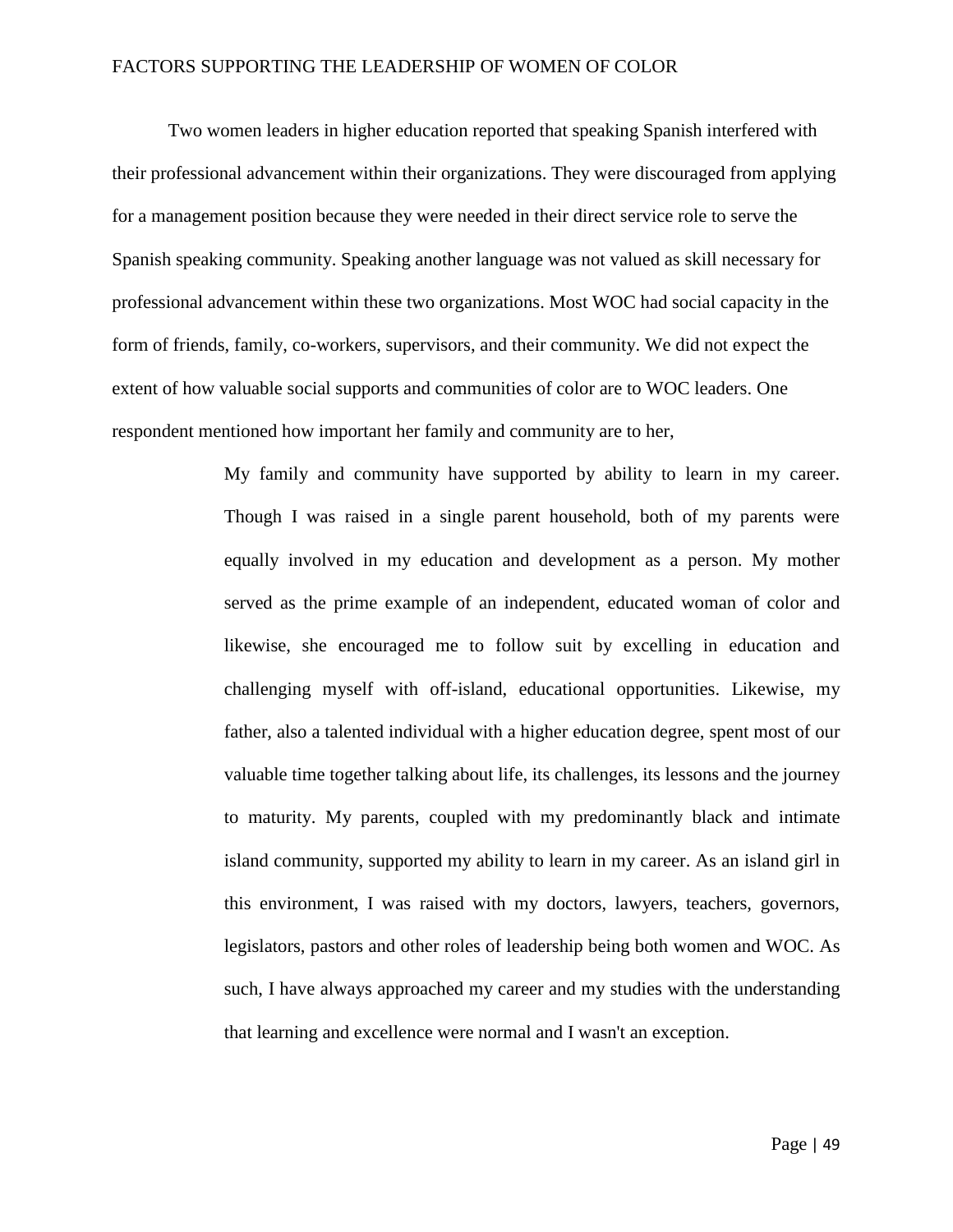We also learned that WOCL were motivated by difficult conditions. Their self-determination and perseverance along with family's value of formal education influenced their pursuit of learning and achievement of leadership roles.

#### **Limitations**

While conducting our research, we found certain limitations that prevented us from reaching our desired outcome. Our first limitation was that we did not receive our desired number of WOCL within local politics. With this study, we anticipated to survey at least 60 WOC: 20 from higher education, 20 from the nonprofit sector, and 20 from local politics. Unfortunately, we only received a total of two WOC participants from local politics. Our hope was to compare the experiences of women within these three fields; however, in order to have effective comparable data, we needed to have at least 16 participants from each field.

Another limitation to our study was our timeline. We hoped for more time to design our research, conduct the fieldwork, and analyze our research and its findings. Due to our timeline short, we unfortunately did not have time to conduct any face-to-face interviews with participants. All of the qualitative data was provided by the online survey. We also found the recruitment of WOC in higher education to be challenging. After distributing our survey, we had more participants from nonprofits than higher education complete the survey. In order to increase the number of higher education participants, we extended our deadline for WOC to complete the online survey, and we also recruited women from the New England African American Women in Higher Education (AAWHE). This recruitment resulted in 27% of the higher education participants. Time limitations also did not allow us to conduct in person qualitative interviews with six WOC respondents. Although we were interested in learning more about their responses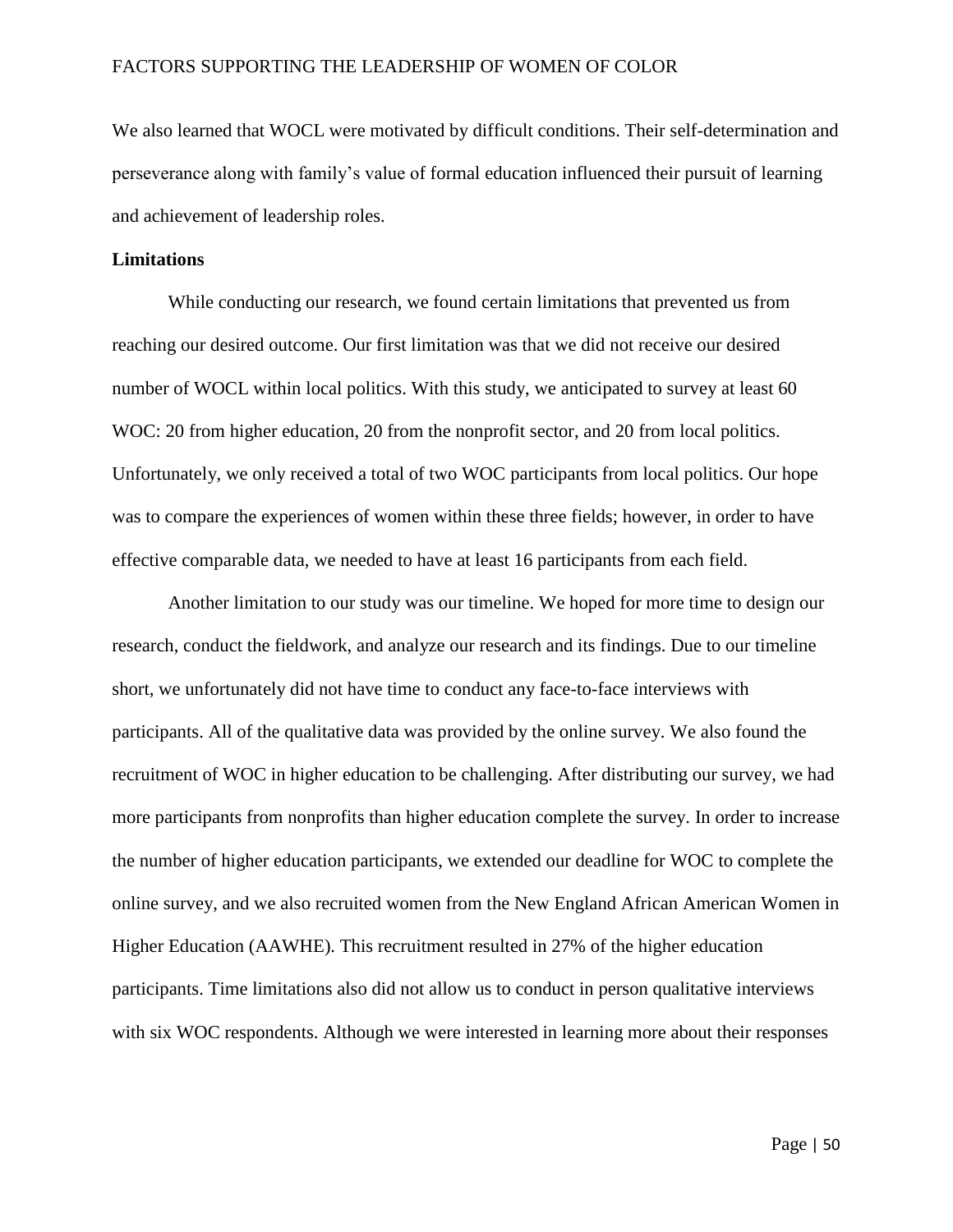we did not have time to schedule an interview, code their qualitative interview, and include in our findings.

Lastly, we were intrigued that out of the 51 WOC to complete our survey, 41% are Latina and 45% are Black/African American. This finding caused us to question if it is assumed that the term "WOC" is specific to Black/African American and Latina/Hispanic women? We as researchers, identify as WOC, specifically Black and Latina and reached out our networks to recruit participants and did not target specific ethnic groups to participate in the research. With more time, we would have reached out to ethnic specific organizations that serve Asian communities in order to increase our representation of Asian WOCL or South Asian WOCL.



# **Recommendations for Future Research**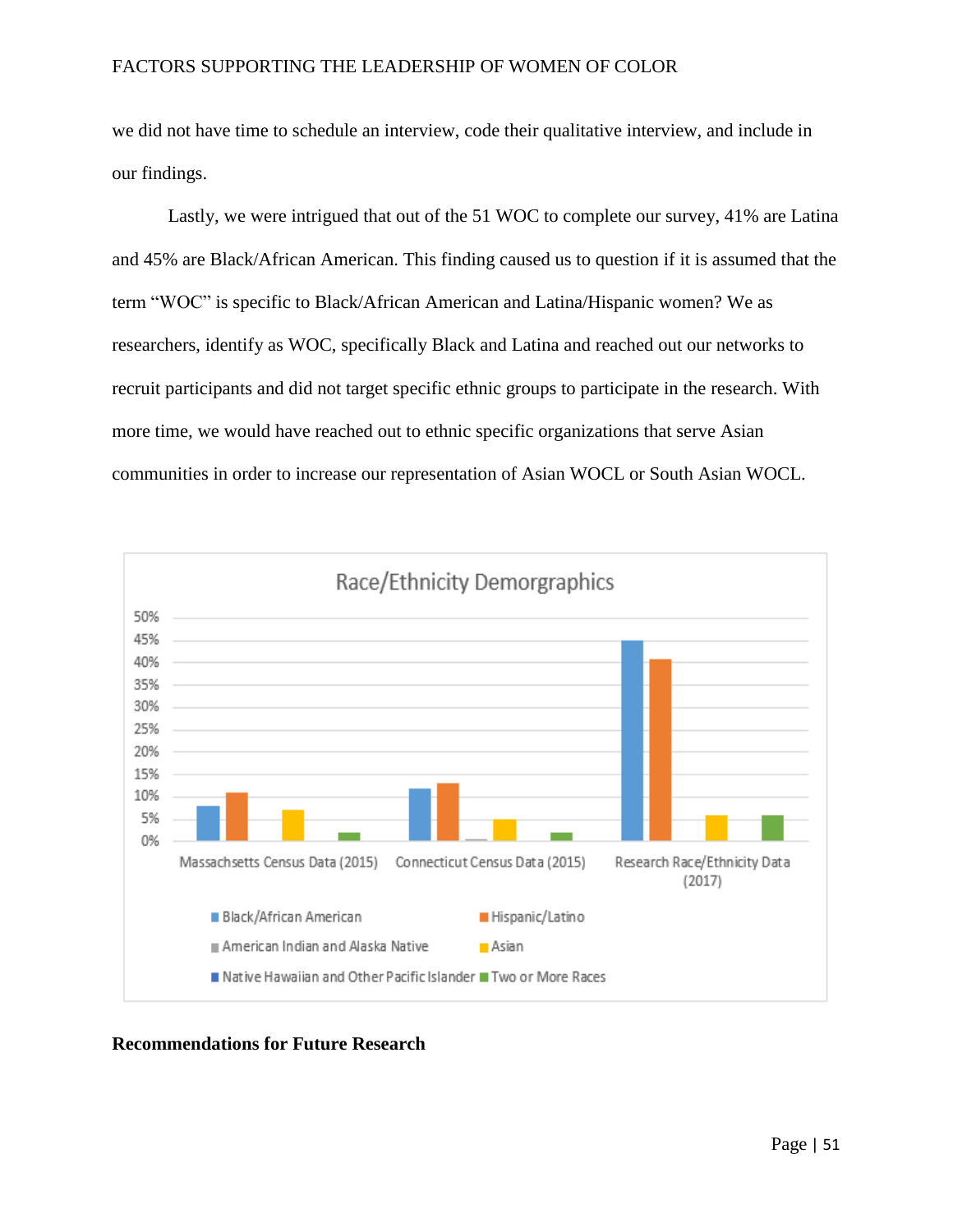For individuals or institutions who are interested in further research of this topic, we suggest future qualitative research to explore the layers of oppression faced by WOC with multiple identities including: religion, sexual orientation, gender expression, gender-identity, socioeconomic status, ethnicity, disabilities, and US citizenship. Studies included in the literature review described leadership research has been conducted on women and leadership, and people of color and leadership; however, there is less research conducted in examining racism and sexism; hence, WOC's experiences of attaining leadership roles. Hall et al. (2012) described this experience as gendered racism. We also suggest for researchers interested in the experiences of WOCL within local politics to focus solely on this field since we encountered difficulty identifying and recruiting women to participate in the research. The WOCL in local politics we identified represented communities that were highly populated by people of color such as: Boston, MA, Chelsea, MA, and Lawrence, MA. We did not find WOC politicians representing communities largely populated by Caucasians.

We recognize there is a lack of representation of WOCL in higher education, local politics, and the nonprofit sector; however, there are many WOC who have been successful in their career advancement. Further research should look to understand how the workplace and supervisors can support the professional mobility of WOC and their quest to professional advancement. Research of this stature should be investigated using a strengths-based approach to ensure that future studies are not explored through a deficit model. We recommend future research to include a higher representation of Asian, Asian American, and South Asian women. We recommend reaching out to ethnic specific organizations and targeting recruitment to have equal representation of ethnic groups. Women who work within ethnic specific organizations such as the Asian Task Force Against Domestic Violence or Saheli who serves South Asian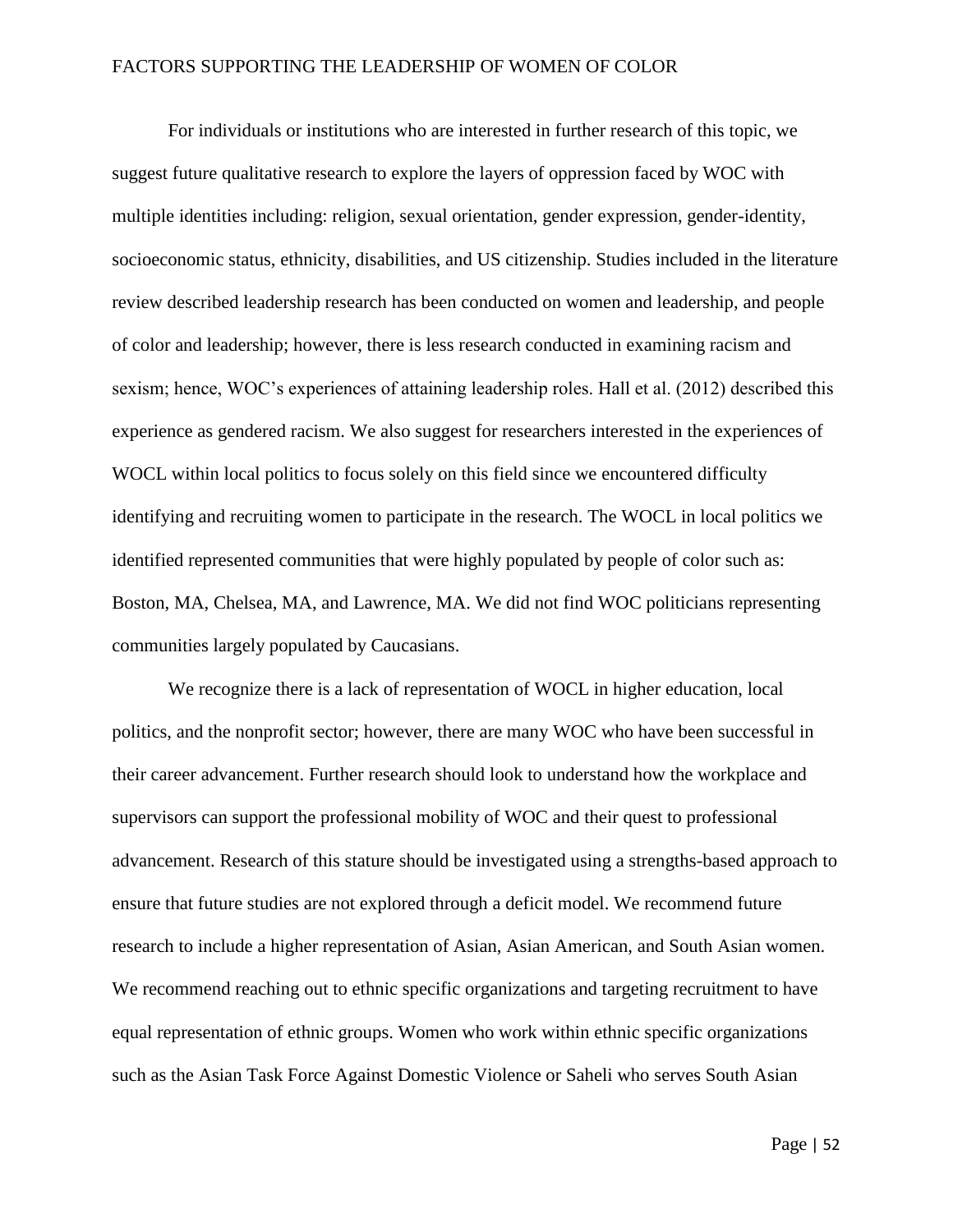women may have different experiences working within ethnic specific organizations in comparison to working in dominantly Caucasian represented institutions.

#### **Recommendations for Policy and Practice**

Respondents had a great deal of insight on how organizations could become diverse. The responses described a necessary process is needed to achieve inclusive environments instead of a one-step solution.

- a. First, it is essential for institutions to recognize the importance of a diverse workplace and a clear understanding of what diversity means and looks like.
- b. 14% of respondents expressed having a commitment to diversity is essential in creating a diverse workplace environment. This commitment needs to be present within mission statements, value and vision statements, policies, and protocols.
- c. This commitment also needs to be communicated to the public via websites, social media, and print materials. Meaningful relationships with communities of color and Historically Black Colleges and Universities (HBCU) are important to increase access and communication with the institution.
- d. Education and trainings on diversity, inclusion, and anti-racism are important for the institution to offer all employees, managers, and human resources when diversifying the workplace. Hiring committees must include WOC.
- e. Recruitment of employees must change in order to recruit diverse employees. The same practices of recruitment and hiring will not hire different types of people. Meaningful relationships with communities of color, associations supporting people of color, and with HBCU will maximize the opportunities to recruit people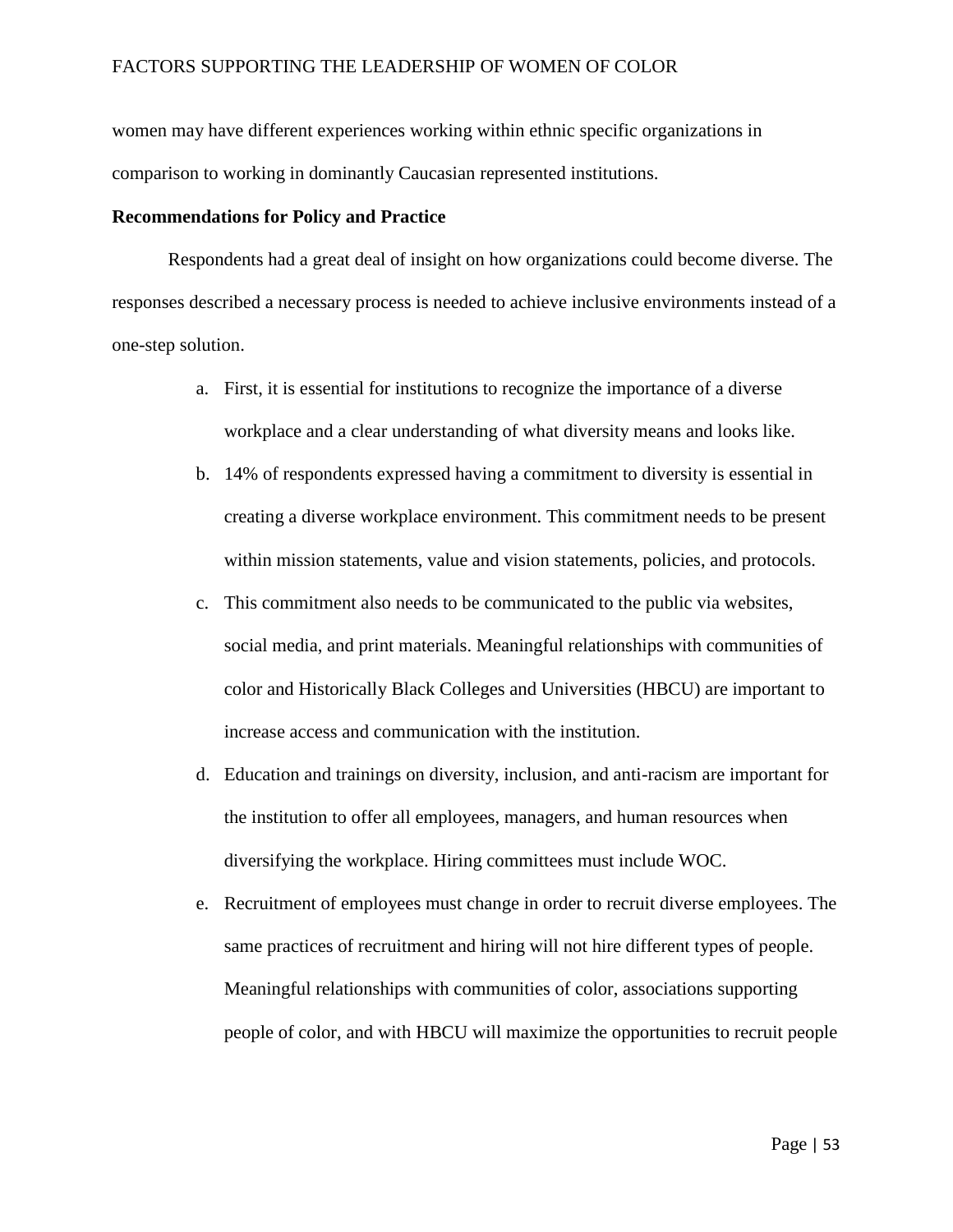of color. Language should be implicit and state the institution is recruiting diverse employees and the ways the institution will support people of color.

- f. Provide flexibility for women and parents as well as benefits that will support LGBQ/T people such as medical insurance. Also compensate employees who speak a second language. This recommendation was also included in Teague's (2015) research, which cites (Deloitte, 2011),
	- i. Among other institutional policies and practices that should be examined, ensuring workplace flexibility not only will result in the retention of talented women desiring to work part-time, but also affords organizations significant additional benefits, including reduced work/life conflict for men and women, enhanced productivity for managers (male or female, with children or without), and improved well-being and reduced absenteeism for all employees" (Teague, 2016, p.14).
- g. Hold people accountable when they are oppressive and racists. This will make people of color feel safer. One respondent described, "People of color attract more people of color. Ask current employees of color what they feel is supportive to them in the workplace."
- h. "Do not hire to check a box", a respondent shared. It is important people are hired based on their skills, attributes, and experiences and not only hired to for the organization to increase the number of people of color employees.
- i. Boards of directors must also be diverse and include WOC.
- j. Mentoring and training opportunities should be part of ongoing supervision of WOC.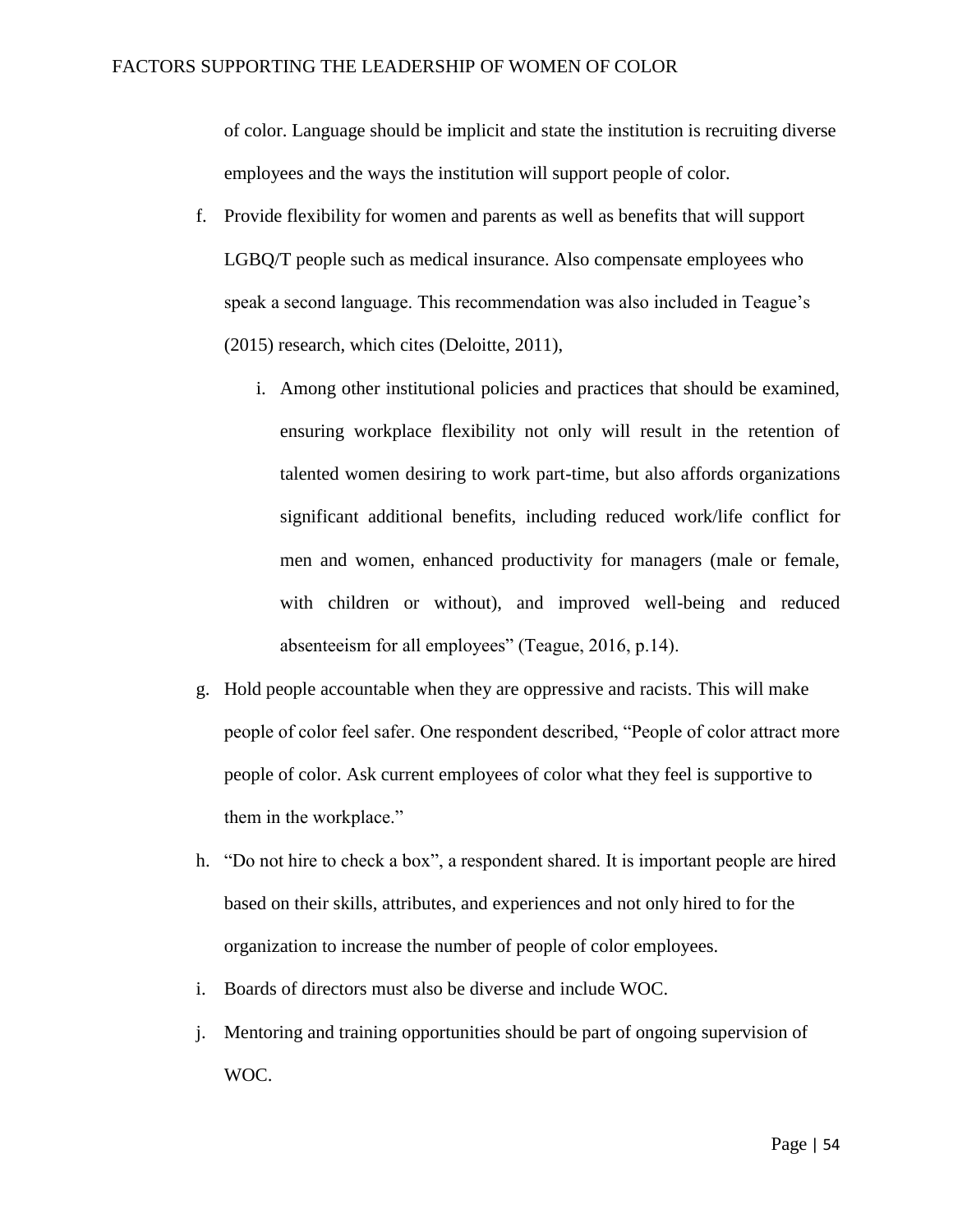A significant number of WOCL, 84%, identified a mentor who had supported their learning and career advancement. We recommend WOC identify individuals who have supported them and who they have learned from since these individuals will impact their advancement both personal and professional. Networking opportunities were identified by participants as helpful to their advancement. We recommend WOC connecting with associations and networks that support women and specifically WOC. Self-directed learning was identified as helpful to the respondents. Some respondents shared they did this independently because they were not offered much orientation and information. We recommend for WOC to ask and seek for information. Some respondents answered going outside their organization or field was helpful to them when the organization was not providing education and advancement.

WOC also identified taking on more responsibility and producing high quality results helped their professional advancement. We recommend for WOC to produce high quality work and seek opportunities to learn professionally by taking on different projects or responsibilities. However, we caution for WOC to solely take on more responsibilities without learning or advancing since respondents identified being busy with work tasks kept them from advancing professionally. It is essential for WOC to evaluate the work they are currently doing and assess if the work is providing learning and growing opportunities. This phenomenon of being too busy to advance was also referenced in the literature on women's leadership in higher education Cox (2008). WOC faculty's involvement in committees and support of students often kept them from their research and attaining tenure.

Education and information was identified as a key factor in the advancement of WOC. We recommend for WOC to seek mentors, workshops, networking opportunities to learn and advance.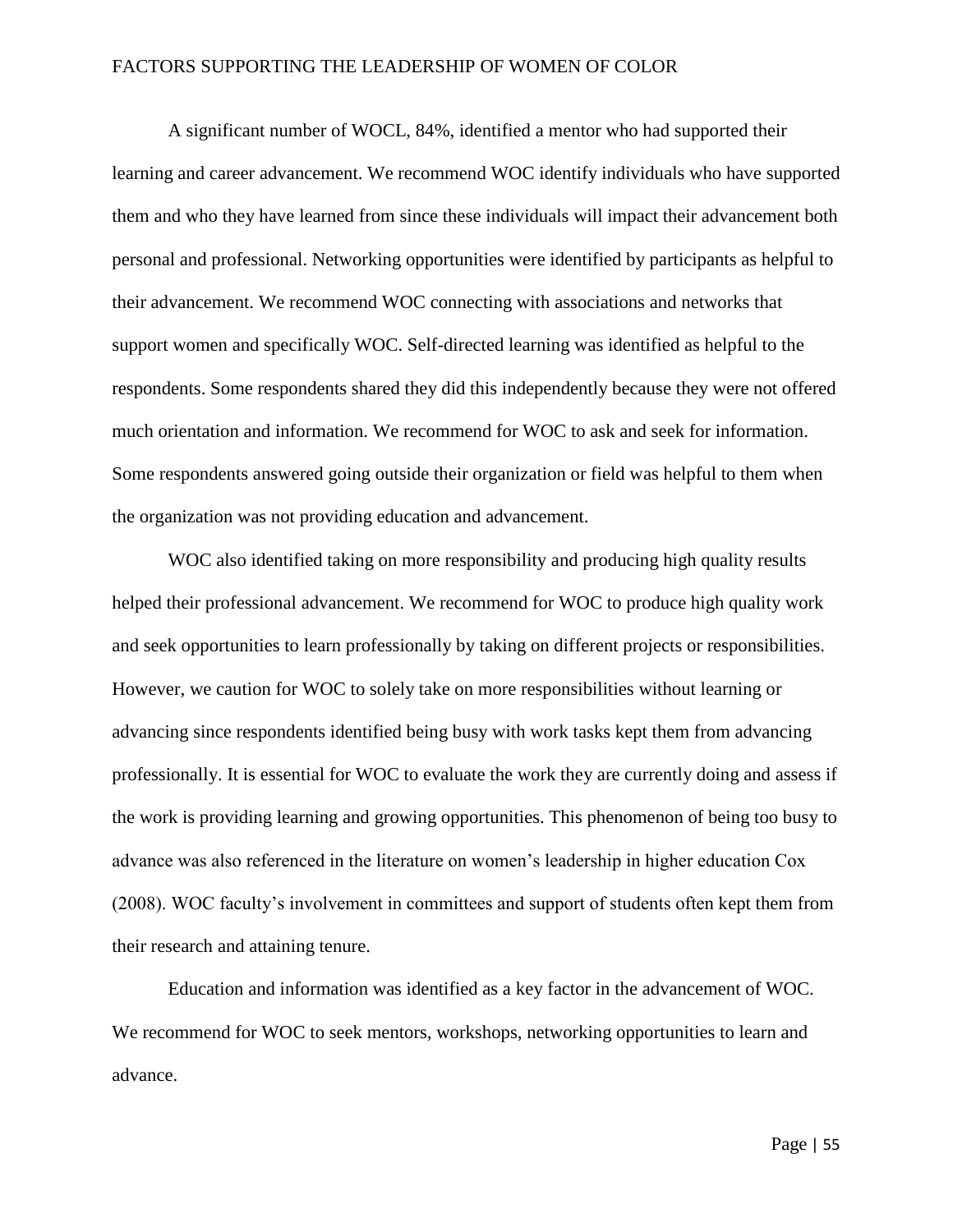### **Conclusion**

We recognize that there are many factors that negate WOC from obtaining professional leadership roles. WOCL shared that they face systemic and institutional oppression despite their leadership role. However, WOCL also shared their wisdom and identified concrete ways to create inclusive work environments and support WOC's leadership specifically within higher education and the nonprofit sector. If such recommendations are implemented, more WOC's leadership will create inclusive work environments, resources, and opportunities for people of color within nonprofits and higher education institutions. The research has highlighted the importance the key role mentorship and social capital play in the leadership development and sustainment of WOC.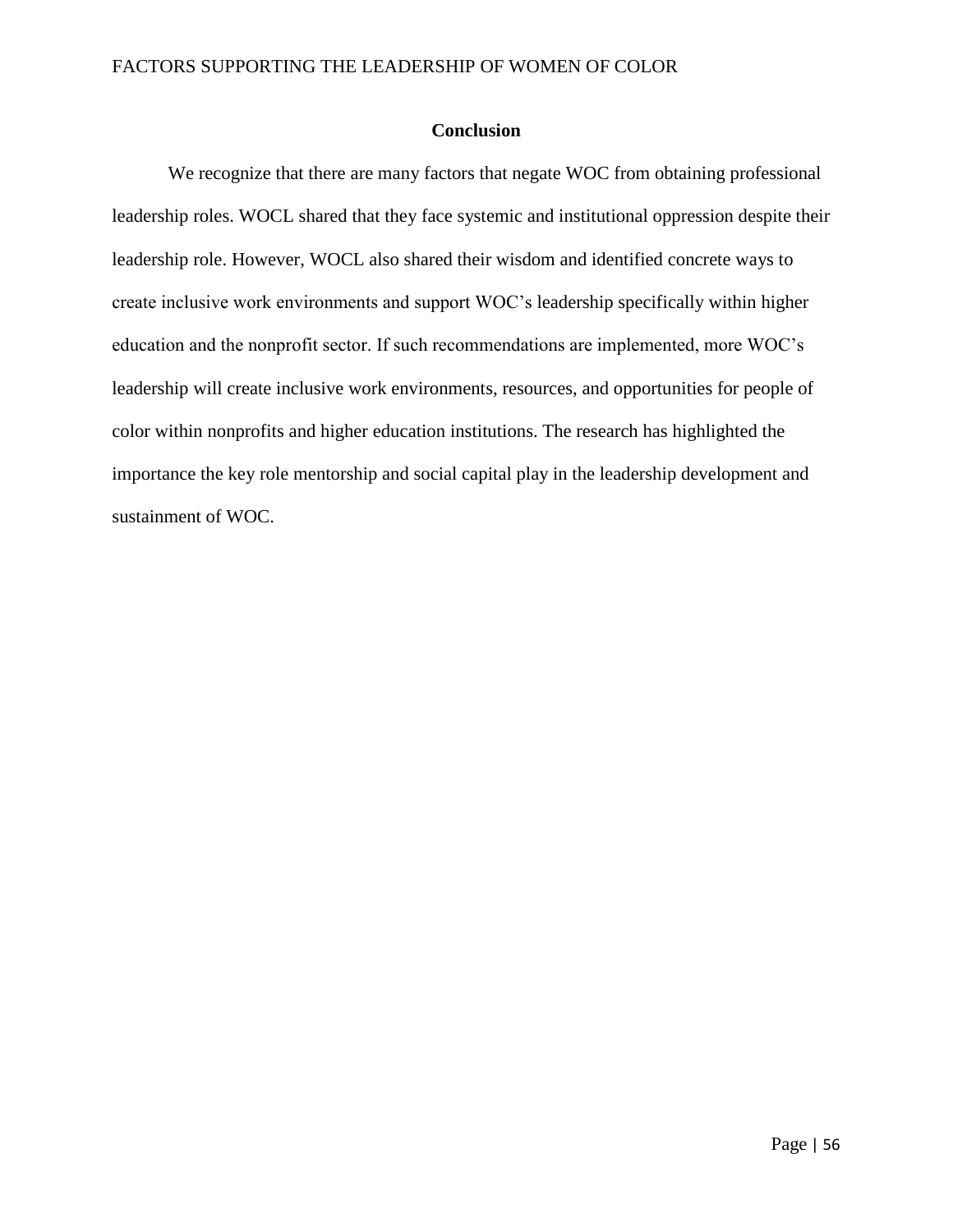#### **References**

- Adesaogun, R., Flottemesch, K., & Ibrahim-DeVries, B. (2015). Stratification, communication tactics, and black women: Navigating the social domain of nonprofit organizations. *Journal of Organizational Culture, Communications and Conflict, 19*(1), 42-57*.*
- Alexander, T. (2010). Roots of leadership: Analysis of the narratives from African American women leaders in higher education. *The International Journal of Learning, 17*(4)*,* 194- 294.
- Anzaldúa, G. (1987). Borderlands/La frontera: The new mestiza. San Francisco, CA: Aunt Lute Books.
- Bell, E.L.J., & Nkomo, S.M. (2001). Our separate ways: Black and white women and the struggles for professional identity. Brighton, MA: Harvard Business School Press.
- Betters-Reed, B. L., & Moore, L. L. (1995). Shifting the management development paradigm for women. *Journal of Management Development, 14,* 2–24.

doi:10.1108/02621719510078876

- Bova, B. (2000). Mentoring revisited: The Black woman's experience. Mentoring & Tutoring. 8. 5–16. doi:10.1080/713685511
- Combs, G. (2003). The duality of race and gender for managerial African American women: Implications of informal social networks on career advancement. *Human Resource Development Review, 2*(4), *385-405.* doi: 10.1 17711534484303257949.
- Cox, A., (2008). WOC faculty at the University of Michigan: recruitment, retention, and campus climate. University of Michigan.

Creswell, J.W. (2014). Research design (4th ed.). Thousand Oaks, CA: SAGE Publications, Inc.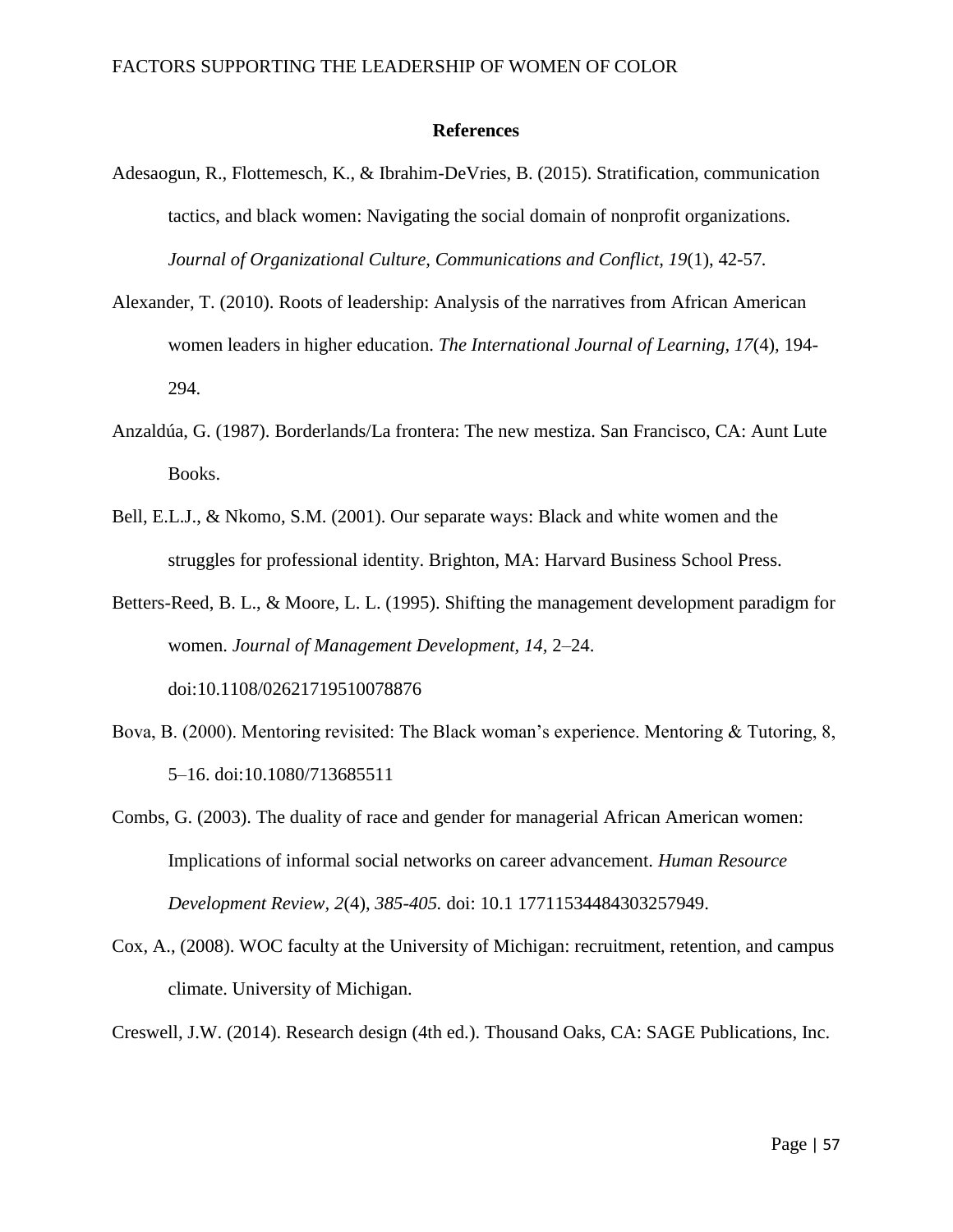- Deloitte (2011). Only skin deep? Re-examining the business case for diversity. Retrieved May 22, 2015 from https://www.ced.org/pdf/Deloitte - Only Skin Deep.pdf.
- Du Bois, W. E. B. (1903). The souls of black folk*.* Chicago: A.C. McClurg & Co.; [Cambridge]: University Press John Wilson and Son, Cambridge, U.S.A., 1903; Bartleby.com, 1999[.](http://www.bartleby.com/114/) [www.bartleby.com/114/](http://www.bartleby.com/114/)
- Eagly, A. H., & Carli, L. L. (2007). Through the labyrinth: The truth about how women become leaders. Brighton, MA: Harvard Business School Publishing Corporation.
- English, F.W. (Ed). (2006). Encyclopedia of educational leadership and administration. Thousand Oaks, CA: SAGE Publications.
- Ernst & Young (2009) Groundbreakers: Using the strength of women to rebuild the world economy. South Africa: Ernst & Young. Retrieved June 12, 2015 from: http://www.ey.com/Publication/vwLUAssets/Groundbreakers\_- Forum on Public Policy Using the strength of women to rebuild the world economy -\_new/\$FILE/Groundbreakers\_Gender\_report\_launched\_at\_Davos\_Jan\_09.pdf
- Fullerton, C. (2016). Gendered instruction and gender deconstruction: The experiences of transgender students at religiously affiliated institutions. *Merrimack College.* Retrieved from: [https://blackboard.merrimack.edu/bbcswebdav/pid-401408-dt-content-rid-](https://blackboard.merrimack.edu/bbcswebdav/pid-401408-dt-content-rid-1183324_1/courses/ED610GA_FA2016F3/fullerton%20capstone.pdf)[1183324\\_1/courses/ED610GA\\_FA2016F3/fullerton%20capstone.pdf](https://blackboard.merrimack.edu/bbcswebdav/pid-401408-dt-content-rid-1183324_1/courses/ED610GA_FA2016F3/fullerton%20capstone.pdf)
- Glazer-Raymo, J. (1999). Shattering the myths: Women in academe. Baltimore: Johns Hopkins University Press

[Glazer-Raymo, J. \(2008\). Women trustees: An untapped resource. Trusteeship, 16 \(6\), 20-24.](https://blackboard.merrimack.edu/bbcswebdav/pid-401408-dt-content-rid-1183324_1/courses/ED610GA_FA2016F3/fullerton%20capstone.pdf)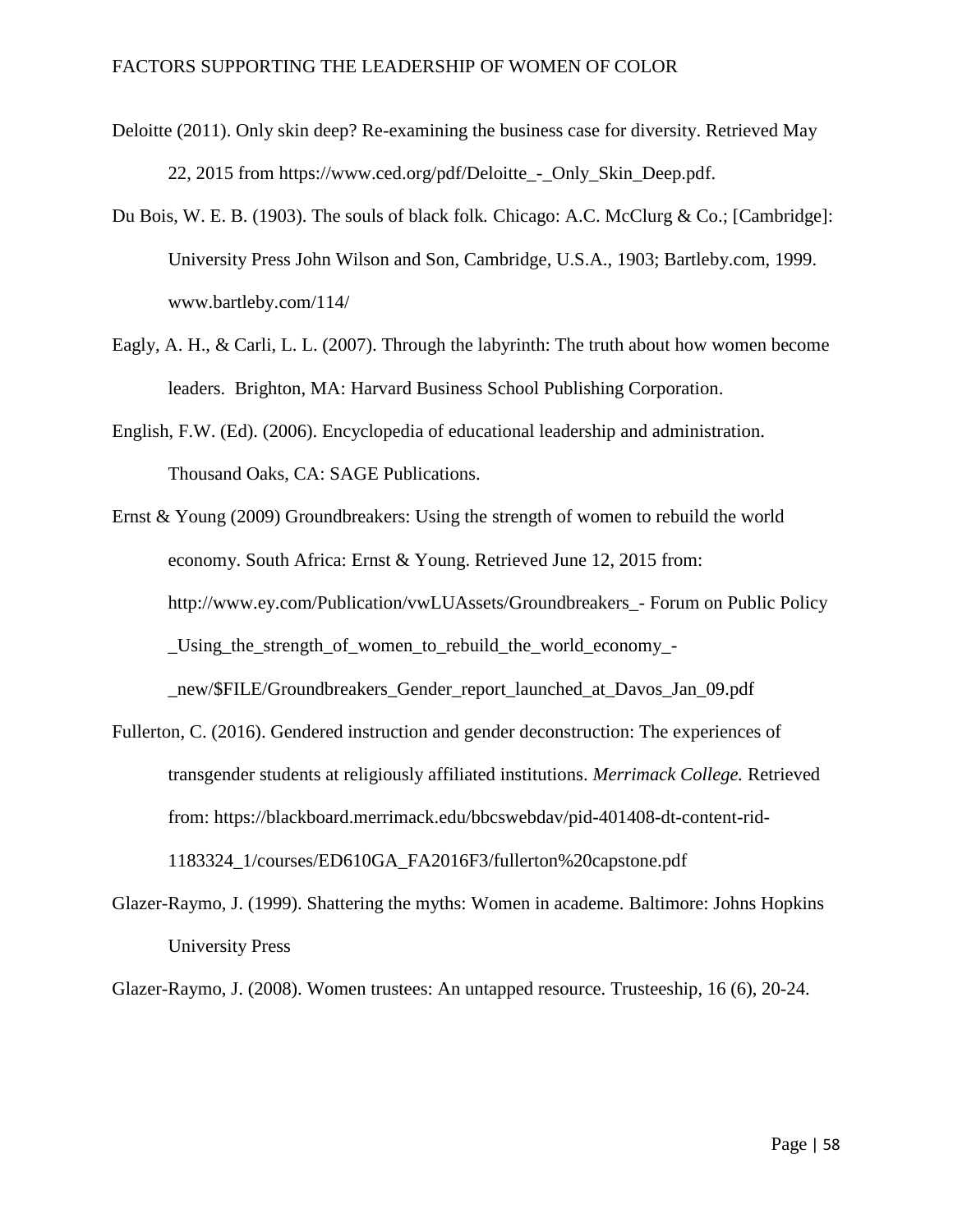Grisselle-Banks M. (2014) *[The emotional intelligence of African American women leaders.](https://blackboard.merrimack.edu/bbcswebdav/pid-401408-dt-content-rid-1183324_1/courses/ED610GA_FA2016F3/fullerton%20capstone.pdf)* [\(Doctoral dissertation\). 36. Retrieved from ProQuest Dissertations and Thesis \(Accession](https://blackboard.merrimack.edu/bbcswebdav/pid-401408-dt-content-rid-1183324_1/courses/ED610GA_FA2016F3/fullerton%20capstone.pdf)  [order number: LLC.UMI 3608082](https://blackboard.merrimack.edu/bbcswebdav/pid-401408-dt-content-rid-1183324_1/courses/ED610GA_FA2016F3/fullerton%20capstone.pdf)

Hall, J.C., Everett, J.E., & Hamilton-Mason, J. (2012). Black women talk about workplace stress and how they cope. *Journal of Black Studies, 43*(2), 207-226. doi: 10.1177/0021934711413272.

- Herr, K., & Anderson, G.L. (2015). The action research dissertation: A guide for students and faculty (2nd ed.). Thousand Oaks, CA: SAGE Publications, Inc.
- Hewlett, S. A., Luce, C. B., Servon, L. J., Sherbin, L., Shiller, P., Sosnovich, E., & Sumberg, K. (2008). The Athena factor: Reversing the brain drain in science, engineering, and technology. Brighton, MA: Harvard Business School Press.
- Holvino, E., & Blake-Beard, S. (2004). Women discussing their differences: A promising trend. The Diversity Factor, 12(3), 1–7
- Hyun, J. (2005). Breaking the bamboo ceiling: Career strategies for Asians. New York, NY: HarperCollins Publishers LLC.
- Lou, H.C. (2015). Womyn of color leadership: Utilizing differential consciousness to navigate workspaces. *The Vermont Connection 33*(11), 86-95.

Mansbridge, J. (1999). Should blacks represent blacks and women represent women? A contingent yes. *The Journal of Politics, 61*(3), 628-657*.* Retrieved from[:](http://wappp.hks.harvard.edu/files/wappp/files/should_blacks_represent_blacks_and_women_represent_women_a_contingent_yes1.pdf) [http://wappp.hks.harvard.edu/files/wappp/files/should\\_blacks\\_represent\\_blacks\\_and\\_wo](http://wappp.hks.harvard.edu/files/wappp/files/should_blacks_represent_blacks_and_women_represent_women_a_contingent_yes1.pdf) [men\\_represent\\_women\\_a\\_contingent\\_yes1.pdf](http://wappp.hks.harvard.edu/files/wappp/files/should_blacks_represent_blacks_and_women_represent_women_a_contingent_yes1.pdf)

O'Brien, E. (2006). Identifying race, and transforming whiteness in the classroom. New York, NY: Peter Lang Publishing Group